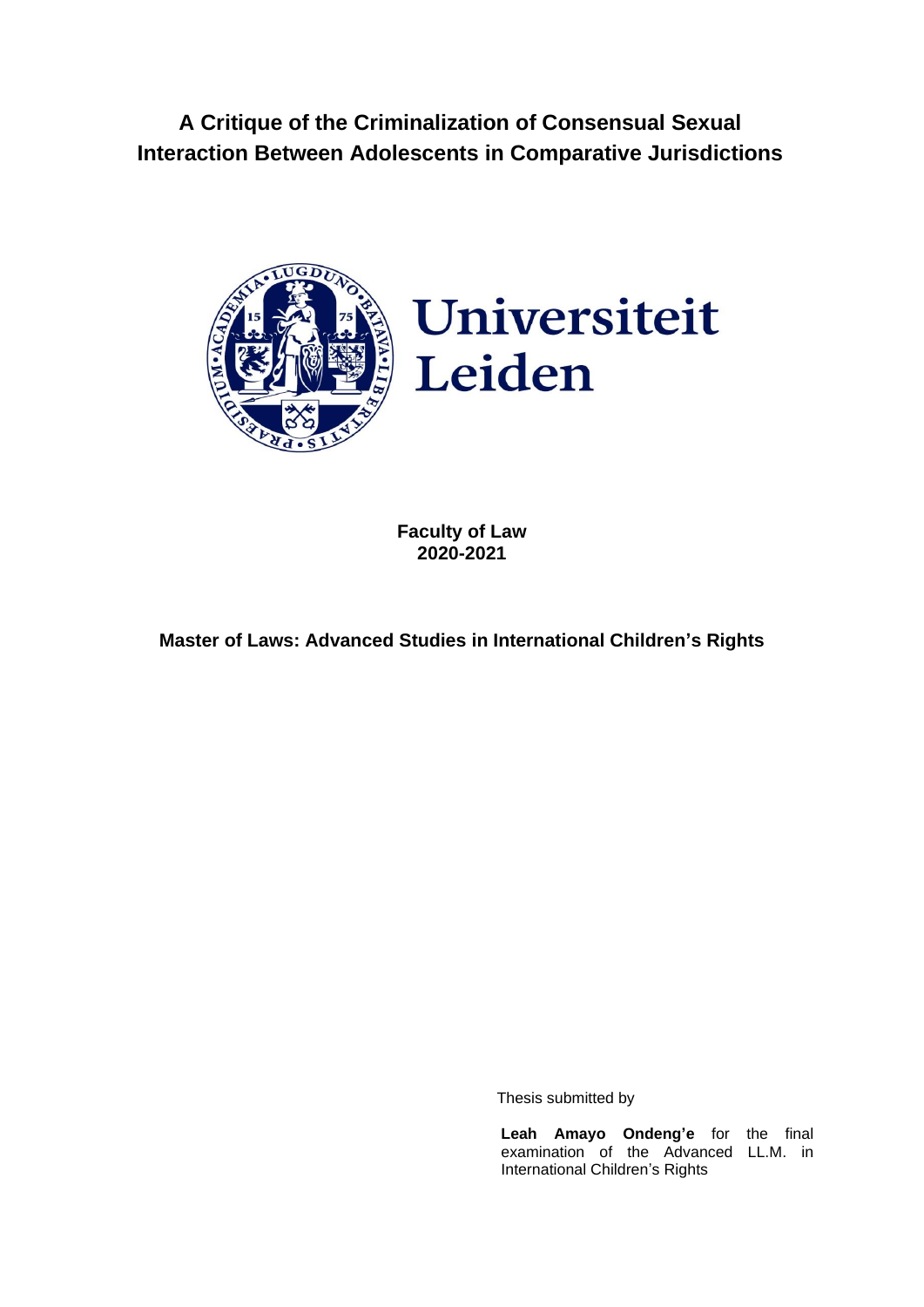# **DECLARATION STATEMENT**



Date: 09-07-2021 Location: Leiden, The Netherlands

I further hereby certify that this is an original work, that this thesis does not contain any materials from other sources unless these sources have been clearly identified in footnotes, and any and all quotations have been properly marked as such and full attribution made to the author('s) thereof.

I further authorize Leiden University, the Faculty of Law, the Master of Laws: Advanced Studies in International Children's Rights, its Programme Board and Director, and/or any authorized agents of the Institution, and persons named here in and above, to place my thesis in a library or other repository including but not limited to associated websites, for the use of the visitors to or personnel of said library or other repository. Access shall include but not be limited to hard copy or electronic media.

Name: Leah Amayo Ondeng'e

Student ID Number:

Signature: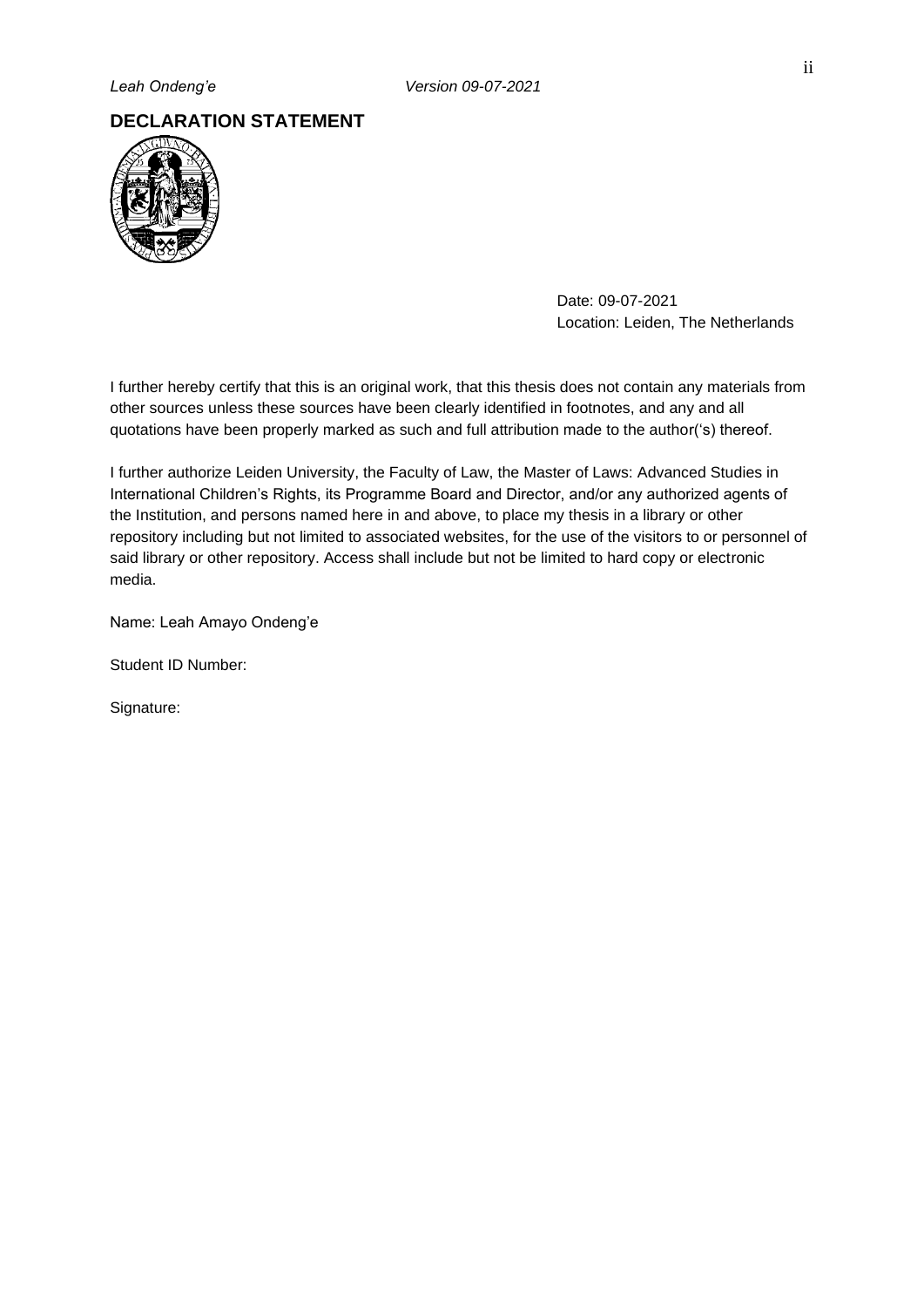# **TABLE OF CONTENTS**

| CHAPTER TWO: INTERNATIONAL LEGAL AND INSTITUTIONAL FRAMEWORK RELATING TO        |  |
|---------------------------------------------------------------------------------|--|
|                                                                                 |  |
|                                                                                 |  |
|                                                                                 |  |
|                                                                                 |  |
|                                                                                 |  |
|                                                                                 |  |
|                                                                                 |  |
|                                                                                 |  |
|                                                                                 |  |
|                                                                                 |  |
|                                                                                 |  |
| 2.2.2 Council of Europe Convention on the Protection of Children Against Sexual |  |
|                                                                                 |  |
| CHAPTER THREE: COMPARATIVE ANALYSIS OF THE LEGAL REGIME OF CONSENSUAL SEX       |  |
|                                                                                 |  |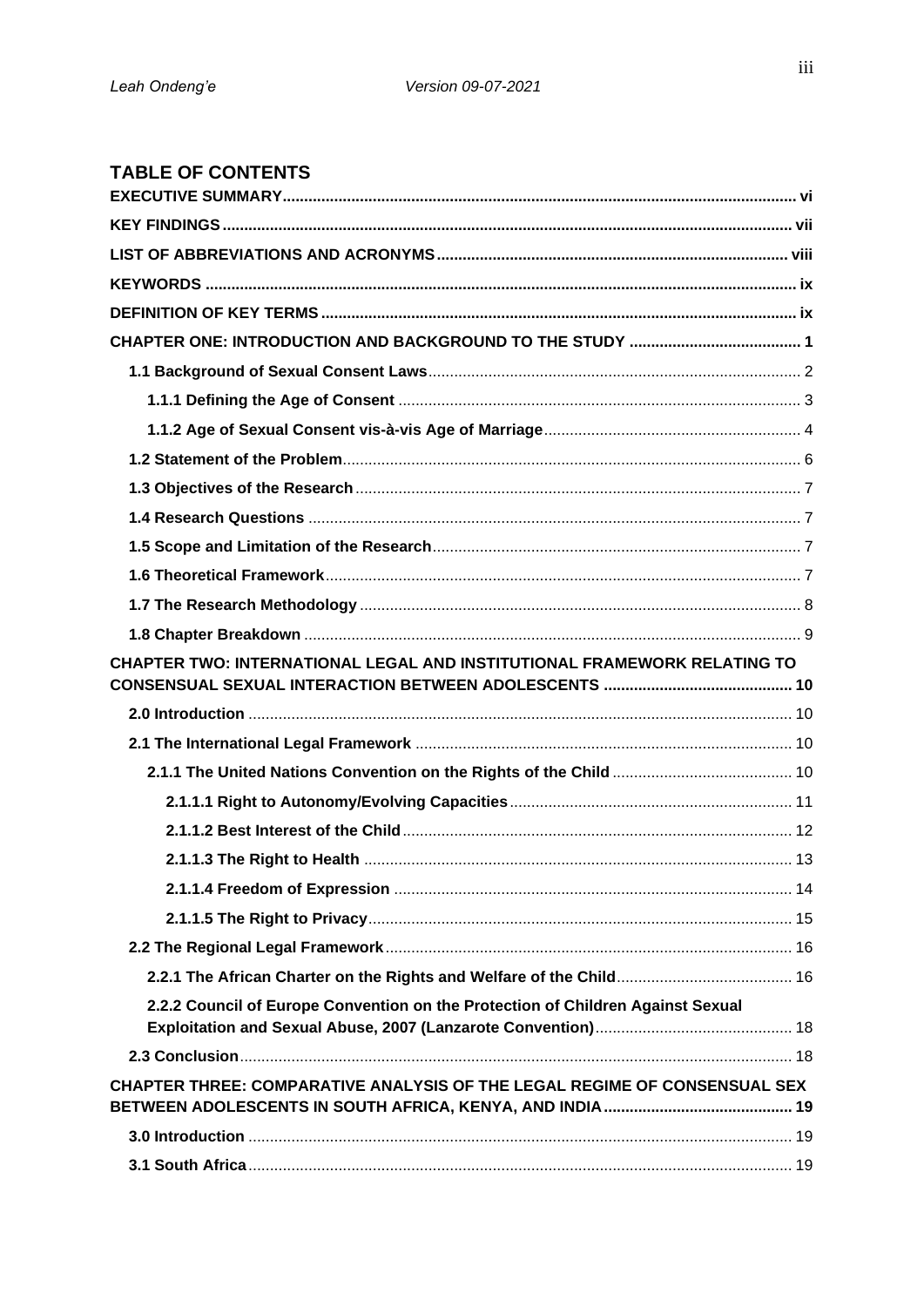| 3.2.2 Criminalization of Consensual Sexual Interaction Between Adolescents  24          |  |
|-----------------------------------------------------------------------------------------|--|
|                                                                                         |  |
|                                                                                         |  |
|                                                                                         |  |
| 3.3.6 Use of Diversion in Cases of Consensual Sexual Interaction Between Adolescents 30 |  |
|                                                                                         |  |
|                                                                                         |  |
| 3.3.1 Background to the Enactment of the Protection of Children from Sexual Offences    |  |
| 3.3.2 Criminalization of Consensual Sexual Interaction Between Adolescents  32          |  |
|                                                                                         |  |
| 3.3.4 The Conflict Between the Provisions of the Indian Penal Code and POCSO Act 35     |  |
|                                                                                         |  |
|                                                                                         |  |
| CHAPTER FOUR: FINDINGS, CONCLUSION, AND RECOMMENDATIONS  37                             |  |
|                                                                                         |  |
|                                                                                         |  |
|                                                                                         |  |
|                                                                                         |  |
|                                                                                         |  |
|                                                                                         |  |
| 4.3.3 Accessible Sexual and Reproductive Health Information and Services to             |  |
|                                                                                         |  |
|                                                                                         |  |
|                                                                                         |  |
|                                                                                         |  |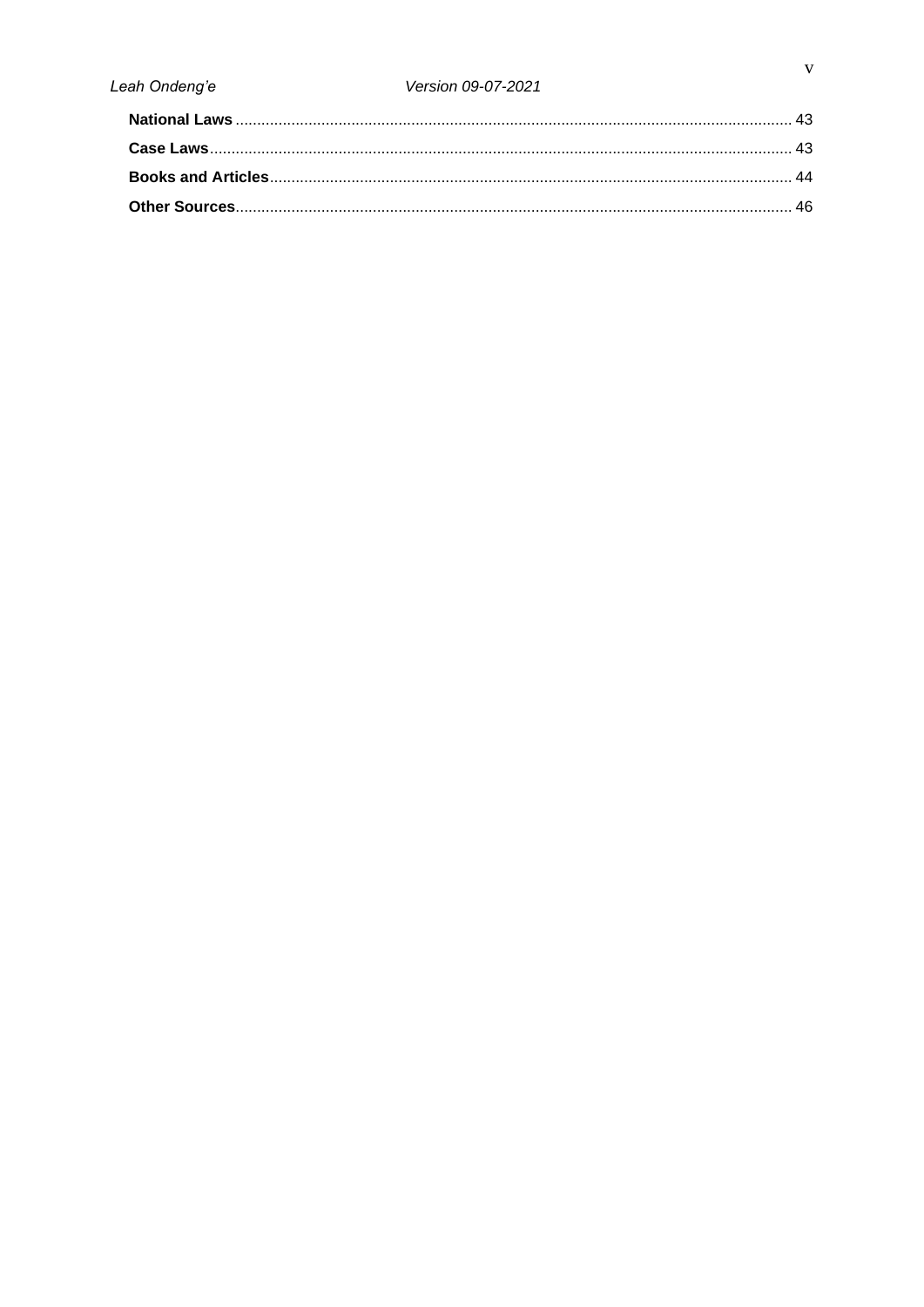# <span id="page-5-0"></span>**EXECUTIVE SUMMARY**

Countries around the globe have established different minimum ages of sexual consent. This is aimed at protecting adolescents from sexual predators and adults who would prey upon their vulnerability. However, some countries are also using sexual consent laws to criminalize consensual sexual interaction between adolescents; hence adolescents are being exposed to the harshness of the punitive criminal justice system. As a result, adolescents' rights such as the right to privacy, freedom of expression, the right to health, the best interest of the child, and the right to autonomy are being trampled upon.

This research, therefore, aims to critique the criminalization of consensual sexual interaction between adolescents in South Africa, Kenya, and India within international and regional frameworks. It also seeks to address what measures countries can adopt to ensure that child rights compliant laws are adopted regarding consensual sexual interaction between adolescents.

Three recommendations arise from this research. One, the adoption of close-age-gap provisions as a compromise between ensuring protection from statutory rape and consensual sexual interaction between adolescents. Second, it recommends the use of comprehensive sexuality education. While early sexual debut should be discouraged, the research notes that its reality must be met with a comprehensive sexuality education instead of criminalizing adolescent sexuality. Lastly, it recommends that sexual and reproductive health information and services be made available and accessible to adolescents. This will stem the dangers associated with early sexual debut, such as early teenage pregnancies and sexually transmitted infections.

This research is divided into four chapters. Chapter one introduces the research questions and defines the scope of the research. It also gives a brief background on the age of consent laws and looks at the age of consent vis-a-vis the age of marriage as laid out in international and regional frameworks. Chapter two entails a critical analysis of the law on consensual sexual interaction between adolescents. It looks at the international and regional instruments, specifically the United Nations Convention on the Rights of the Child, Council of Europe Convention on the Protection of Children Against Sexual Exploitation and Sexual Abuse (hereafter Lanzarote Convention), and the African Charter on the Rights and Welfare of the Child. Additionally, it examines the rights associated with adolescent sexuality found in the CRC, such as the right to autonomy, the child's best interests, the right to health, freedom of expression, and the right to privacy.

Chapter three contains a comparative analysis of the legal regime of consensual sexual interaction between adolescents in South Africa, Kenya, and India. This aims to show how progressive South Africa has been with laws on adolescent sexuality and hopes to inspire countries like Kenya and India to decriminalize consensual sexual conduct between adolescents. Finally, chapter four provides an analytical synthesis of the major findings of the research and presents recommendations on how countries should tackle consensual sexual interaction between adolescents.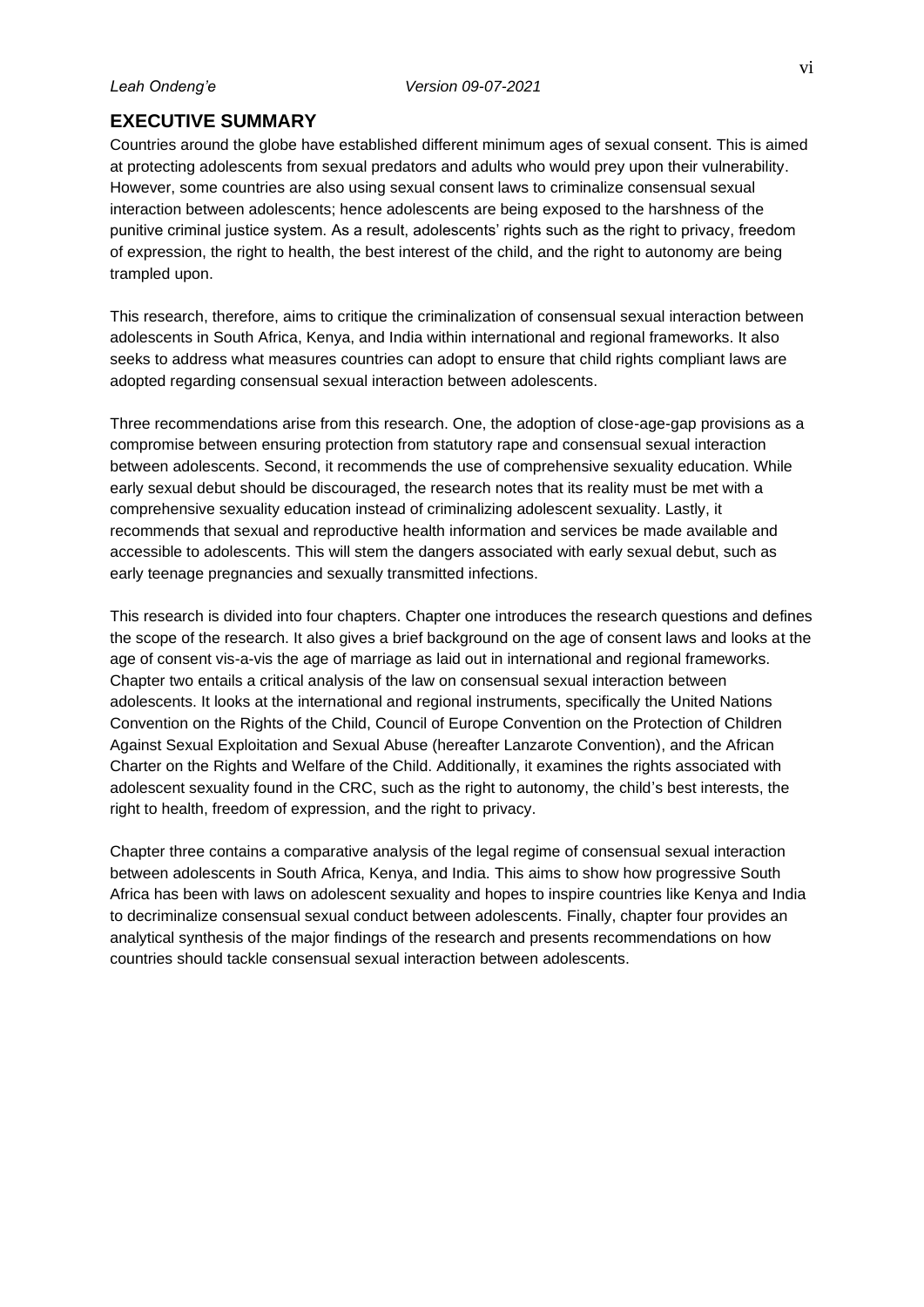# <span id="page-6-0"></span>**KEY FINDINGS**

This research found that some jurisdictions still criminalize consensual sexual interaction between adolescents. Although the research appreciates that statutory rape laws aim to protect adolescents from adult sexual predators, the research found that strict application of age of sexual consent laws leads to the criminalization of consensual sexual interaction between adolescents. As a result, adolescents are met with severe penalties and are hindered from accessing comprehensive sexual reproductive and health services.

The research also found that whereas jurisdictions including South Africa have substantially moved away from criminalizing adolescent sexuality, Kenya and India are still criminalizing normative adolescent sexual conduct. Furthermore, the research found that South Africa is among the countries that used to criminalize consensual sexual interaction between adolescents. However, reform was brought through a Constitutional Court ruling in the *Teddy Bear Clinic* Case. The Constitutional Court found the law to be unconstitutional and directed Parliament to decriminalize consensual sexual conduct between adolescents. As a result, the law was amended and subsequently passed in 2015.

In Kenya, attempts to amend sections of the Sexual Offences Act that criminalize consensual sexual conduct between adolescents in the case of CKW v. Attorney General & Others was not successful. The petitioner in this case challenged the constitutionality of sections 8 (1) and 11 (1) of the Kenyan Sexual Offences Act in so far as it criminalized consensual sexual interaction between adolescents. The High Court of Kenya ruled that criminalization of consensual sexual conduct between adolescents was in the child's best interest as it protected children from harmful acts of sexual activity.

However, judgments after the *CKW* case show that some judges in determining defilement charges involving consensual sexual conduct between adolescents have expressed their discomfort with the criminalization of consensual sexual interaction between adolescents. They have recognized that adolescents may have the capacity to consent to sexual intercourse. Thus, the Kenyan parliament should fast-track amendments to the Sexual Offences Act to decriminalize consensual sexual conduct between adolescents.

In India, even though the POCSO Act is a comprehensive law that seeks to address issues of sexual abuse against children, the Act has simultaneously strengthened a protectionist and patriarchial control of adolescent sexuality. The Act assumes that adolescents in India are sexually inactive, and all adolescent sexual encounters amount to a violation of the sexual autonomy of the person and cause harm. Like Kenya, cases from the Indian Courts show that judges are recognizing the sexual autonomy of adolescents. However, there is still a conflict of law between the POCSO Act and the India Penal Code and this has promoted child marriages. Therefore, the POCSO Act needs to be amended in order to decriminalize consensual sexual interaction between adolescents. Thus, the research found there is a need for Kenya and India to change their laws to conform with international and regional instruments to which they are parties to.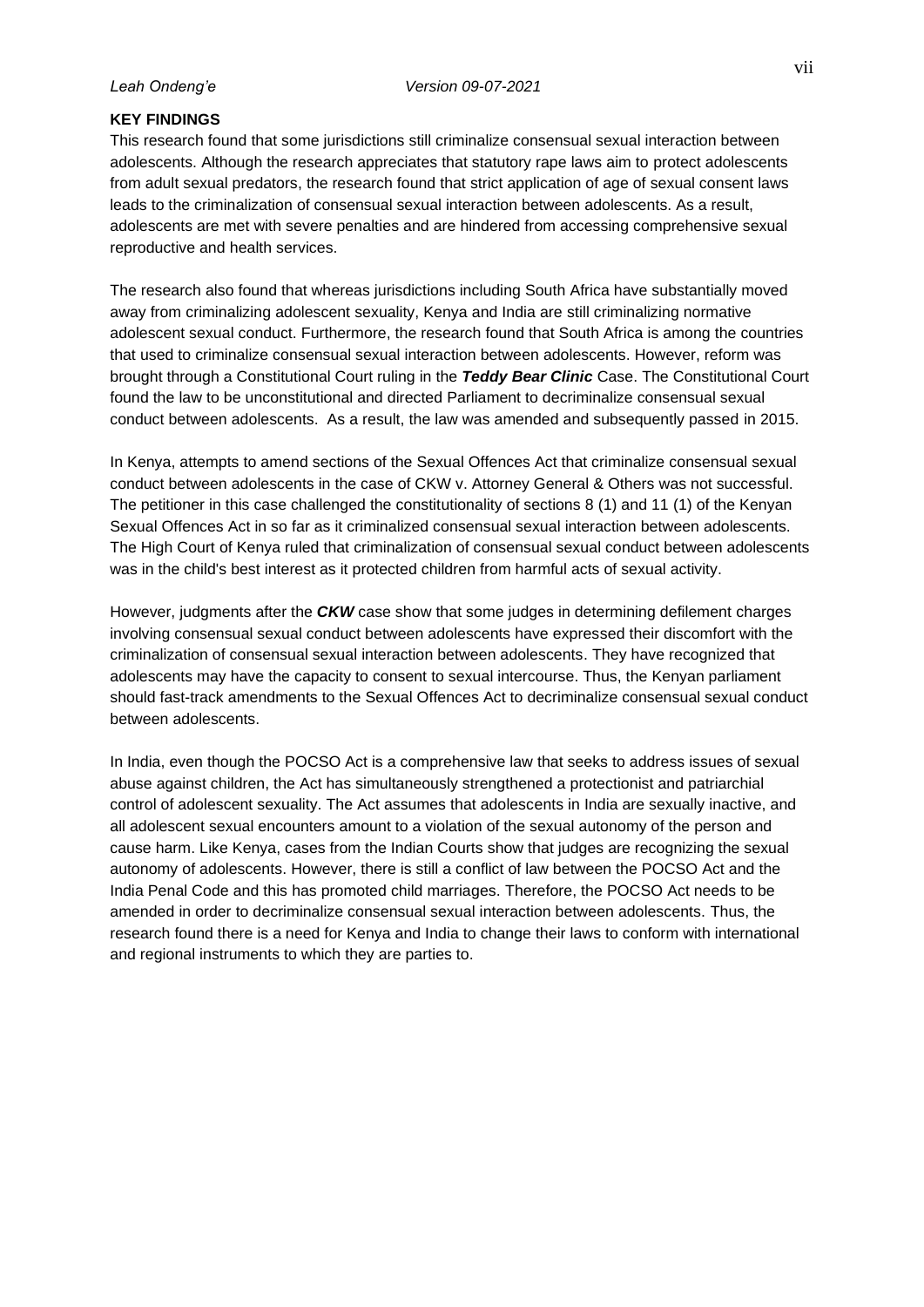# <span id="page-7-0"></span>**LIST OF ABBREVIATIONS AND ACRONYMS**

| <b>ACRWC</b>  | African Charter on the Rights and Welfare of the Child              |
|---------------|---------------------------------------------------------------------|
| <b>ACERWC</b> | African Committee of Experts on the Rights and Welfare of the Child |
| <b>CSE</b>    | <b>Comprehensive Sexuality Education</b>                            |
| POCSO Act     | Protection of Children from Sexual Offences Act                     |
| <b>UNCRC</b>  | United Nations Convention on the Rights of the Child                |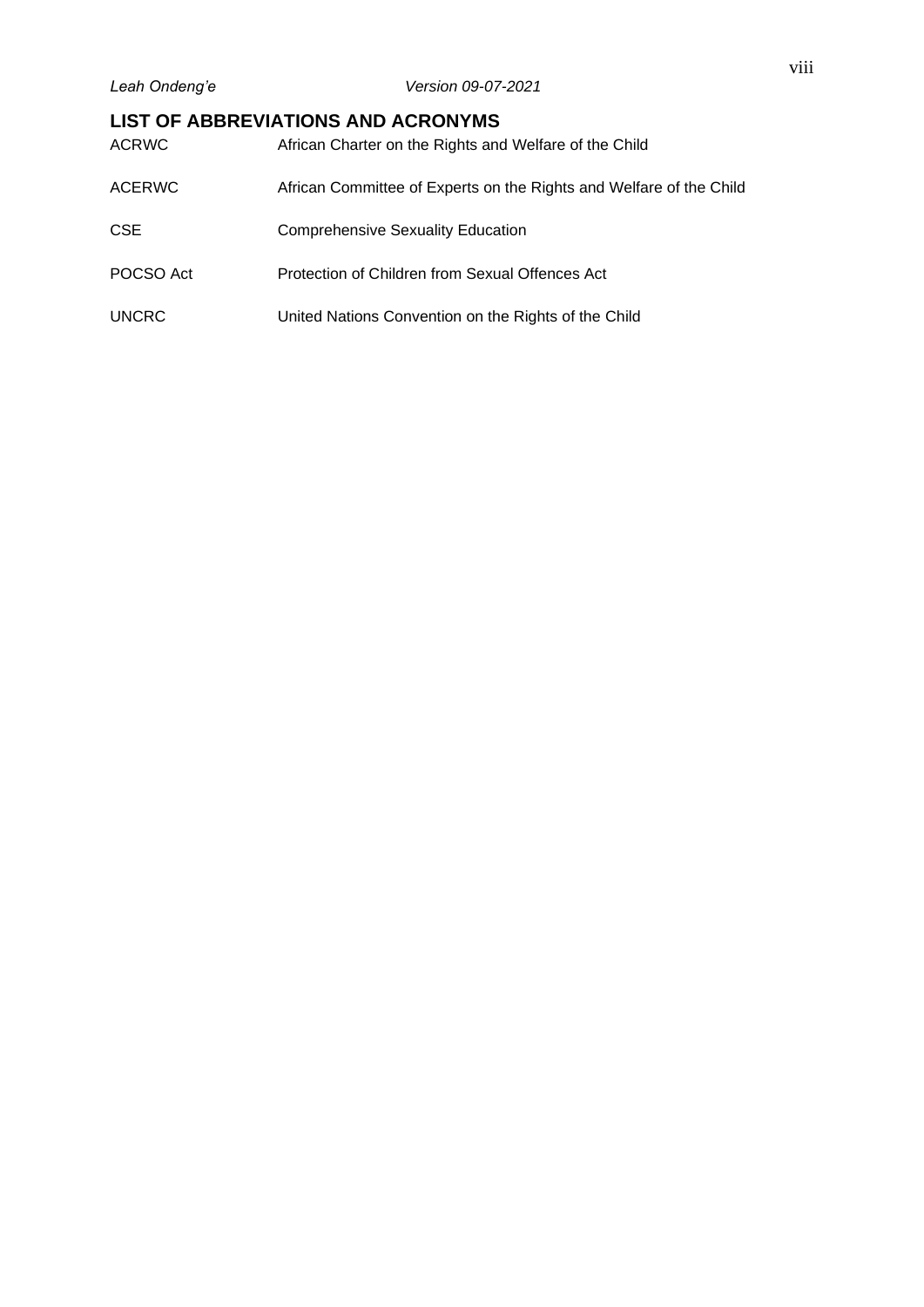# <span id="page-8-0"></span>**KEYWORDS**

CRC- adolescent- consensual sexual interaction- age of consent- statutory rape- defilement

# <span id="page-8-1"></span>**DEFINITION OF KEY TERMS**

| Adolescent:     | Persons aged between 12 and 18 years                                      |
|-----------------|---------------------------------------------------------------------------|
| Age of Consent: | The age below which, in accordance with national law, it is prohibited to |
|                 | engage in sexual activities with a child                                  |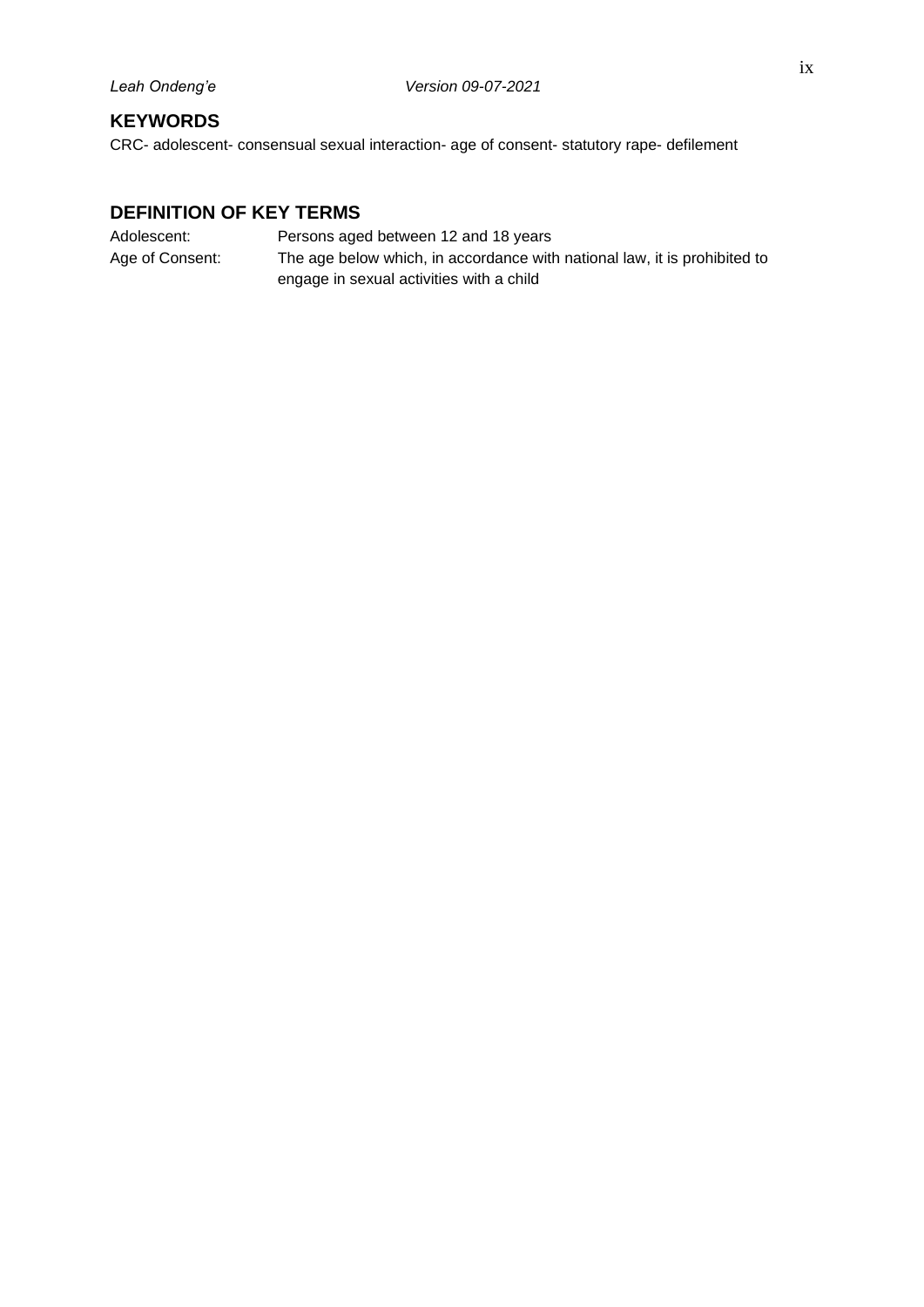# **CHAPTER ONE: INTRODUCTION AND BACKGROUND TO THE STUDY**

<span id="page-9-0"></span>Adolescents worldwide tend to have sexual intercourse for the first time between the ages of 15 and 19. This can be inferred from the World Health Organization's adolescent pregnancy statistics, where it is indicated that an estimated 16 million girls aged between 15 to 19 years give birth every year, with 95% of births occurring in developing nations.<sup>1</sup> The statistics paint a picture of adolescents engaging in sexual activities before reaching the age of sexual consent as laid down in laws of different jurisdictions.

Most countries set an age at which adolescents are deemed legally capable of consenting to sex through "age of consent" provisions. In many countries, the age of sexual consent is set between 14 and 16, most commonly 16. However, it can range from 12 to 18 years.<sup>2</sup> Often found in criminal codes, these provisions define consent in the context of sexual offences, including statutory rape, which is based on the assumption that an individual is legally not capable of consenting to sexual intercourse until he/she reaches a certain age as laid out in the laws of different countries.<sup>3</sup> Hence in some countries, if adolescents engage in consensual sexual conduct among themselves, either one or both of them are prosecuted under statutory rape laws.

Prosecution under statutory rape laws can have severe and long-term consequences for adolescents. Under some laws, consensual sexual conduct between adolescents may result in far more harsh penalties than those against an adult who rapes another adult.<sup>4</sup> An adolescent who engages in consensual sexual conduct with another adolescent may be found guilty and placed on a sex offender register for the rest of his or her life. Inclusion on a sex offender register can have irreversible consequences affecting practically every aspect of a person's life, including school, work, housing, and even the ability to live with family members if there are children in the home. <sup>5</sup> Additionally, the laws may deter and hinder access to comprehensive sexual reproductive health services as sexually active adolescents may not access contraceptive services to prevent pregnancy or sexually transmitted infections as they are fearful of getting in trouble with the law.<sup>6</sup>

<sup>4</sup> Amnesty International, *supra* note 2, at 136.

5 *Id*., 136-137.

<sup>6</sup> Center For Reproductive Rights, Criminalizing Adolescence: A Call to Reform the Sexual Offences Act, 2019, at 9, [https://reproductiverights.org/criminalizing-adolescence/,](https://reproductiverights.org/criminalizing-adolescence/) last accessed (02/05/2021).

<sup>1</sup> Adolescent Pregnancy: A Culturally Complex Issue, [https://www.who.int/bulletin/volumes/87/6/09-020609/en/,](https://www.who.int/bulletin/volumes/87/6/09-020609/en/) last accessed (24/04/2021).

<sup>2</sup> Amnesty International, Body Politics: A Primer on Criminalization of Sexuality and Reproduction, (2018), at 136- 137.

<sup>&</sup>lt;sup>3</sup> K. Dumond, Cast Me Not Away: The Plight of Modern Day Romeo and Juliet, Quinnipiac Law Review (QLR), 36(3), (2018), at 458.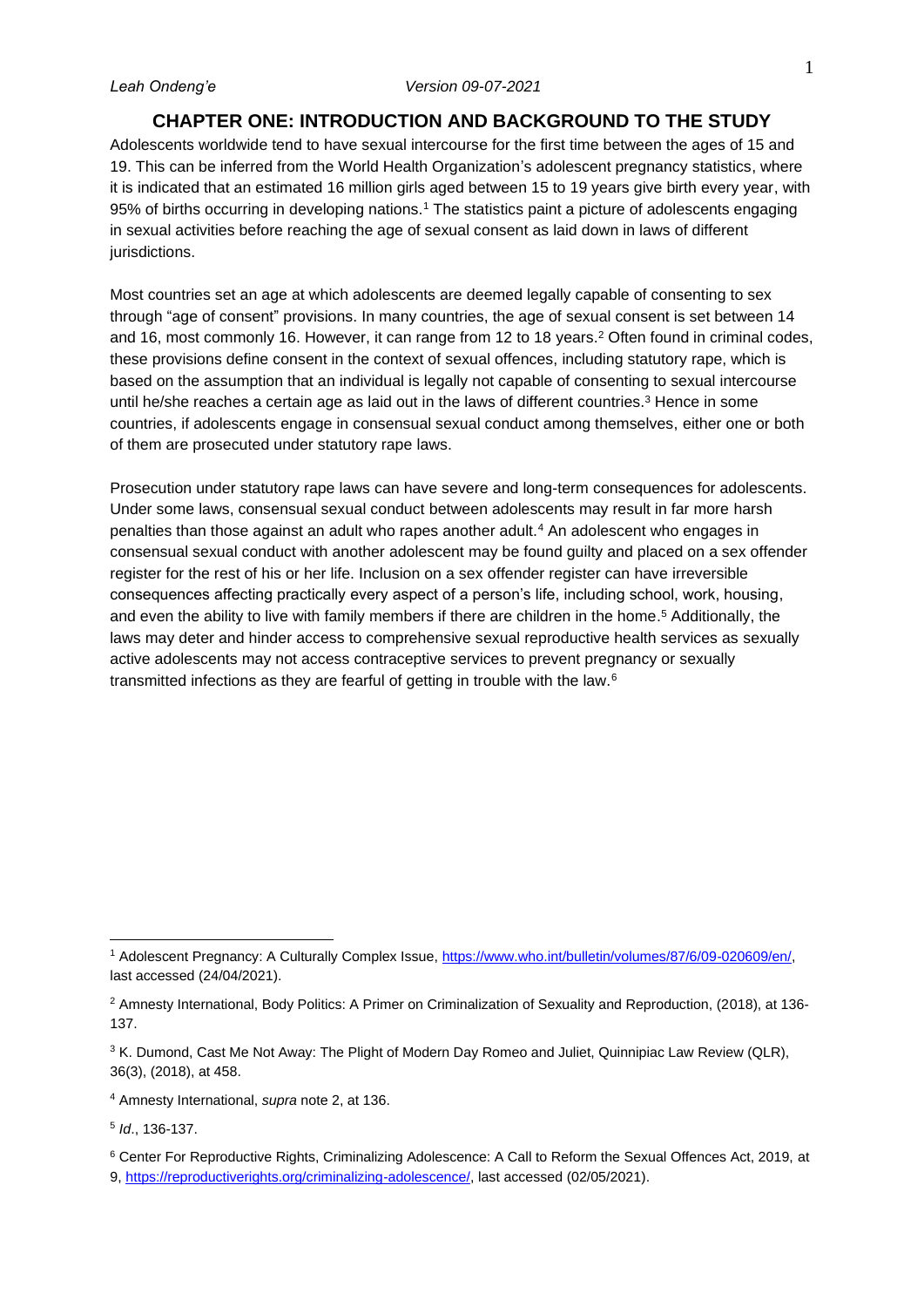### <span id="page-10-0"></span>**1.1 Background of Sexual Consent Laws**

Sexual consent laws have existed for centuries, with some arguing that they can be traced back to the ancient code of Hammurabi.<sup>7</sup> They were first codified into English law in 1275 and prohibited sexual relations between adults and girls under the age of twelve. In the late sixteenth century, the age of sexual consent was lowered to ten.<sup>8</sup>

Several factors show that the primary purpose behind these early laws was to protect the purity of vulnerable, virtuous young women, treating them as special 'property' in need of special protection.<sup>9</sup> First, these early prohibitions were gender-specific, criminalizing adult sexual relations with females but not males. Furthermore, defendants could use a promiscuity defense to argue that no crime occurred if the victim was sexually experienced and thus lacked chastity to steal.<sup>10</sup>

The late nineteenth century saw a wave of sexual consent laws reform. Concerned about the spread of disease and the protection of young girls from abuse, a coalition of Victorian feminists, socialists, religious groups, and progressives mobIlized to strengthen laws and raise the consent age. They were successful, and their accomplishments were a victory for the moral reform movement, which was primarily concerned with social purity and the upliftment of the lower classes. <sup>11</sup> Much of the feminist movement shifted its focus in the late twentieth century from a protectionist approach to the restrictive nature of statutory rape laws, which they saw as state-sponsored repression of young women's sexuality and sexual autonomy.<sup>12</sup>

Initially, proponents of statutory rape laws contended that such laws were required to protect young people from coerced sexual behavior. Legislators assumed that a young person in a relationship with a large age disparity could not make a sexual choice within that relationship. Others argued that young people were too immature to make decisions and were incapable of understanding the long-term effects of their actions. Furthermore, proponents of these legislations have linked sexuality to morality, arguing that any sexual engagement by adolescents is immoral.<sup>13</sup>

Additionally, cultural considerations were also at the forefront as in some cultures pre-marital sex was frowned upon. Cultural norms were taken very seriously and girls had to undergo puberty rites to ensure their virginity and dignity were intact. Unmarried people who were caught engaging in sexual activities were considered a disgrace to their families. Moreover, due to religious considerations,

<sup>10</sup> *Id*.

<sup>11</sup> *Id*., at 466-467.

<sup>7</sup> VS. Beck and S. Boys, Romeo & Juliet: Star-Crossed Lovers or Sex Offenders?, Criminal Justice Policy Review, 24(6), (2013), at 656.

<sup>&</sup>lt;sup>8</sup> J. Daryl, Statutory Rape in Wisconsin: History, Rationale, and the Need for Reform, Marquette Law Review 89(3), (2006), at 694.

<sup>9</sup> R. Oliveri, Statutory Rape Law and Enforcement in the Wake of Welfare Reform, Stanford Law Review, 52(2), (2000), at 466.

<sup>&</sup>lt;sup>12</sup> D. Brand, Sugar, Spice and Criminalized Consent: A Feminist Perspective of the Legal Framework Regulating Teenage Sexuality in South Africa, South African Journal on Human Rights 29(2), (2013), at 196.

<sup>&</sup>lt;sup>13</sup> L. Pearlstein, Walking the Tightrope of Statutory Rape Law: Using International Legal Standards to Serve the Best Interests of Juvenile Offenders and Victims, American Criminal Law Review, 47(1), (2010), at 112.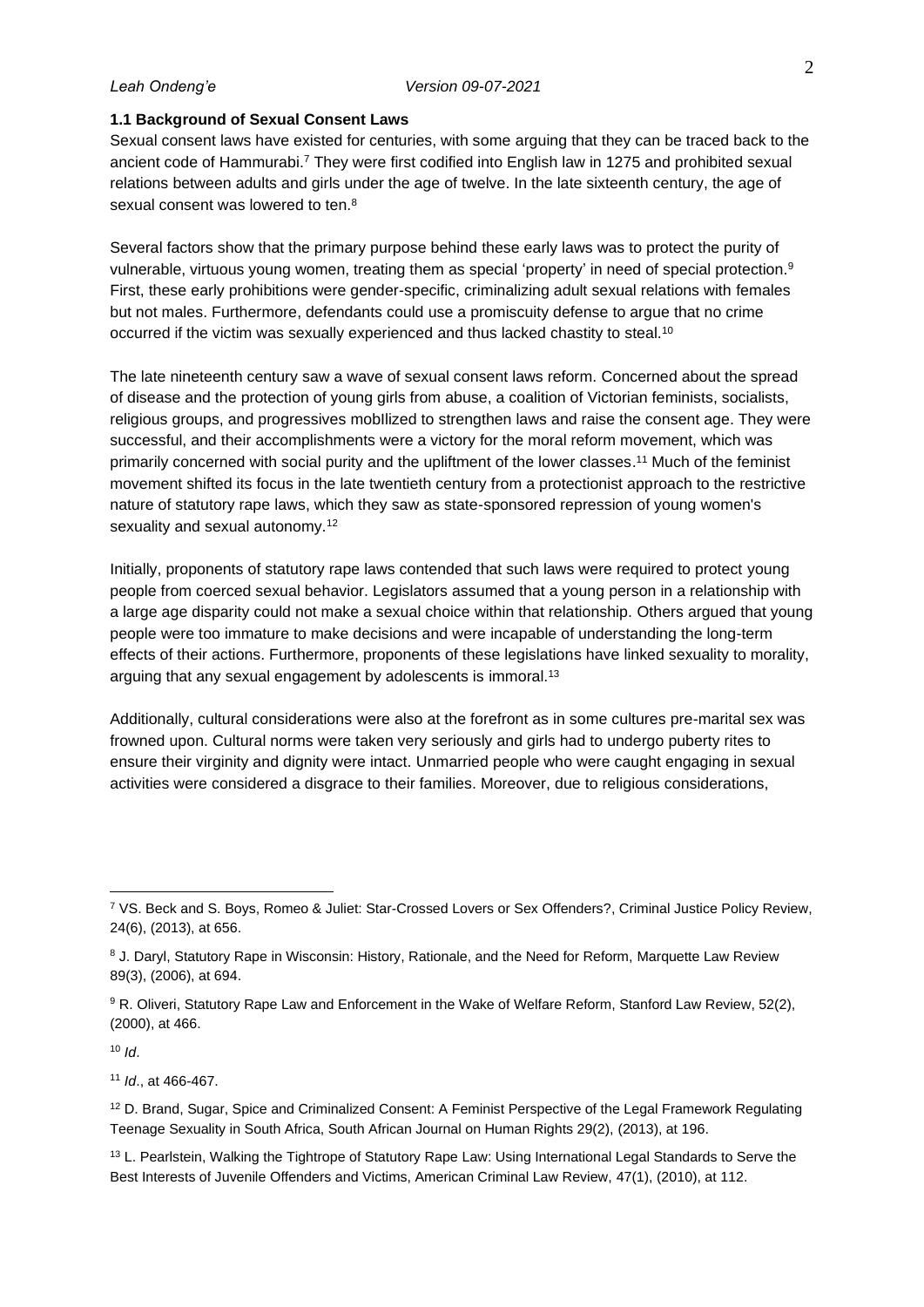young people were not permitted to have sex lest they incurred the wrath of their religion's supreme deity, so abstinence was strongly encouraged. 14

Today, while chastity concerns are no longer prominent, countries provide various reasons to justify sexual consent laws. For instance, these laws are said to protect young people from coerced sexual activity, enforce morality, prevent teenage pregnancy, delay adolescents' sexual debut, and reduce welfare dependence.<sup>15</sup>

### <span id="page-11-0"></span>**1.1.1 Defining the Age of Consent**

The age of consent is the legal age at which an individual is deemed capable of consenting to sexual activity. It is based on the presumption that children lack the emotional and cognitive capabilities to make rational choices.<sup>16</sup> International standards do not indicate the minimum age for sexual consent; hence there is no global uniformity as to what the benchmark age is. Various countries have established age minimums for adolescents, often at or around 14 and 15.<sup>17</sup> Generally, the age of sexual consent is not set out in the law but is inferred from criminal laws that criminalize sexual activity with individuals below a specific age.

In its General Comment on adolescent health and development, the CRC Committee notes that state parties to the CRC need to ensure that specific legal provisions are adopted under domestic law that clearly set a minimum age of sexual consent. It also notes that the minimum age of sexual consent must be the same for boys and girls and should reflect the child's evolving capacity, age, and maturity.<sup>18</sup>

The CRC Committee has avoided being prescriptive of the age of sexual consent and instead recommends a balance between protection and evolving capacities in coming with an acceptable minimum age of consent. It warns state parties against criminalizing adolescents of similar ages for factually consensual and non-exploitative sexual activity.<sup>19</sup> However, a review of the CRC Committee Concluding Observations provides some guidance on unacceptable lower limits. In its Concluding Observations to Costa Rica<sup>20</sup> and the Republic of Korea,<sup>21</sup> the Committee has recommended that the states increase the minimum age of sexual consent from 13 years but did not specify a particular age to which it should be raised.

<sup>&</sup>lt;sup>14</sup> Ministry of Gender, Children and Social Protection, A Position Paper on Harmonizing the Age of Sexual Consent and the Age of Marriage in Ghana, (2018), at 13-14.

<sup>&</sup>lt;sup>15</sup> M. Cohen, No Child Left Behind Bars: The Need to Combat Cruel and Unusual Punishment of State Statutory Rape Laws, Journal of Law and Policy, 16(2), (2009), at 727-728.

<sup>&</sup>lt;sup>16</sup> L. Purdy, In Their Best Interest? The Case Against Equal Rights for Children, Cornell University Press, (1992), at 25.

<sup>&</sup>lt;sup>17</sup> Highest and Lowest Ages of Consent, [https://www.ageofconsent.net/highest-and-lowest,](https://www.ageofconsent.net/highest-and-lowest) last accessed (21/04/2021).

<sup>&</sup>lt;sup>18</sup> UN Committee on the Rights of the Child (CRC), General Comment No. 4 (2003) on Adolescent Health and Development in the Context of the Convention on the Rights of the Child, CRC/GC/2003/4, at Para 9.

<sup>19</sup> UN Committee on the Rights of the Child (CRC), General Comment No. 20 (2016) on the Implementation of the Rights of the Child During Adolescence, CRC/C/GC/20, at Para 40.

<sup>&</sup>lt;sup>20</sup> CRC Committee Concluding observations on the combined fifth and sixth periodic reports of Costa Rica,  $4<sup>th</sup>$ March 2020, CRC/C/CRI/CO/5-6, para 29 (e).

<sup>&</sup>lt;sup>21</sup> CRC Committee Concluding Observations on the Combined Fifth and Sixth Periodic Reports of the Republic of Korea, 24 October 2019, CRC/C/KOR/CO/5-6, para 29 (c).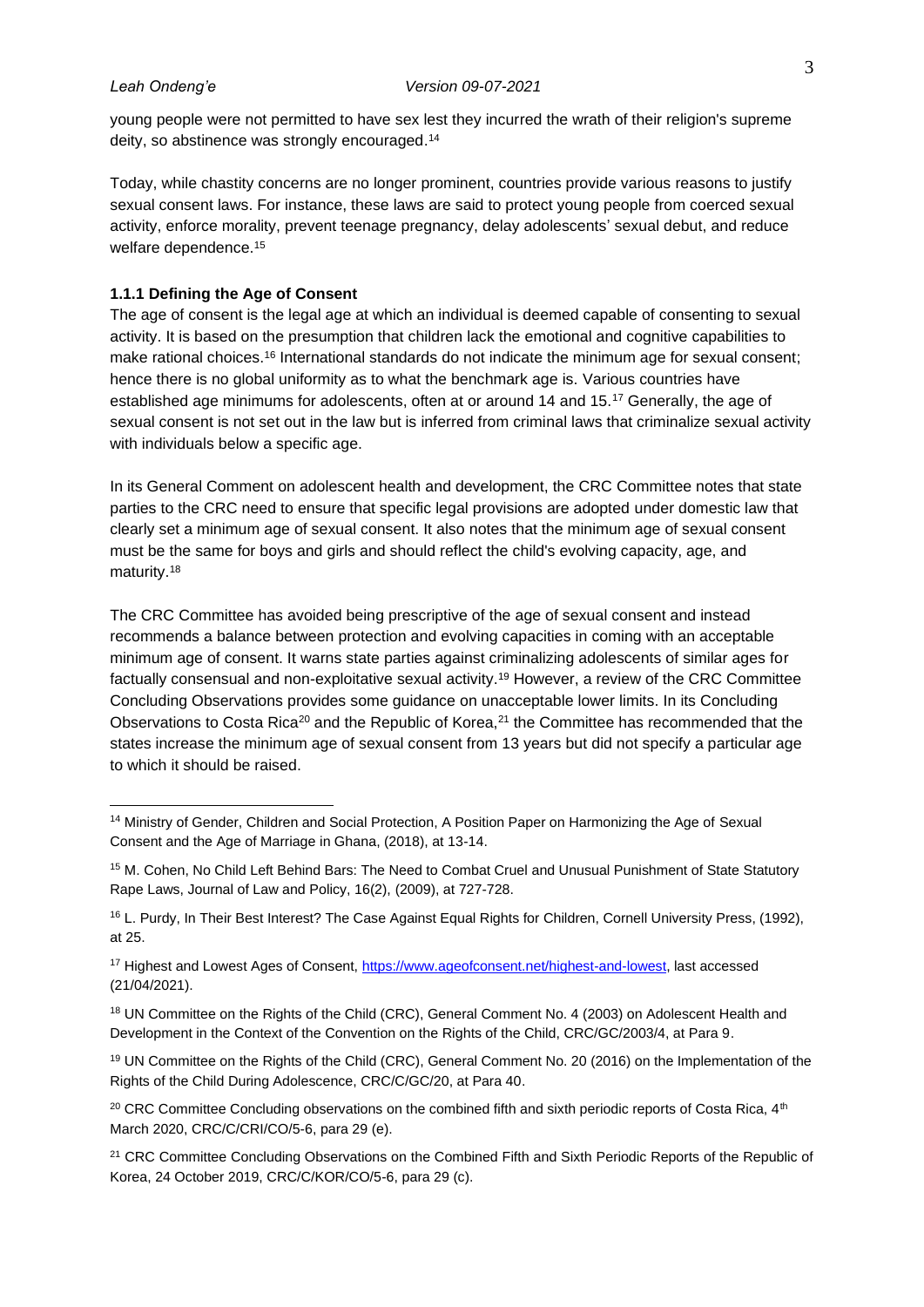### <span id="page-12-0"></span>**1.1.2 Age of Sexual Consent vis-à-vis Age of Marriage**

There have been intermittent demands to have an identical age of marriage and age of sexual consent. For example, in Ghana, the age of marriage is set at 18 years<sup>22</sup> while the age of sexual consent is 16 years.<sup>23</sup> In 2018, the Ministry of Gender, Children and Social Protection proposed that the minimum age of sexual consent be raised to 18 to match the minimum age of marriage.<sup>24</sup> This is because the lower age of sexual consent in comparison to the age of marriage is interpreted as an endorsement of early sexual initiation. Furthermore, pre-marital sex is frowned upon in Ghanian society, and adolescents are socialized to believe that they must wait until marriage or the legal age of marriage before engaging in sexual activities.<sup>25</sup> However, the age of consent to marriage and the age of sexual consent should not be aligned as the effects of the decisions to marry and have sexual intercourse are very different.<sup>26</sup>

Child marriage can be harmful because it is associated with a number of negative consequences. Child brides, for example, have little exposure to meaningful educational activities that have a significant impact on personal growth and economic self-sufficiency. Child brides are also denied reproductive rights, which pose serious health risks such as birth complications and maternal deaths. In addition to vesicovaginal issues, girls under the age of 15 have a fivefold greater chance of dying during childbirth than women in their twenties.<sup>27</sup> Research further indicates that child brides are exposed to a more significant recurrence of neonatal mortality due to low birth weight and malnutrition, exacerbated by parental illiteracy and poverty. Moreover, child marriage also results in an increased experience of intimate partner violence.<sup>28</sup>

Consensual sexual conduct between adolescents, on the other hand, is not as harmful as long as both adolescents give informed consent and have access to sexual and reproductive information and services. Adolescents who have access to the information and knowledge they need to protect themselves are better able to make full, free, and informed decisions about when and when not to have sex when they are ready, without fear of negative consequences.<sup>29</sup>

In its Joint General Comment on harmful practices, the CRC Committee has stated that state parties should ensure that a minimum legal age of marriage for girls and boys, with or without parental

<sup>24</sup> E. Ajarfor, Gender Ministry Pushes Age of Sexual Consent to 18, [https://www.modernghana.com/news/874827/gender-ministry-pushes-age-of-sexual-consent-to-18.html,](https://www.modernghana.com/news/874827/gender-ministry-pushes-age-of-sexual-consent-to-18.html) last accessed (2/7/2021).

<sup>25</sup> Ahinkorah et al. The Missing Link Between Legal Age of Sexual Consent and Age of Marriage in Sub-Saharan Africa: Implications for Sexual and Reproductive Health and Rights, *Reproductive Health*, 18(1), (2021) at 4, [https://reproductive-health-journal.biomedcentral.com/articles/10.1186/s12978-021-01177-w,](https://reproductive-health-journal.biomedcentral.com/articles/10.1186/s12978-021-01177-w) last accessed (2/7/2021).

<sup>26</sup> S. Petroni et al, "Protection Versus Rights: Age of Marriage Versus Age of Sexual Consent," The Lancent Child & Adolescent Health, 3(4) (2019), at 278.

<sup>27</sup> K. Elizabeth, 'Whose Foot Is in the Tight Shoe? Negotiating Inclusive Pathways for the Eradication of Child Marriage in West Africa,' The International Journal of Children's Rights, vol 24(4) (2016), at 721.

<sup>28</sup> *Id*., 722.

<sup>22</sup> Section 13 (2), Act No. 560 of 1998, Children's Act (Ghana).

<sup>23</sup> Section 14 (a), Act No. 29 of 1960, Criminal Offences Act (Ghana).

<sup>&</sup>lt;sup>29</sup> UNICEF Zimbabwe, Adolescent Consent to Marriage and Sexual Activity, and Access to Sexual Reproductive Health Services in Light of the Zimbabwe Marriages Bill, October 2019, pp. 8.

[https://www.unicef.org/zimbabwe/reports/adolescent-consent-marriage-and-sexual-activity-and-access-sexual](https://www.unicef.org/zimbabwe/reports/adolescent-consent-marriage-and-sexual-activity-and-access-sexual-reproductive-health)[reproductive-health,](https://www.unicef.org/zimbabwe/reports/adolescent-consent-marriage-and-sexual-activity-and-access-sexual-reproductive-health) last accessed (25/04/2021).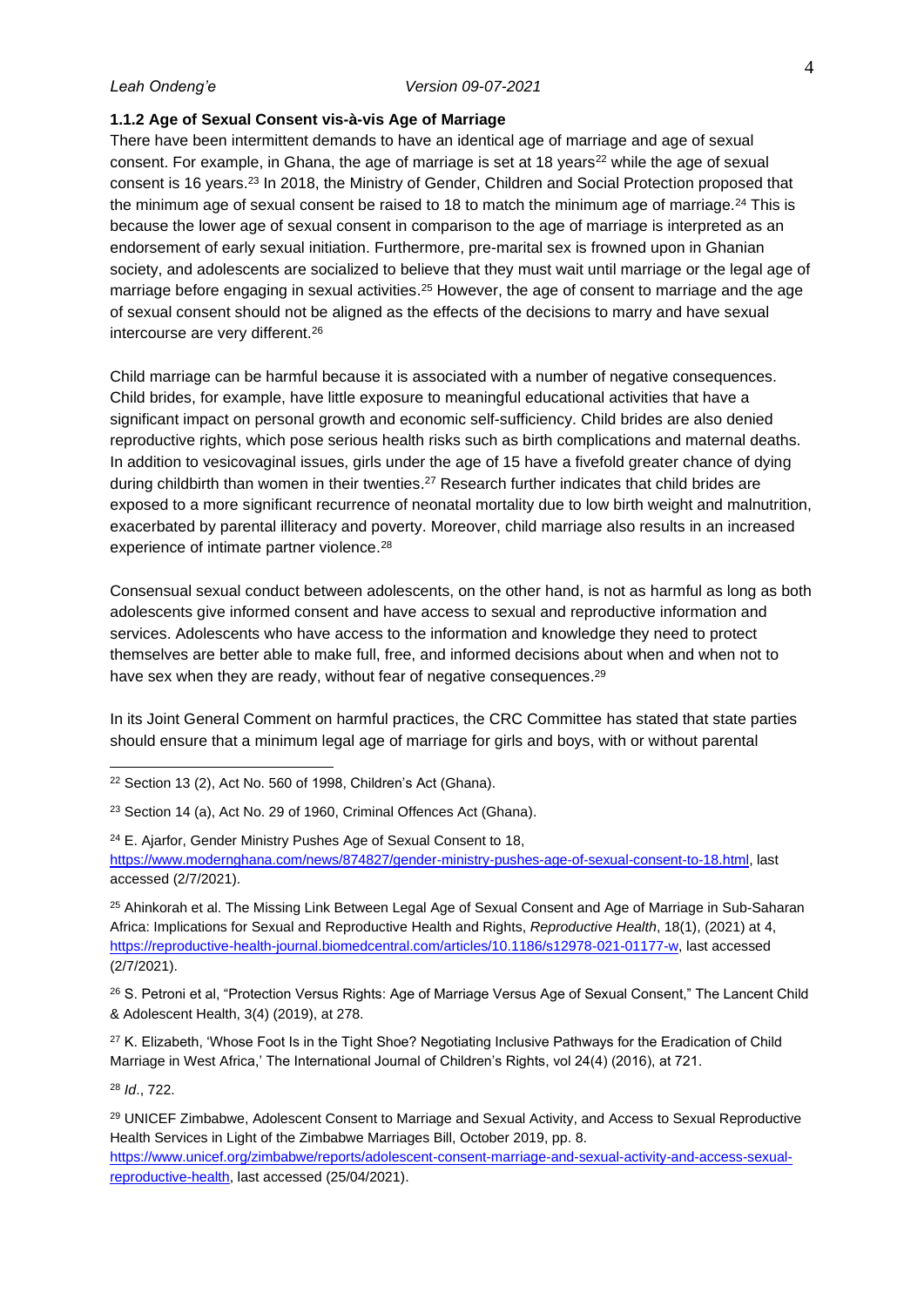consent, is established at 18 years.<sup>30</sup> It has also reiterated the same sentiments in its General Comment on the rights of the child during adolescence positing that the minimum age limit for marriage should be at 18 years.<sup>31</sup> Additionally, in its Concluding Observations to Malta, the CRC Committee recommended that Malta amend its Marriage Act and Civil Unions Act to remove all exceptions that allow for marriage and entering into civil unions under 18 years.<sup>32</sup> Hence, unlike the age of sexual consent in which the CRC Committee does not recommend specific limits, it recommends that the age of marriage be 18.

In addition, the African Charter on the Rights and Welfare of the Child sets the age of marriage at 18 years for both boys and girls.<sup>33</sup> The African Committee of Experts on the Rights and Welfare of the Child has noted that state parties must adopt and enforce legislation that sets the minimum age of marriage at 18 for both boys and girls and posits that the best interest principle of the child should not be used as a justification to permit child marriage in any circumstance.<sup>34</sup> Additionally, the Committee, in its Concluding Observations to the People's Democratic Republic of Algeria, urged the state to set the minimum age of marriage for both boys and girls at the age of 18 years. $35$ 

In recent years, commendable progress has been made in some countries, notably Zimbabwe, to bring the law on the minimum age of marriage into line with international standards. In 2016, Zimbabwe's Constitutional Court issued a groundbreaking ruling in the case of *Mudzuru & Another v*  **Legal & Parliamentary Affairs NO & Others<sup>36</sup>** when it unanimously ruled that section 22 (1) of the Marriages Act<sup>37</sup> which set the minimum age of marriage at 16 years for girls and 18 years for boys was unconstitutional and therefore invalid, as no person of either sex should be married before 18 years. The applicants who were former child brides aged 19 and 18 relied on section 78 (1) of the Constitution of Zimbabwe<sup>38</sup> arguing that the Constitution had the effect of setting the minimum age of marriage at 18 years.

In its ruling, the Court held that by ratifying both the CRC and the African Charter, Zimbabwe had an obligation to take all appropriate measures, including legislative, to protect and enforce the rights of

<sup>33</sup> Article 21 (2).

<sup>&</sup>lt;sup>30</sup> Joint general recommendation No. 31 of the Committee on the Elimination of Discrimination against Women/general comment No. 18 of the Committee on the Rights of the Child (2019) on harmful practices, 8 May 2019, CEDAW/C/GC/31/Rev.1–CRC/C/GC/18/Rev.1, para 55 (f).

<sup>&</sup>lt;sup>31</sup> UN Committee on the Rights of the Child (CRC), General Comment No. 20 (2016) on the Implementation of the Rights of the Child During Adolescence, CRC/C/GC/20, at Para 40.

<sup>32</sup> CRC Committee Concluding observations on the combined third to sixth periodic reports of Malta, 29<sup>th</sup> June 2019, CRC/C/MLT/CO/3-6, para 18.

<sup>34</sup> Joint General Comment of The African Commission on Human and Peoples' Rights (ACHPR) and the African Committee of Experts on the Rights and Welfare of the Child (ACERWC) on Ending Child Marriage, at Paras 9 & 10.

<sup>&</sup>lt;sup>35</sup> Concluding Observations and Recommendations by the African Committee of Experts on the Rights and Welfare of the Child (ACERWC) on the People's Democratic Republic of Algeria Report on the Status of Implementation of The African Charter on the Rights and Welfare of the Child, para 13.

<sup>36</sup> Loveness Mudzuru v. Ruvimbo Tsopodzi v. Legal & Parliamentary Affairs N.O & Others, Constitutional Application No. 79/14, 2016, Constitutional Court of Zimbabwe.

<sup>37</sup> Marriage Act, Chapter 5:11, Laws of Zimbabwe.

<sup>38</sup> Section 78(1) of Zimbabwe's Constitution of 2013.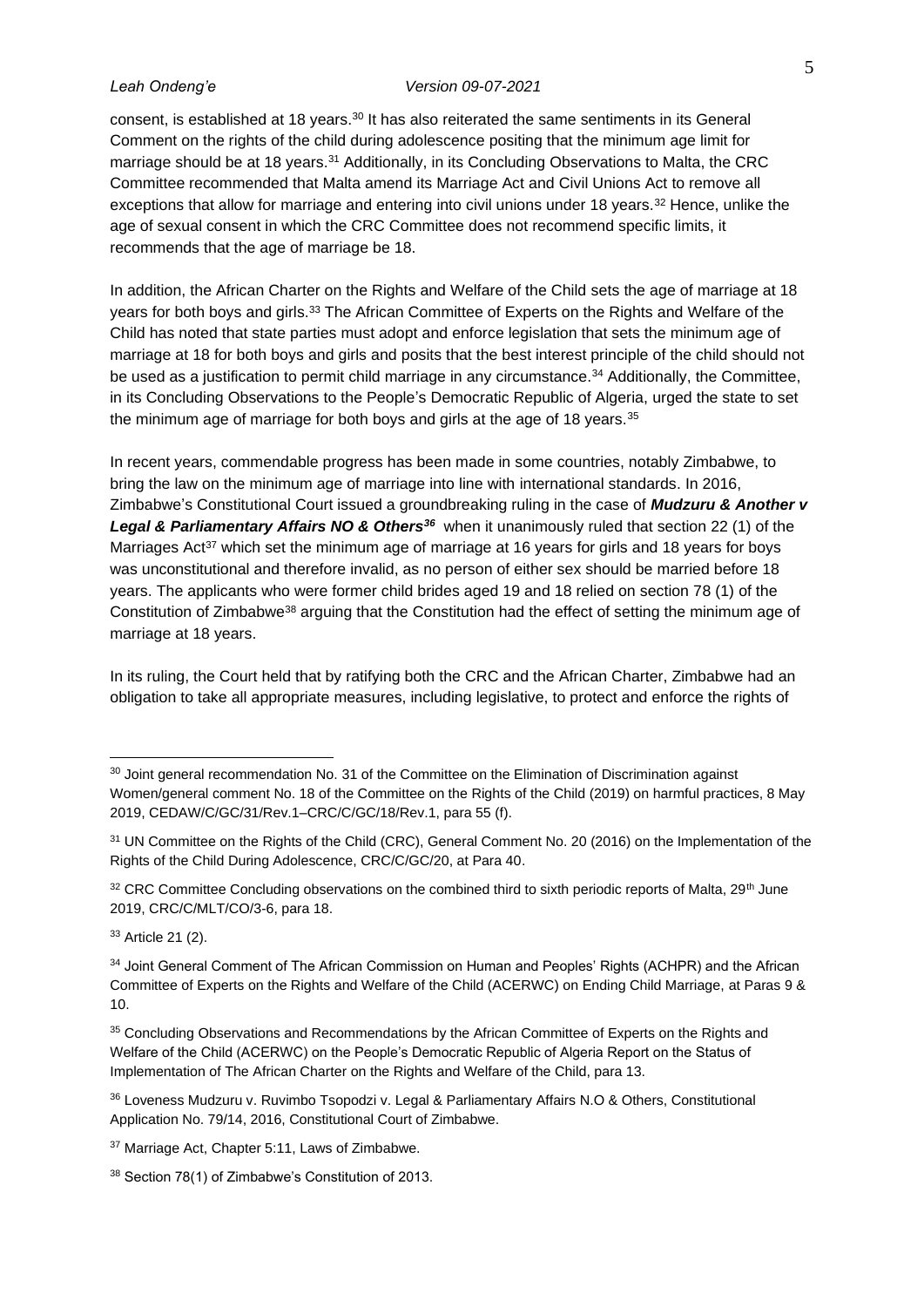the child as enshrined in the relevant conventions to ensure that they are enjoyed in practice.<sup>39</sup> The Court's use of international and regional child protection instruments, particularly the CRC and the African Charter, is impressive. It demonstrates how these instruments play an essential role in developing child rights jurisprudence in some countries within the African continent.<sup>40</sup> Moreover, the Court gave primacy to treaty obligations that Zimbabwe voluntarily undertook. It also establishes an important precedent for other state parties to the African Charter by outlining the expectations for domestic marriage and child protection legislation. <sup>41</sup> The ruling, therefore, resonates with international and regional efforts to end child marriages.

However, even though the judgment can be termed to be a great and progressive one, specific paragraphs intimating that the age of sexual consent be aligned with the age of marriage still lurk. Justice Hlatshwayo argues that the age of sexual consent, which stands at 16 years, is seriously misaligned with the new minimum age of marriage of 18 years hence the scourge of early sexual activity and child pregnancies are likely to continue and even increase.<sup>42</sup> However, even though international and regional instruments set the minimum age of consent to marriage at 18 years, countries should not use this age to advocate for a higher age of sexual consent as this may result in adolescents being treated as criminals for consensual sexual acts. It also hinders adolescents' access to sexual and reproductive health services. Moreover, the two minimum ages play different roles in legislation.<sup>43</sup>

# <span id="page-14-0"></span>**1.2 Statement of the Problem**

Various countries have laws in place that prohibit sexual intercourse with persons below a certain age, based on the premise that they are incapable of consenting to sexual interaction regardless of whether the act in question can be qualified as consensual.<sup>44</sup> The legal age of sexual consent differs significantly across the world, ranging from 12 to 18. While the intent of these laws is imperative to protect children from sexual predators and adults who would prey upon their vulnerability, it is problematic for those same laws to criminalize consensual adolescent sexual interaction as adolescents themselves risk being exposed to the criminal justice system and the associated harmful consequences.<sup>45</sup> Hence, the laws that are meant to protect adolescents from sexual predation by adults harm the very people they were intended to safeguard. This exposes them to the harshness of the punitive criminal justice system and at the same time infringes other rights such as the right to privacy, freedom of expression, the best interest of the child, and the right to autonomy.

<sup>39</sup> Loveness Mudzuru, *supra* note 36, at 27.

<sup>40</sup> A. Skelton, The Development of a Fledging Child Rights Jurisprudence in Eastern and Southern Africa Based on International and Regional Instruments, 9 African Human Rights Law Journal, (2009), at 499.

<sup>41</sup> J. Sloth-Nielsen & K Hove 'Mudzuru & Another v The Minister of Justice, Legal and Parliamentary Affairs & 2 Others: A review' 15 African Human Rights Law Journal (2015), at 563.

<sup>42</sup> Loveness Mudzuru, *supra* note 36, at 59.

<sup>&</sup>lt;sup>43</sup> Tallarico et al, Age of consent: A Case for Harmonizing Laws and Policies to Advance, Promote and Protect Adolescents' Sexual and Reproductive Health Rights, African Journal of Reproductive Health, 25(2) (2021), at 99.

<sup>44</sup> Beck and Boys, *supra* note 7, at 655.

<sup>45</sup> Cohen, *supra* note 15, at 723.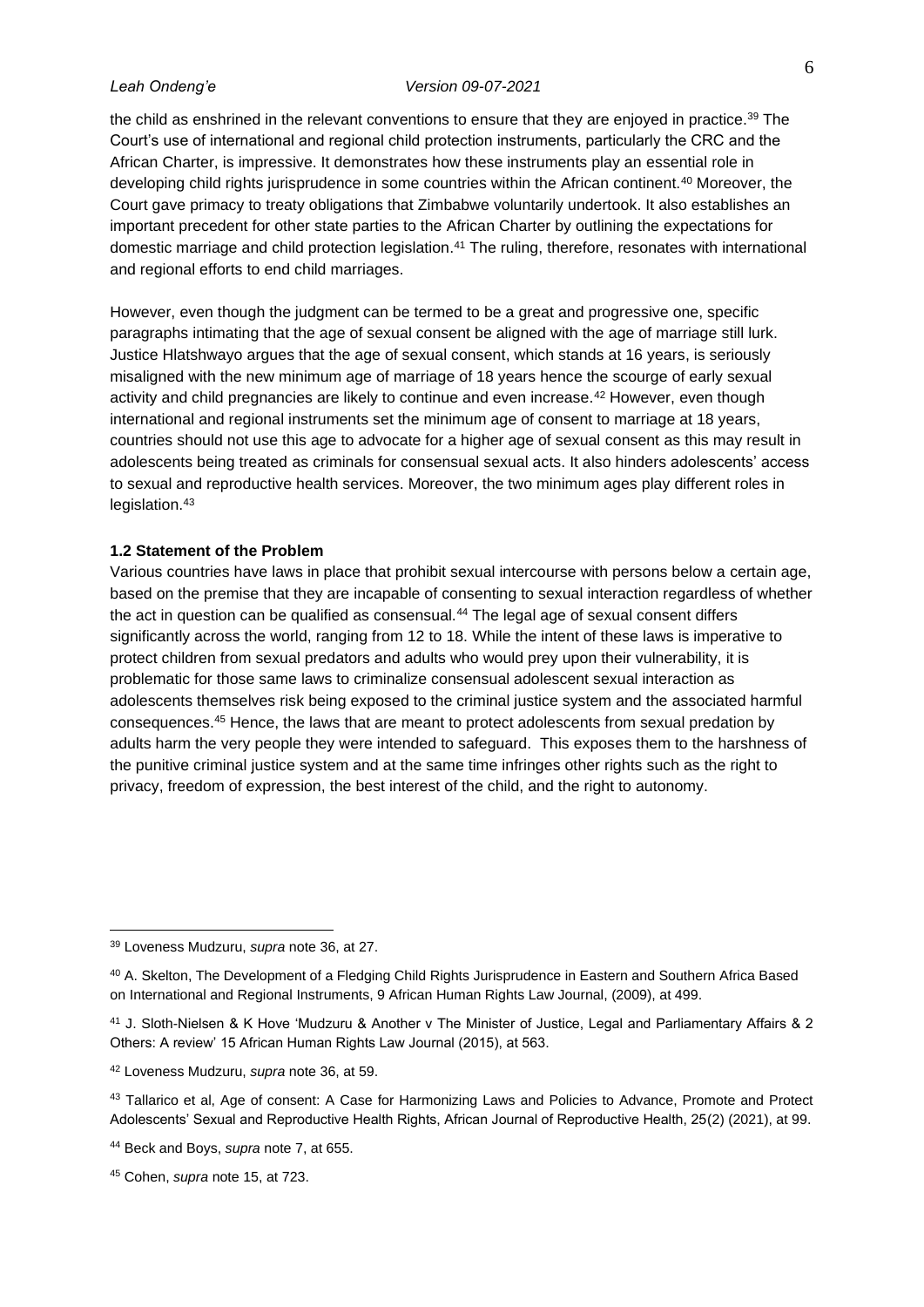# <span id="page-15-0"></span>**1.3 Objectives of the Research**

The overall objective is to critique the criminalization of consensual sexual interaction between adolescents in South Africa, Kenya, and India within international and regional frameworks.

## Specific Objectives

- a.) To examine the legal and institutional frameworks of South Africa, India, and Kenya relating to consensual sexual interaction between adolescents.
- b.) To critique legal developments in comparative jurisdictions within the framework of relevant international and regional frameworks.
- c.) To make recommendations on child rights compliant measures that states may adopt when dealing with consensual sexual interaction between adolescents.

# <span id="page-15-1"></span>**1.4 Research Questions**

- 1. What are the international legal and institutional frameworks relating to non-coercive sexual interaction between adolescents?
- 2. How should laws balance autonomy and protection in consensual interaction between adolescents?
- 3. How do countries such as South Africa, India, and Kenya deal with consensual sexual interaction between adolescents?
- 4. What measures can states adopt to ensure that child rights compliant laws are adopted regarding consensual sexual interaction between adolescents?

### <span id="page-15-2"></span>**1.5 Scope and Limitation of the Research**

This research limits its research to consensual or non-coercive sexual interaction between adolescents. Although definitions of adolescents may vary, the research focuses on the age group of 12 to 18 years.

### <span id="page-15-3"></span>**1.6 Theoretical Framework**

There has been a push and pull between protection and autonomy regarding consensual sexual interaction between adolescents. Adolescents have rights as autonomous human beings on the one hand, and they deserve protection on the other. This research explores the tension between child protection and child autonomy as a guiding theoretical framework for consensual sexual interaction between adolescents.

Both the preamble of the CRC and the African Charter on the Rights and Welfare of the Child recognizes that children need special safeguards and care because of their physical and mental immaturity. Hence, they adopt the position that children are especially vulnerable to harm, and thus state parties must take measures to protect children from such harm. However, they also perceive children as having the agency to participate in matters concerning their lives. In particular, article 7 of the African Charter on the Rights and Welfare of the Child and Article 12 of the CRC recognize that children can form their own views and possess the right to express these views freely on issues affecting them.<sup>46</sup>

From a paternalistic perspective, children are viewed as dependent future citizens who are generally unable to make rational decisions; thus, their rights are limited to the right to be protected, whether by parents, the state, or voluntary benefactors. Furthermore, control over children has been justified by

<sup>46</sup> Kangaude et al., Childhood Sexuality in Africa: A Child Rights Perspective, *African Human Rights Law Journal*, 20, (2020), at 699.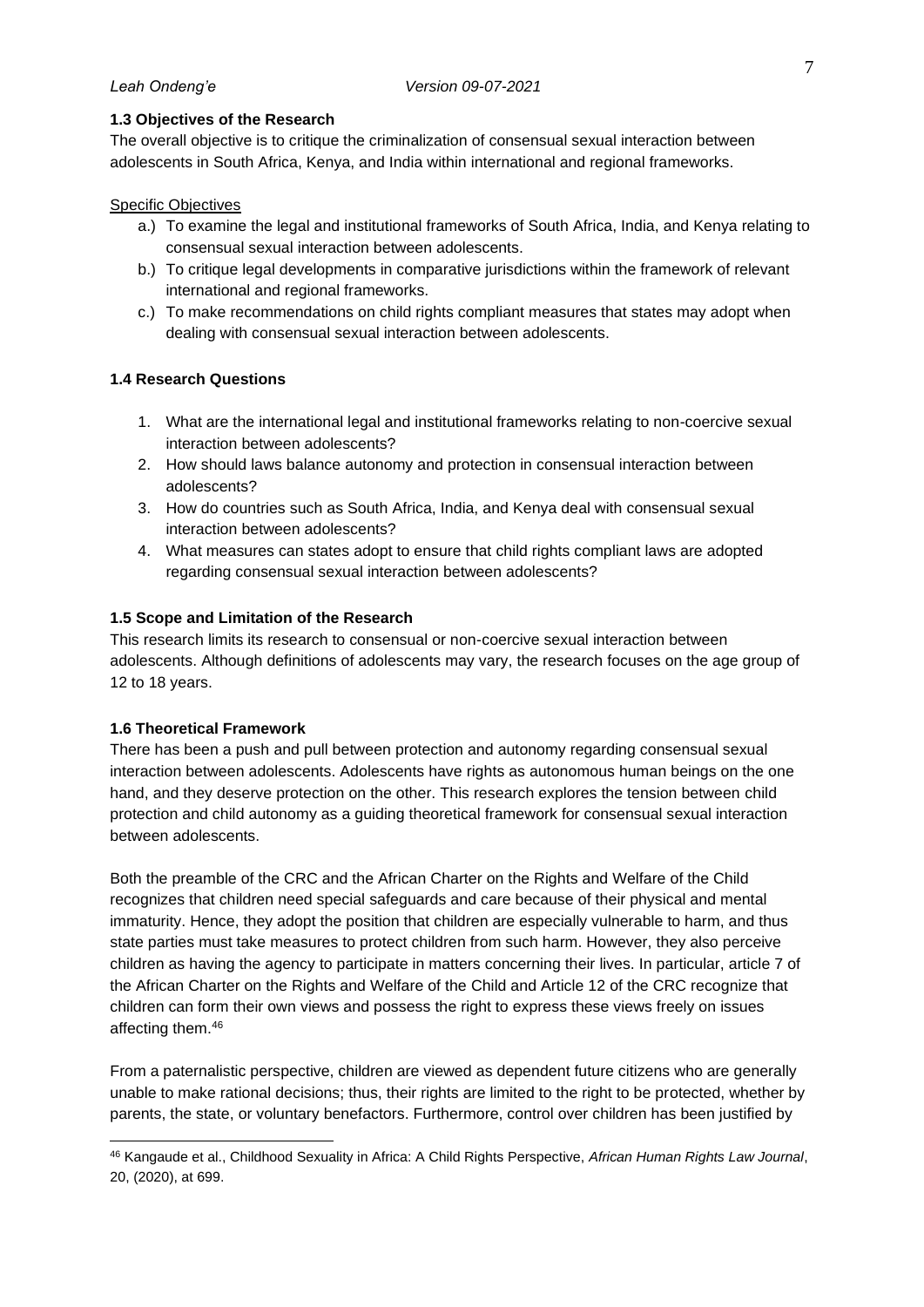the need to protect children from themselves and others, and what is best for children is completely decided by caring and loving adults who offer their assistance and exercise their authority over children.<sup>47</sup>

Freeman argues that a child's autonomy means treating the child as a person and a rights holder. He acknowledges that the exercise of autonomy by a child can have a detrimental impact. However, he argues that even adults make mistakes; hence having rights means being allowed to take risks and make choices. He draws from Dworkin's analogy that if rights are taken seriously, there must be an acceptance that rights-holders will sometimes do things that we do not think are good for them.<sup>48</sup> In addition, Freeman concludes that taking children's rights seriously requires us to take both the protection of children and recognition of their autonomy seriously. Further, it requires that laws, policies, institutional structures, and practices that both protect children and their rights are adopted.<sup>49</sup>

Tobin<sup>50</sup> notes that while protectionist motivations may be well-intended, they create the risk of incoherence with the reality of children's evolving capacity, which is recognized under the CRC and refers to the processes of maturation and learning whereby children progressively acquire knowledge, competencies, and maturation. He concludes that even though protective measures are necessary to mitigate against the threats to children's well-being, a protective paradigm that emphasizes a child's vulnerability at the expense of their evolving capacity does little to increase children's resilience and capacity to protect themselves from harm.<sup>51</sup>

According to Hanson, protecting children and protecting their rights are not necessarily oppositional but can be complementary objectives; hence the right to freedom and self-determination should both be recognized. He argues that protection rights should be emphasized regarding young children, who first need protection and care. He adds that as children grow older, their rights to self-determination become more critical and that their right to protection may lead to a restriction of their rights to freedom.<sup>52</sup> Skelton observes that the dilemma of autonomy versus protection is an ever-present tension in children's rights. She posits that a durable theory of children's rights must be flexible enough to incorporate protection for children against harsh treatment while at the same time give room for their evolving capacities to be recognized.<sup>53</sup>

### <span id="page-16-0"></span>**1.7 The Research Methodology**

The thesis is based on desktop research. This involves the analysis of international and regional instruments on adolescent sexuality. In addition, it undertakes an analysis of the rights laid out in the CRC that form the basis of the decriminalization of consensual sexual interaction between adolescents. It also entails reviewing relevant case law, books, peer-reviewed articles, reports on

<sup>49</sup> *Id*., at 327.

<sup>50</sup> J. Tobin, Understanding Children's Rights: A Vision Beyond Vulnerability, *Nordic Journal of International Law*, 84(2), (2015), at 174.

<sup>51</sup> *Id*., at 182.

<sup>52</sup> K. Hanson, *supra* note 47 at 9.

53 A. Skelton, Balancing Autonomy and Protection in Children's Rights: South African Account, Temple Law Review, 88(4), (2016), at 904.

<sup>47</sup> K. Hanson, Schools of Thought in Children's Rights, (2008), at 12.

<sup>48</sup> M. Freeman, Whither Children: Protection, Participation, Autonomy, Manitoba Law Journal, 22(3), (1994), at 323.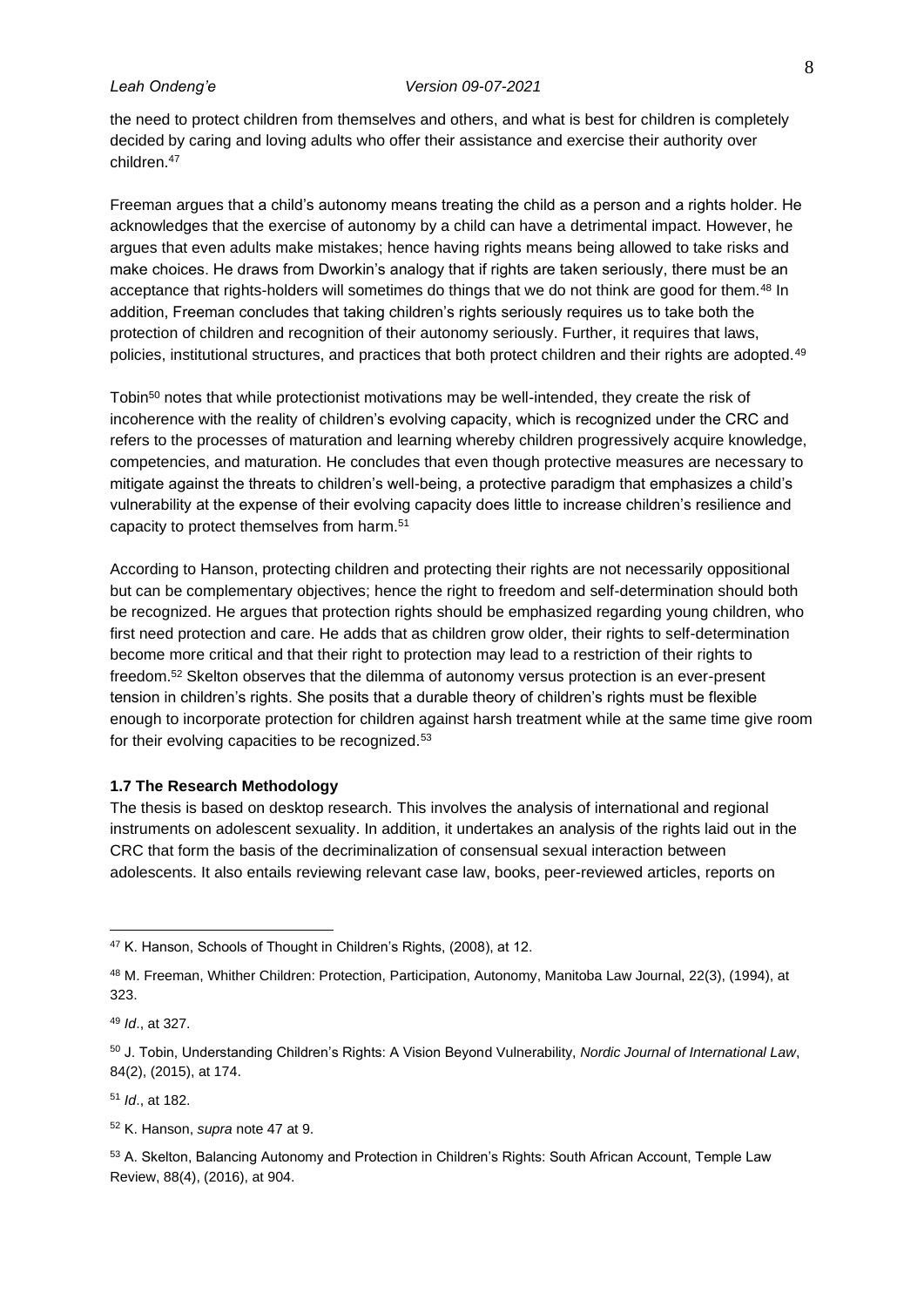consensual sex between adolescents from international NGOs, National Human Rights Institutions, policy documents, general comments, concluding observations, and internet sources.

In addition, this research applies comparative analysis and specifically focuses on South Africa, Kenya, and India. South Africa is selected because it is one of the countries that introduced a new law that criminalized consensual sexual interaction between adolescents. However, the Constitutional Court ruling in the *Teddy Bear Clinic* case decriminalized consensual sexual interaction between adolescents. As a result, the law was amended in 2015. The new law decriminalizes consensual sexual interaction where the older adolescent is above 16 years but below 18 years, provided the age difference between the partners is not more than two years. Therefore, South Africa has been progressive in reforming the law on statutory rape, especially regarding adolescents.

On the other hand, the Kenyan and Indian laws still criminalize consensual sexual conduct between adolescents. Therefore, the findings of this research may create essential headway in identifying how best to balance the need to protect children from sexual abuse and develop appropriate measures of dealing with consensual sex between adolescents without resorting to the use of criminal law.

### <span id="page-17-0"></span>**1.8 Chapter Breakdown**

Chapter one introduces the research by giving a brief background into the issue of sexual consent laws and the concept of consensual sex between adolescents. It also contains a statement of the problem, the objectives, research questions, scope and limitation of the research, theoretical framework, and the research methodology.

Chapter two entails a critical analysis of the law on consensual sexual interaction between adolescents. It looks at the international instruments, more specifically the United Nations Convention on the Rights of the Child, Council of Europe Convention on the Protection of Children Against Sexual Exploitation and Sexual Abuse (hereafter Lanzarote Convention), and the African Charter on the Rights and Welfare of the Child. Additionally, it examines the rights associated with adolescent sexuality found in the CRC, such as the right to autonomy, the child's best interests, the right to health, freedom of expression, and privacy.

Chapter three contains a comparative analysis of the legal regime of consensual sexual interaction between adolescents in South Africa, Kenya, and India. Finally, chapter four provides an analytical synthesis of the major findings of the research and presents recommendations on how countries should tackle consensual sexual interaction between adolescents.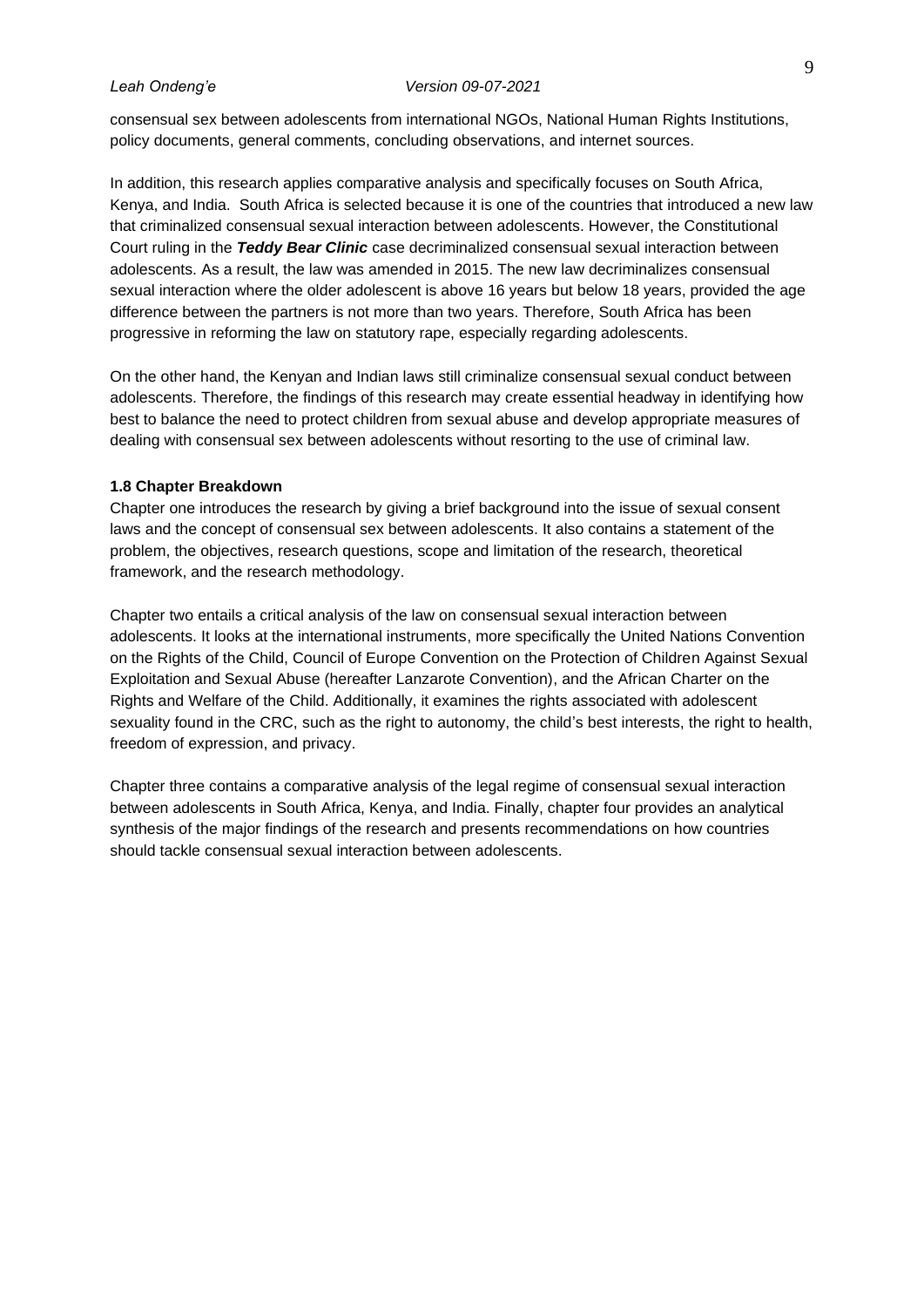# <span id="page-18-0"></span>**CHAPTER TWO: INTERNATIONAL LEGAL AND INSTITUTIONAL FRAMEWORK RELATING TO CONSENSUAL SEXUAL INTERACTION BETWEEN ADOLESCENTS**

# <span id="page-18-1"></span>**2.0 Introduction**

Countries are obligated under international human rights law to protect adolescents from sexual coercion and sexual violence. They are also required to respect, protect and fulfill their human rights, including in the realm of their developing sexualities, and in accordance with their evolving capacities. To that end, countries ought to recognize adolescents as rights holders and not criminalize consensual sexual interaction between adolescents. This chapter looks at the international and regional legal framework governing consensual sexual interaction between adolescents and, in particular, the United Nations Convention on the Rights of the Child (hereafter UNCRC), the African Charter on the Rights and Welfare of the Child, and the Council of Europe Convention on the Protection of Children Against Sexual Exploitation and Sexual Abuse (hereafter Lanzarote Convention). This chapter further expounds on the CRC rights that are at particular risk in strict statutory rape laws.

# <span id="page-18-2"></span>**2.1 The International Legal Framework**

# <span id="page-18-3"></span>**2.1.1 The United Nations Convention on the Rights of the Child**

In 1989, the United Nations adopted the UNCRC, and the treaty entered into force on September 2nd, 1990. The Convention specifically recognizes that a child is a person aged below 18 years unless, under the law applicable to the child, majority is attained earlier.<sup>54</sup> Therefore, the CRC ultimately leaves the term open to varying cultural and religious interpretations.<sup>55</sup>

The CRC contains broad measures to protect children from sexual violence. First, it requires state parties to take all appropriate legislative, administrative, social, and educational measures to protect the child from sexual abuse while in the care of parents, legal guardians, or any other person who has care of the child.<sup>56</sup> Even more importantly, article 34 obliges state parties to protect children from all forms of sexual exploitation and sexual abuse. This includes the inducement or coercion of a child to engage in any unlawful sexual activity. Also, article 39 requires states to provide recovery and reintegration in an environment that fosters the health, self-respect, and dignity of child victims of sexual exploitation.

In its General Comment on the right of the child to freedom from all forms of violence, the CRC Committee includes the inducement or coercion of a child to engage in any unlawful or psychologically harmful sexual activity to the list of what can be termed as sexual abuse. It further notes that sexual activities are also considered as abuse when committed against a child by another child if the child offender is significantly older than the child victim or uses power, threat, or other means of pressure. It adds that sexual activities between children are not considered sexual abuse if the children are older than the age limit defined by the state party for consensual sexual activities.<sup>57</sup>

<sup>54</sup> Article 1 CRC.

<sup>&</sup>lt;sup>55</sup> CRC Article 1: "For the purposes of the present Convention, a child means every human being below the age of eighteen years unless under the law applicable to the child, majority is attained earlier''.

<sup>56</sup> Article 19 (1) CRC.

<sup>57</sup> UN Committee on the Rights of the Child, General Comment No. 13 (2011) on the Right of the Child to Freedom from All Forms of Violence, 18 April 2011, CRC/C/GC/13, at para 25 (a).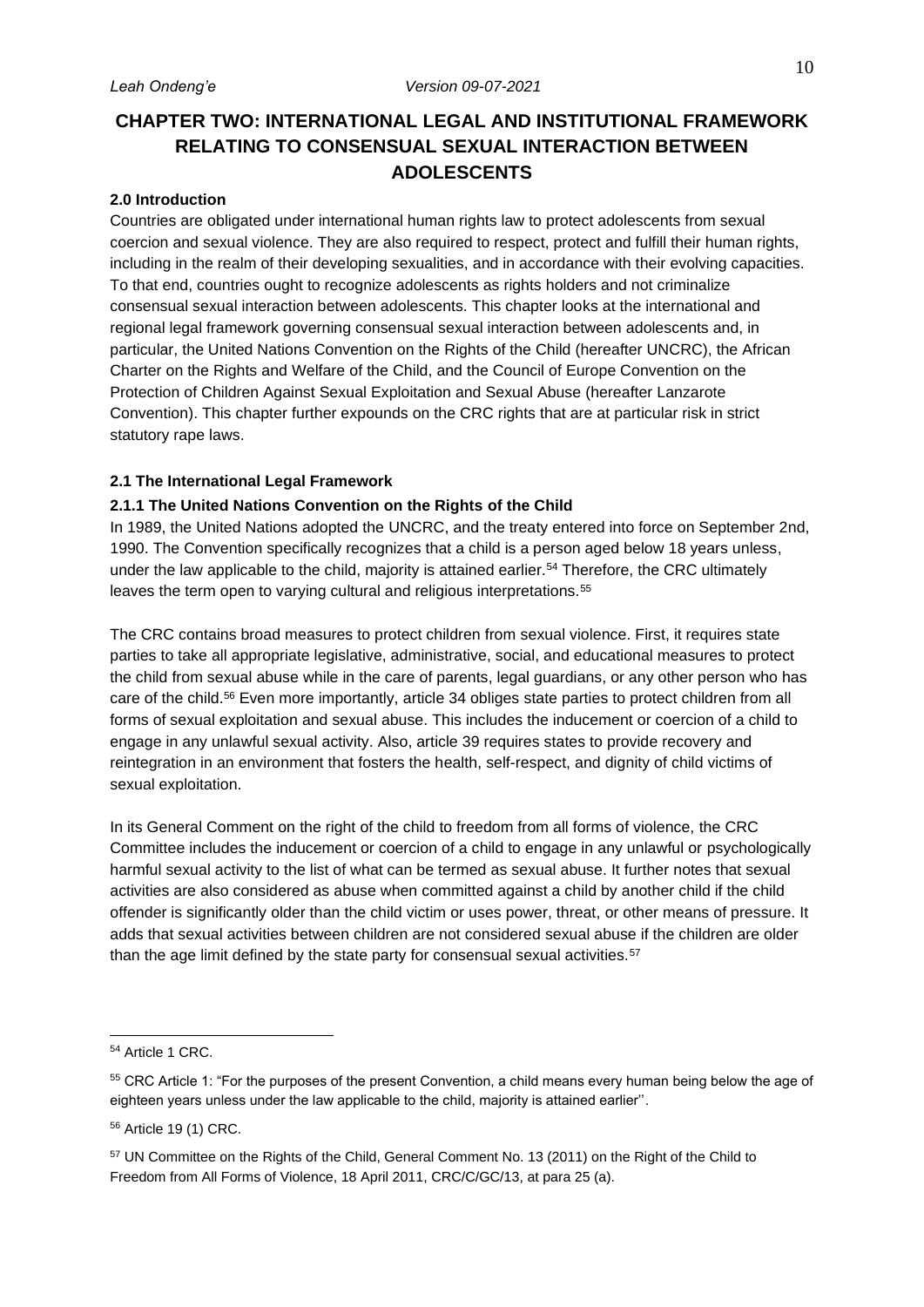The CRC, through its General Comments, has recommended that state parties should not criminalize consensual sexual conduct between adolescents hence recognizing children as having sexual autonomy. In its General Comment 20, the CRC Committee recommends that state parties should avoid criminalizing consensual and non-exploitative sexual conduct between adolescents of similar ages.<sup>58</sup>

In addition, in its General Comment on the rights of children in the justice system, the CRC Committee urges states to decriminalize status offences that are not considered crimes if committed by adults. It notes that adolescents who engage in consensual sexual acts are sometimes criminalized and urges state parties to remove status offences from their statutes.<sup>59</sup> Furthermore, the CRC Committee's guidelines on the Optional Protocol on the sale of children, child prostitution, and child pornography have explicitly called on states not to criminalize adolescents of similar ages for consensual sexual activities. 60

### <span id="page-19-0"></span>*2.1.1.1 Right to Autonomy/Evolving Capacities*

For the first time in an international human rights treaty, the CRC brings in the concept of evolving capacities of the child. Article 5 provides that guidance and direction provided by legal guardians or others who are legally responsible for the child must take into account the growing maturity of children in a manner that is consistent with their evolving capacities. This recognition of children's evolving capacities is further confirmed in articles 12 (1) and 14 (2) of the CRC.

Article 12 (1) of the CRC provides that state parties should accord children who are capable of forming their own opinions the right to express those views freely in all matters affecting the child; with the views of the child being given due weight in accordance with the age and maturity of the child.<sup>61</sup> This provides a framework on which children can make certain decisions regarding their sexuality without the consent of their parents, and the state should not interfere with their decisions by using criminal law. Lansdown<sup>62</sup> argues that the CRC also recognizes that children still require the protection of their parents and the state from participation in or exposure to activities likely to cause them harm. For example, the CRC includes rights to protection from violence and sexual abuse.

In General Comment Number 7, the CRC Committee explained that the concept of evolving capacities is an enabling principle in the sense that parents and others in authority are vested with the mandate to continually adjust the level of support and quidance they offer children.<sup>63</sup> Parents are to take into account the child's best interest, wishes, and capacity to make autonomous decisions. According to the Committee, the concept of evolving capacities should be viewed as a positive and enabling process rather than a justification for authoritarian practices that limit children's autonomy and self-

<sup>61</sup> Article 12 CRC.

<sup>63</sup> Para 17.

<sup>58</sup> UN Committee on the Rights of the Child (CRC), General Comment No. 20 (2016) on the Implementation of the Rights of the Child During Adolescence, CRC/C/GC/20, para 40.

<sup>59</sup> UN Committee on the Rights of the Child (CRC), General Comment No. 24 (2019) on Children's Rights in the Child Justice System, 18 September 2019, CRC/C/GC/24, para 24.

<sup>60</sup> UN Committee on the Rights of the Child, Guidelines regarding the implementation of the Optional Protocol to the Convention on the Rights of the Child on the sale of children, child prostitution and child pornography, 10 September 2019, UN Doc CRC/C/156, at para 73.

<sup>62</sup> G. Lansdown, Evolving Capacities Explained, in Measuring Maturity: Understanding Children's Evolving Capacities', (23), (2009), at 7, accessed a[t https://archive.crin.org/en/docs/CRIN\\_review\\_23\\_final.pdf](https://archive.crin.org/en/docs/CRIN_review_23_final.pdf) on (30/04/2021).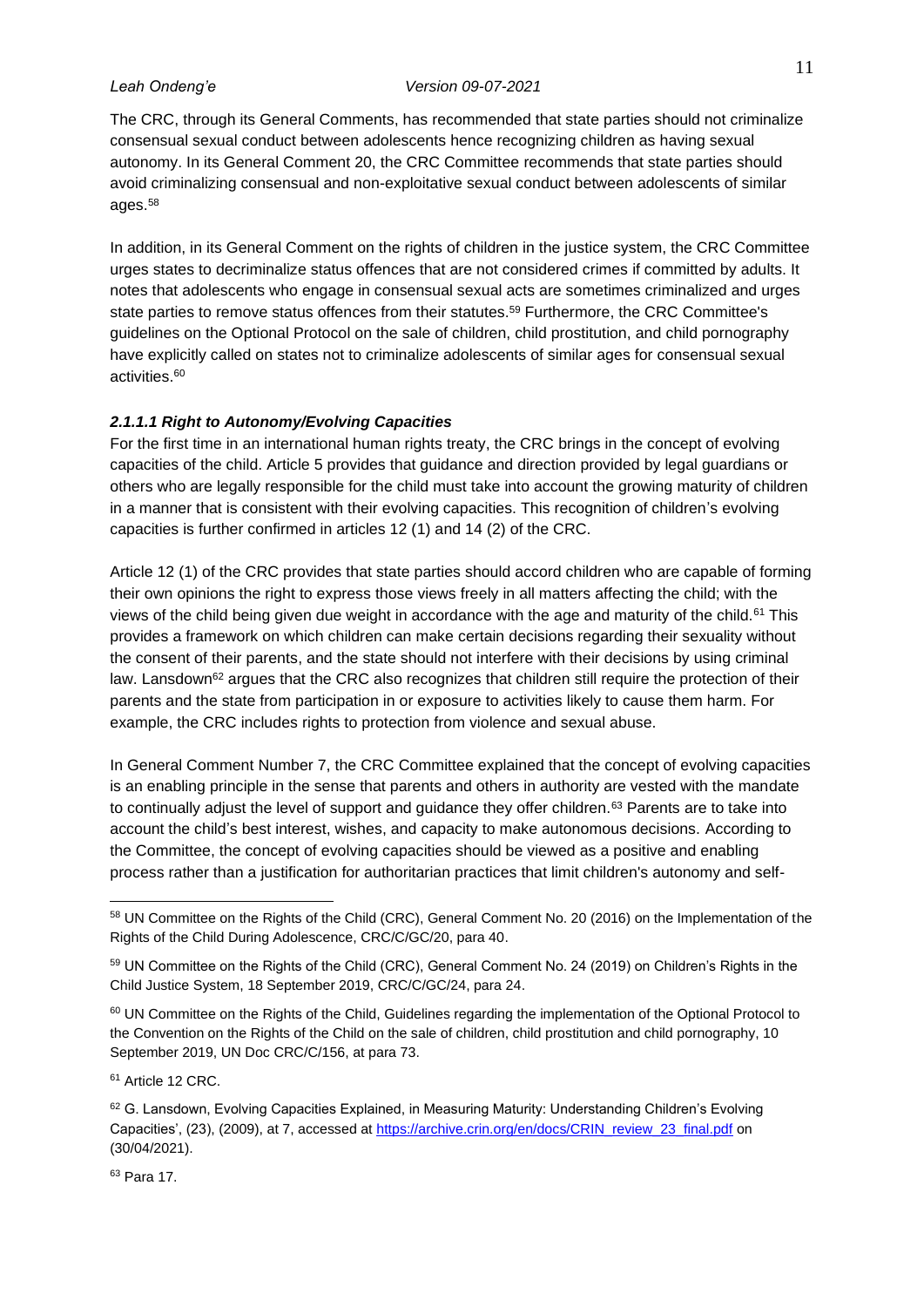expression, which have traditionally been justified by citing children's relative immaturity and need for socialization. Parents and others should be encouraged to offer direction and guidance in a childcentered way.' 64

In its General Comment Number 20, the Committee on the Rights of the Child defines evolving capacities as an enabling principle that addresses the process of maturation and learning through which children gradually acquire competencies, understanding, and increasing levels of agency to take responsibility for themselves and exercise their rights.<sup>65</sup> As a result, the issue of evolving capacities emphasizes the need for a balance between, on the one hand, children's right to recognition of their increasing levels of responsibility in exercising their rights as they gain the capacity to do so, and, on the other hand, the need for protection in light of their relative youth and immaturity.<sup>66</sup>

The CRC Committee also notes that in seeking to provide an appropriate balance between respect for the evolving capacities of adolescents and appropriate levels of protection, consideration should be given to a range of factors affecting decision making, including the level of risk involved, the potential for exploitation, understanding of adolescent development, recognition that competence and understanding do not necessarily develop equally across all fields at the same pace and recognition of individual experience and capacity.<sup>67</sup>

Therefore, even though states are obligated to protect adolescents from sexual harm, this duty must be balanced with the obligations to protect, respect, and fulfill the right to realize their sexual development without any unjust interference and punishment. Hence, states should consider the age and power differentials between adolescents who engage in sexual interaction when enforcing age of consent laws in accordance with the principles of evolving capacities.<sup>68</sup>

### <span id="page-20-0"></span>*2.1.1.2 Best Interest of the Child*

The CRC provides that, in all actions concerning children, the child's best interests shall be a primary consideration.<sup>69</sup> Other CRC provisions also mention the best interests of the child.<sup>70</sup> The CRC Committee has accorded the best interests of the child a threefold status: that of a substantive right, an interpretative legal principle, and a rule of procedure. <sup>71</sup> As an interpretative legal principle, the child's best interest is relatively new in international law; it was introduced by the CRC.<sup>72</sup> But it may be very forceful, in that if a legal provision is open to more than one interpretation, the interpretation which most effectively serves the child's best interests should be chosen'.<sup>73</sup> Hence, it is a potentially

<sup>70</sup> UN Committee on the Rights of the Child (CRC), General comment No. 14 (2013) On the Right of the Child to Have His or Her Best Interests Taken as a Primary Consideration, 29 May 2013, CRC /C/GC/14, para 3.

<sup>71</sup> *Id*, para 6.

<sup>72</sup> M. Freeman, 'A Commentary on the United Nations Convention on the Rights of the Child, Article 3: The Best Interests of the Child, (2007), at 1.

<sup>73</sup> General Comment No. 14, *supra* note 70, at para 6(a).

<sup>64</sup> Para 17.

<sup>&</sup>lt;sup>65</sup> General Comment No. 20, para 18.

<sup>66</sup> G. Lansdown, *supra* note 62, at 7.

<sup>&</sup>lt;sup>67</sup> General Comment No. 20 para 20.

<sup>&</sup>lt;sup>68</sup> Amnesty International, Body Politics, A Primer on Criminalization of Sexuality and Reproduction, (2018), at 137.

<sup>69</sup> Article 3(1) CRC.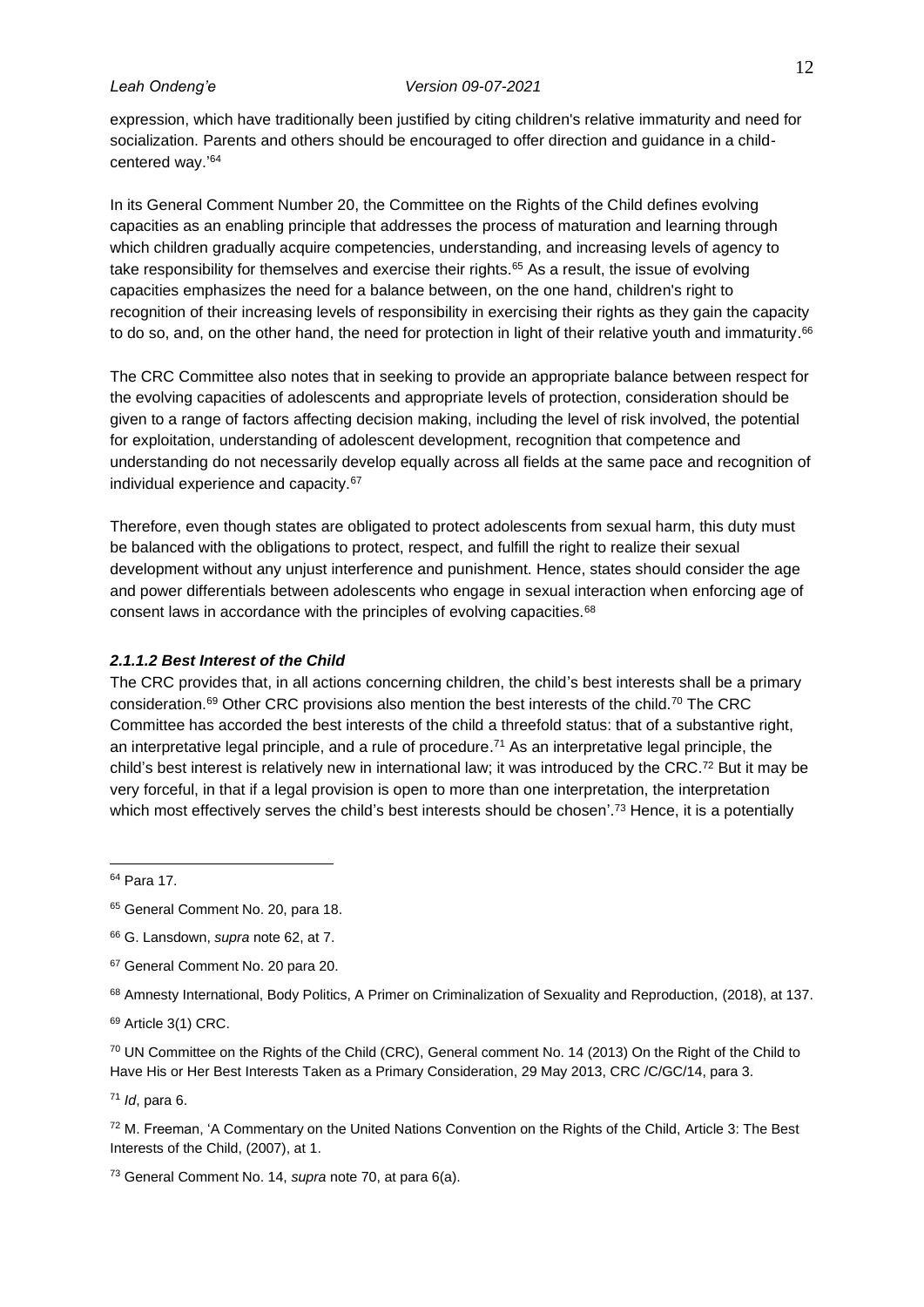powerful prioritization of the child's best interests. Sometimes, it goes even beyond prioritization, so that the child's best interests are the paramount or primary consideration.<sup>74</sup>

However, Vandenhole<sup>75</sup> points out that the meaning of the best interest of the child has remained indeterminate and opaque so that it tends to be invoked from different sides to justify sometimes opposing decisions. In the context of consensual sexual interaction between adolescents, proponents for the criminalization of consensual sex between adolescents argue that it is in the best interest of the child to prevent them from engaging in sexual activities at an early age while opponents claim that criminalizing adolescent sexuality is not in the best interest of adolescents as it infringes on their rights.

In *CKW v Attorney General & Others*, <sup>76</sup> the High Court of Kenya decided that criminalization of consensual conduct between adolescents was in the child's best interest to protect children from harmful acts of sexual activity. In making its determination, the Court considered the decision of the South African Constitutional Court in the *Teddy Bear Clinic v Minister for Justice and Constitutional Development*. <sup>77</sup> In the South African case, the issue before the Constitutional Court was whether sections 15 and 16 of the Criminal Law (Sexual Offences Act and Related Matters) Amendment Act was unconstitutional for criminalizing sexual conduct between adolescents in the age group of 12 to 16 years. The Court found that imposing criminal culpability for otherwise appropriate adolescent sexual behavior has the consequence of harming the adolescents they are supposed to protect, in a way that violates the child's rights to dignity and privacy and goes against the best interest concept. In arriving at these diametrically opposed positions, both the South African and Kenyan courts claimed to be advancing the best interest of the child.<sup>78</sup>

Sandberg<sup>79</sup> argues that in situations where different elements point in different directions as to what is in the child's best interest, a balance needs to be maintained and notes that the balancing exercise has to be performed with regard to the individual situation and needs of that child. She further argues that where protection factors stand up against factors related to the child's autonomy, the child's age and maturity should guide the balancing.

## <span id="page-21-0"></span>*2.1.1.3 The Right to Health*

The CRC guarantees children the right to the highest attainable standard of health and to the facilities for the treatment of illness and rehabilitation of health. State parties have the obligation of ensuring that no child is deprived of his or her right to access such health services.<sup>80</sup> The right to health includes the right to sexual and reproductive health. In its General Comment on adolescent health and

<sup>74</sup> Wouter Vandenhole, Distinctive characteristics of children's human rights law in Children's Rights Law in the Global Human Rights Landscape, 1<sup>st</sup> ed, Routledge, (2017), at 26.

<sup>75</sup> *Id*, at 26.

<sup>76</sup> CKW. v. Attorney General & another (2014) eKLR, Petition 6 of 2013.

<sup>77</sup> Teddy Bear Clinic for Abused Children & Another vs Minister of Justice and Constitutional Development & Another, [2013] ZACC 35.

<sup>78</sup> G. Kangaude & A. Skelton, (De) Criminalizing Adolescent Sex: A Rights-Based Assessment of Age of Consent Laws in Eastern and Southern Africa, (2018), at 2.

 $79$  K. Sandberg, 'Children's Right to Protection Under the CRC', in: A. Falch-Eriksen & E. Backen-Hansen (eds.), Human Rights in Child Protection, Cham: Palgrave Macmillan (2018), at 33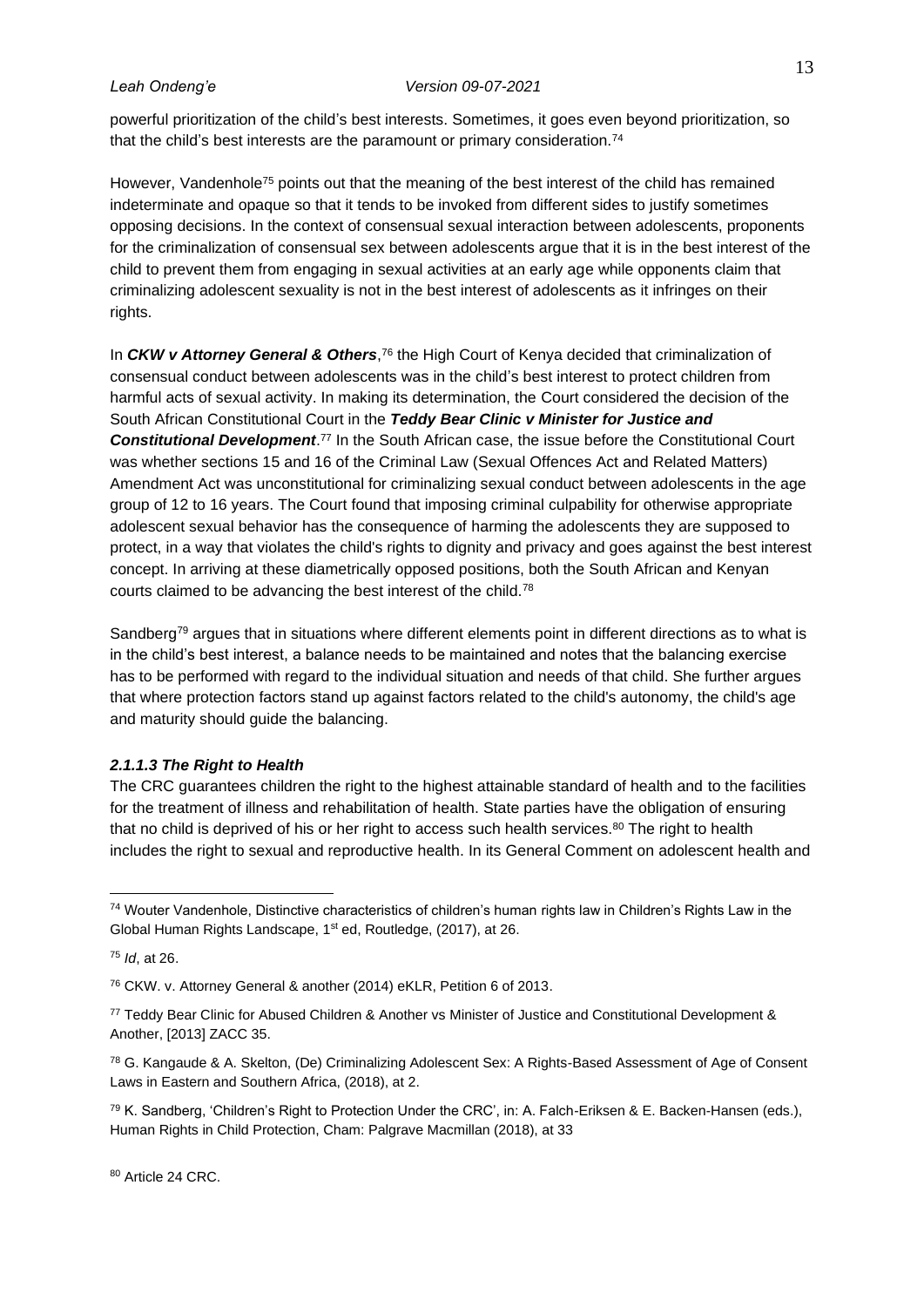development, the CRC Committee calls on state parties to ensure that health facilities, goods, and services, including counseling and health services for mental and sexual and reproductive health of appropriate quality and sensitive to adolescents' concerns, are available to adolescents.<sup>81</sup>

The CRC Committee also notes that laws that deny adolescents access to sexual health services, including contraceptive services, on the basis of age, are a violation of the adolescents' human rights, and may jeopardize their well-being.<sup>82</sup> Moreover, the CRC Committee also calls for the creation of programs that provide adolescents with comprehensive sexual and reproductive health services.<sup>83</sup> It consistently asserts that adolescents must have access to comprehensive reproductive healthcare.

In its General Comment on the right of the child to the highest attainable standard of health, the CRC Committee recommends that short term, long term and permanent contraceptive methods such as condoms, hormonal methods, and emergency contraception should be made easily and readily available to sexually active adolescents.<sup>84</sup> In addition, in its Concluding Observations to India, the CRC Committee urged the country to take measures to ensure that adolescent girls and boys have effective access to confidential sexual and reproductive health information and services such as modern contraception.<sup>85</sup>

Therefore, looking at the CRC's General Comments and Concluding Observations, it can be deduced that the right to health for adolescents includes the right to sexual and reproductive healthcare. This is in conformity with the principles of life, survival, and development of the child, the best interests of the child, and non-discrimination principles that underlie the very fabric of the CRC.

# <span id="page-22-0"></span>*2.1.1.4 Freedom of Expression*

The CRC provides that the child shall have the right to freedom of expression.<sup>86</sup> Children's freedom of expression is rarely discussed, although it is a key measure of how well they are treated as individuals with rights. Children learn to describe how their rights are respected or infringed upon by expressing their thoughts and opinions and to speak up for the rights of others, by expressing their feelings and opinions. 87

Article 13 makes no mention of a child's developing capacities, nor does it specify a minimum age or level of maturity for exercising the right to freedom of expression. In this sense, freedom of expression has been viewed as having a developmental aspect, as its goal is to enable children to develop their

<sup>82</sup> *Id*, para 6.

<sup>8686</sup> Article 13.

<sup>81</sup> UN Committee on the Rights of the Child (CRC), General Comment No. 4 on Adolescent Health and Development in the Context of the Convention on the Rights of the Child, CRC/GC/2003/4, at para 35 (c).

<sup>83</sup> *Id*, para 27, 31 (a).

<sup>84</sup> CRC Committee General Comment No. 15 (2013) on the Right of the Child to the Enjoyment of the Highest Attainable Standard of Health (art 24), 17 April 2013, CRC/C/GC/15, at 8.

<sup>85</sup> CRC Committee Concluding Observations on the Combined Third and Fourth Periodic Reports of India, 7 July 2014, CRC/C/IND/CO/3-4, para 66 (b).

<sup>87</sup> CRIN, Article 13, Freedom of Expression[, https://archive.crin.org/en/home/rights/convention/articles/article-13](https://archive.crin.org/en/home/rights/convention/articles/article-13-freedom-expression.html) [freedom-expression.html,](https://archive.crin.org/en/home/rights/convention/articles/article-13-freedom-expression.html) last accessed (15/04/2021).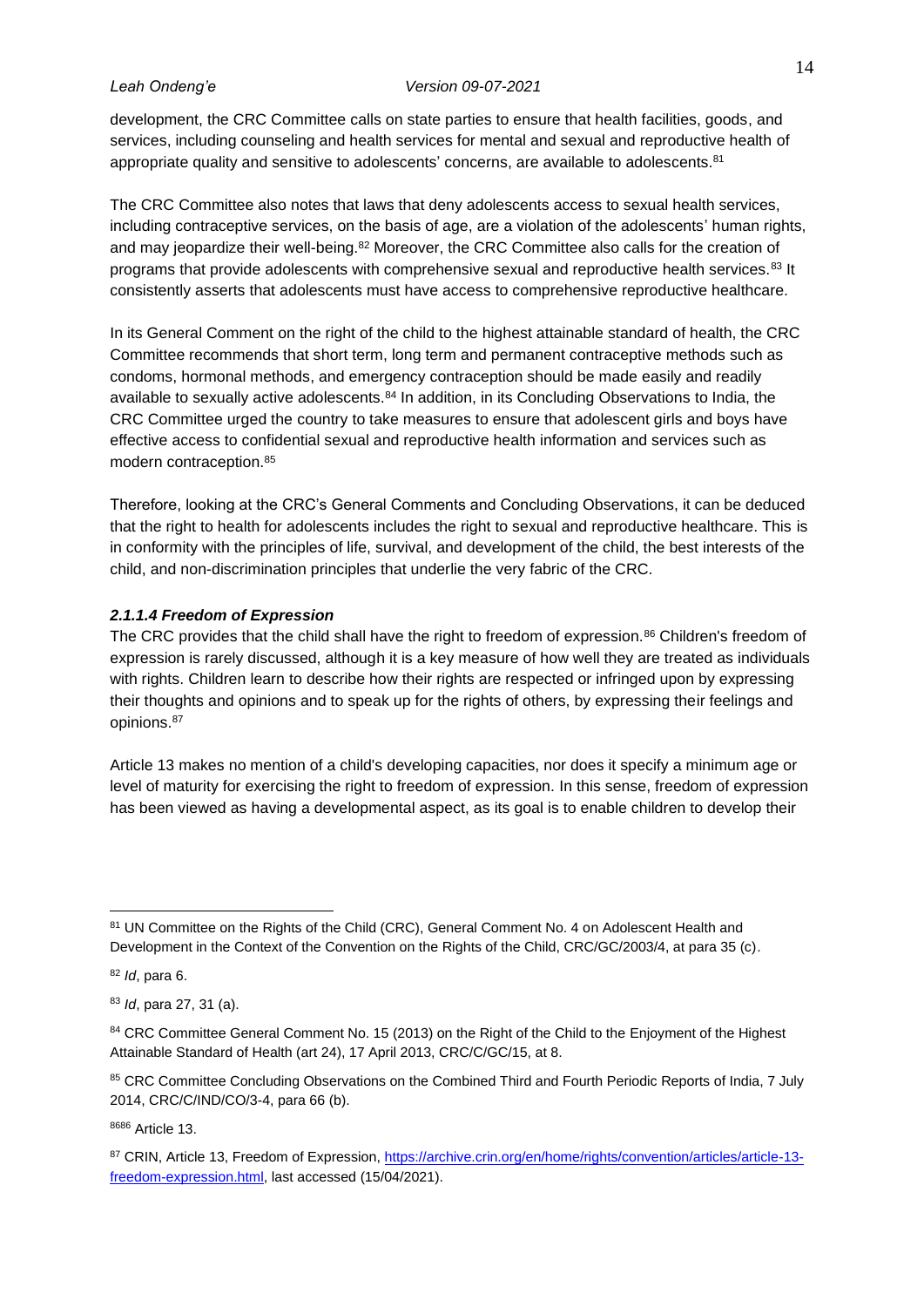minds and themselves in society with others, allowing them to grow into citizens engaging in public life. 88

In a Peruvian case,<sup>89</sup> the Constitutional Tribunal gave judgment on December 12th, 2012, declaring article 1º of Law N° 28704 unconstitutional, due to the violation of sexual freedom of adolescents aged 15 to under 18. The Court ruled that all teenagers have the right to sexual freedom, understood as the capacity of self-determination regarding their sexuality, which means to decide with whom, how, and when they have sex.

## <span id="page-23-0"></span>*2.1.1.5 The Right to Privacy*

The issue of privacy arises whenever the law affects deeply personal areas such as sexual activity. While it is true that adolescents are subject to more restrictive state control than adults, they also have certain rights of privacy.<sup>90</sup> The CRC protects children against arbitrary and unlawful interference with their privacy, family, home, or correspondence and against unlawful attacks upon their honor or reputation.<sup>91</sup> The CRC, in its General Comment on adolescent health and development, has stated that the right to privacy is fundamental in guaranteeing health and development rights to adolescents and should be respected strictly.<sup>92</sup>

In addition, the CRC Committee interprets the right to privacy to encompass confidentiality with respect to advice and counseling on health matters and states that health care providers have an obligation to keep confidential medical information concerning adolescents.<sup>93</sup> In its latest General Comment on children's rights in the digital environment, the CRC Committee acknowledges that privacy is vital to children's agency, dignity and safety and for the exercise of their rights<sup>94</sup> and that state parties should promote awareness among parents and caregivers of the need to respect children's evolving autonomy, capacities, and privacy.<sup>95</sup>

<sup>91</sup> Article 16.

92 UN Committee on the Rights of the Child (CRC), General Comment No. 4 on Adolescent Health and Development in the Context of the Convention on the Rights of the Child, CRC/GC/2003/4, at para 7.

<sup>93</sup> *Id*, at para 7.

<sup>95</sup> *Id*, at para 21.

<sup>88</sup> PLAN International, The Right of the Child to Freedom of Expression, [https://www.girlsrightsplatform.org/node/1064,](https://www.girlsrightsplatform.org/node/1064) last accessed (15/04/2021).

<sup>89</sup> File Nº. 00008-2012-PI/TC.

<sup>90</sup> R. Oliveri, Statutory Rape Law and Enforcement in the Wake of Welfare Reform, Stanford Law Review, 52(2), (2000), at 486.

<sup>94</sup> CRC Committee General Comment No. 25 (2021) on Children's Rights in Relation to the Digital Environment, 2 March 2021, CRC/C/GC/25, para 67.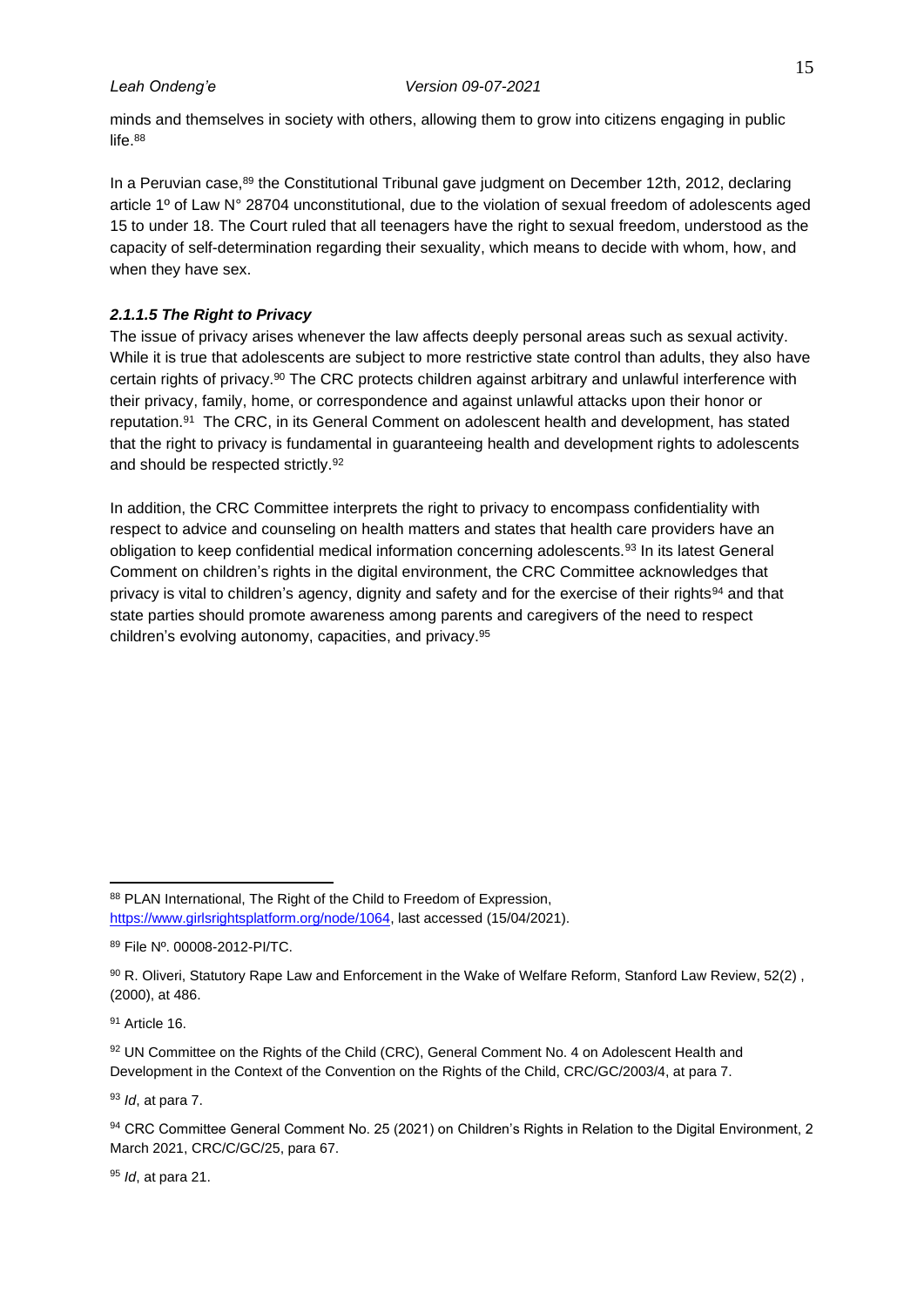# <span id="page-24-0"></span>**2.2 The Regional Legal Framework**

# <span id="page-24-1"></span>**2.2.1 The African Charter on the Rights and Welfare of the Child**

The ACRWC is the first and only regional treaty protecting and promoting children's rights on the African continent. In addition, Africa is the only continent with a region-specific child rights instrument, making the ACRWC a unique tool for advancing children's rights in Africa. It was adopted in July 1990 and entered into force on November 29th, 1999. The Charter complements the CRC and addresses several issues missing from the CRC and those relevant to Africa. In that sense, the ACRWC goes further than the CRC in some areas for instance the protection against harmful practices more concretely dealt with in article 21 including the prohibition of child marriage setting the minimum age for marriage at 18 for boys and girls.<sup>96</sup>

The definition of a child contained in the Charter is regarded as being superior to that of the CRC,<sup>97</sup> in so far as it does not permit exceptions for when majority is attained before the age of 18 years. The Charter adopts a 'straight 18' position and this is aimed at better protection of children under national law. The definition of a child as any person aged below 18 years is reinforced in article 21 dealing with child marriage. The article requires state parties to prohibit all marriages of persons aged below 18 years.<sup>98</sup>

The implementation of the Charter is monitored by the African Committee on the Rights and Welfare of the Child, ACERWC, which consists of 11 members elected by state parties that acts as a supervisory body to monitor states' implementation of its provisions. The ACERWC performs its supervisory function by examining state reports and giving recommendations, by considering individual communications on alleged violations of children's rights, by undertaking investigations through conducting ad hoc missions and on-site visits, and by establishing principles for protecting children's rights and interpreting provisions of the ACRWC through general comments.<sup>99</sup>

The Charter protects children from sexual abuse<sup>100</sup> and all forms of sexual exploitation, including inducement, coercion, or encouragement of children to engage in any sexual activity. The use of children in prostitution or other sexual activities and pornography is also prohibited.<sup>101</sup> Therefore, the Charter has an adequate framework for protecting the child from statutory rape and other harmful sexual practices.

Kangaude et al.<sup>102</sup> note that the only General Comment issued by the ACERWC that contains instances of language representing the African child as having sexual agency is the 2017 joint General Comment of the African Children's Committee and the African Commission on Human and Peoples'

<sup>96</sup> J. Doek, The Human Rights of Children: An Introduction, in U. Kilkelly & T. Liefaard (eds), International Human Rights of Children (Springer Nature Singapore Pte Ltd), (2018), at 18.

<sup>97</sup> Article 1.

<sup>98</sup> J. Sloth-Nielsen, The African Charter on the Rights and Welfare of the Child (Book Chapter), Child Law 29 (2017), at 424-445.

<sup>99</sup> African Committee of Experts on the Rights and Welfare of the Child, Agenda2040, (2016), at 3, [https://www.acerwc.africa/publications/,](https://www.acerwc.africa/publications/) last accessed (31/05/2021).

<sup>100</sup> Article 16 (1).

<sup>101</sup> Article 27.

<sup>102</sup> Kangaude et al, Childhood Sexuality in Africa: A Child Rights Perspective, African Human Rights Law Journal 20 (2020), at 702.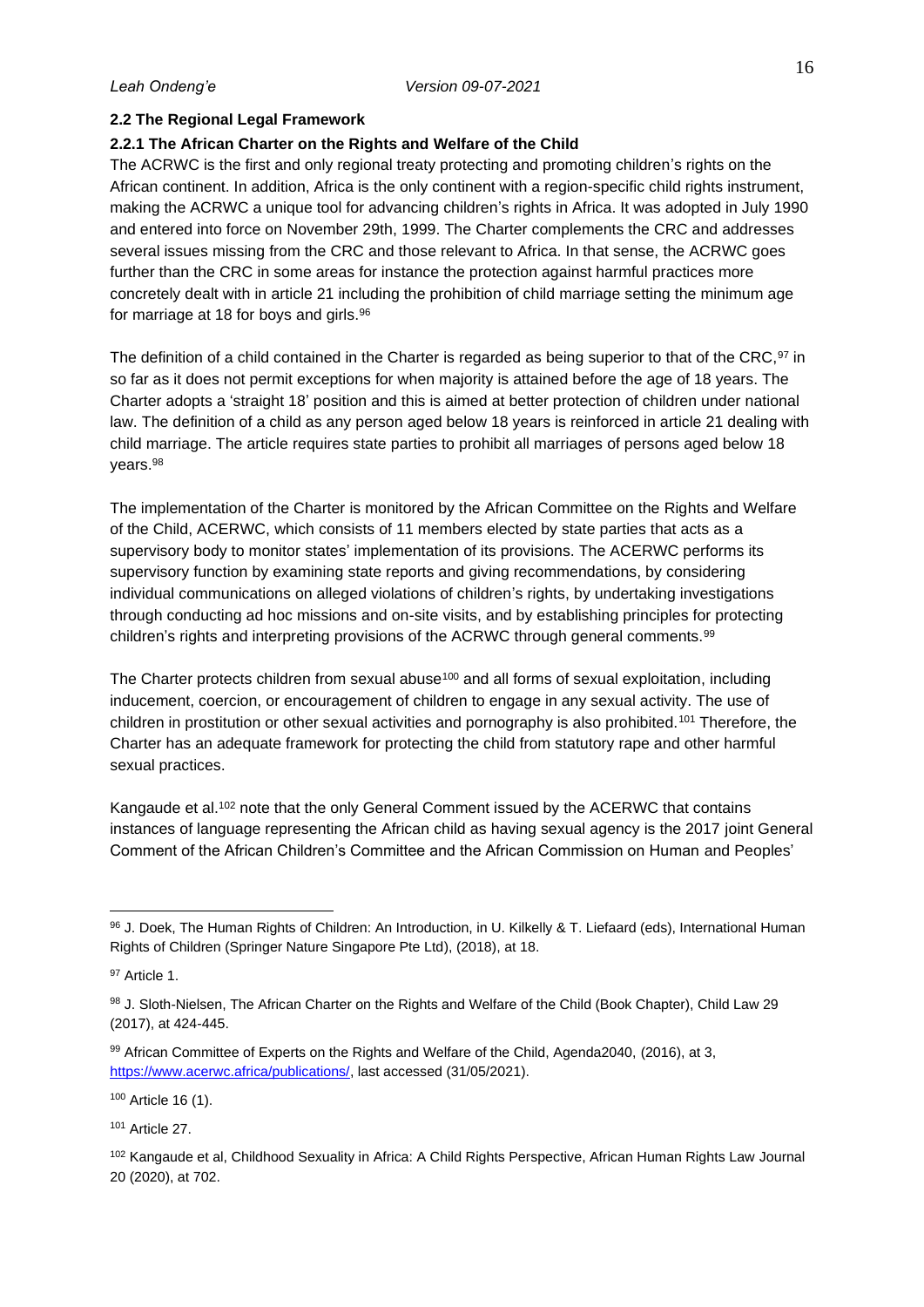Rights.<sup>103</sup> The General Comment encourages states to develop and implement comprehensive sexuality education and information programs. It further notes that age-appropriate information about sex, sexual and reproductive health rights, and sexually transmitted infections should form part of the school curriculum and recommends that sexuality education should have information about what constitutes consent to sex.<sup>104</sup>

Some ACERWC's Concluding Observations are relevant to consensual sex between adolescents as they acknowledge that adolescents can engage in sexual activities. In its Concluding Observations to Algeria, the ACERWC recommended that the country ensure that adolescent children have access to reproductive health information, services and care.<sup>105</sup> The ACERWC also urged Benin to provide sexual reproductive education for adolescent girls in schools and at the community level to prevent teenage pregnancy.<sup>106</sup> Additionally, the ACERWC called on South Africa to expedite the redrafting of sections 15 and 16 of the Sexual Offences Act, which criminalized consensual conduct between adolescents as was ordered by the Constitutional Court in the Teddy Bear Clinic case.<sup>107</sup>

The ACERWC has recently adopted an outcome statement on adolescent children's sexual and reproductive health and rights in which it acknowledges that adolescent children, mainly boys, are criminalized for engaging in consensual and non-coercive sexual conduct with their peers. As a result, this creates a barrier to their access to sexual and reproductive health and rights services and information.<sup>108</sup> It further notes that the criminalization of adolescents who engage in consensual sex fails to recognize their evolving capacities<sup>109</sup> and urges member states of the African Union to decriminalize consensual and non-coercive sexual interaction between adolescents who are closer in age.<sup>110</sup>

It also recommends that member states craft policies that allow adolescents to access sexual and reproductive health services and information without the requirement of third-party consent considering their evolving capacity and domesticate the Charter's provisions concerning the sexual and reproductive health and rights of adolescents.<sup>111</sup>

106 Concluding Observations and Recommendations of The African Committee of Experts on the Rights and Welfare of the Child (ACERWC) on the Initial Report of the Republic of Benin on the Status of the Implementation of the African Charter on the Rights and Welfare of the Child, para 34.

107 Teddy Bear Clinic for Abused Children & Another v. Minister of Justice and Constitutional Development and Another, CCT 12/13, [2013] ZACC 35 South Africa, Constitutional Court.

<sup>109</sup> *Id*, para 11.

<sup>111</sup> *Id*., para iii.

<sup>&</sup>lt;sup>103</sup> The African Commission on Human and Peoples' Rights and the African Committee of Experts on the Rights and Welfare of the Child Joint General Comment of the African Commission on Human and Peoples' Rights and the African Committee of Experts on the Rights and Welfare of the Child on Ending Child Marriage, 2017.

<sup>104</sup> *Ibid*, para 36.

<sup>&</sup>lt;sup>105</sup> Concluding Observations and Recommendations by the African Committee of Experts on the Rights and Welfare of the Child (ACERWC) on The People's Democratic Republic of Algeria Report on the Status of Implementation of The African Charter on the Rights and Welfare of the Child, at para 32.

<sup>&</sup>lt;sup>108</sup> African Committee of Experts on the Rights and Welfare of the Child, Outcome Statement of the Day of General Discussion on the Sexual and Reproductive Health and Rights of Adolescent Children, 17th March 2021, para 10, last accessed [https://www.acerwc.africa/Latest%20News/outcome-statement-of-the-day-of-general](https://www.acerwc.africa/Latest%20News/outcome-statement-of-the-day-of-general-discussion-on-the-sexual-and-reproductive-health-and-rights-of-adolescent-children/)[discussion-on-the-sexual-and-reproductive-health-and-rights-of-adolescent-children/,](https://www.acerwc.africa/Latest%20News/outcome-statement-of-the-day-of-general-discussion-on-the-sexual-and-reproductive-health-and-rights-of-adolescent-children/) 17th May 2021.

<sup>110</sup> *Id*, para 16 (v).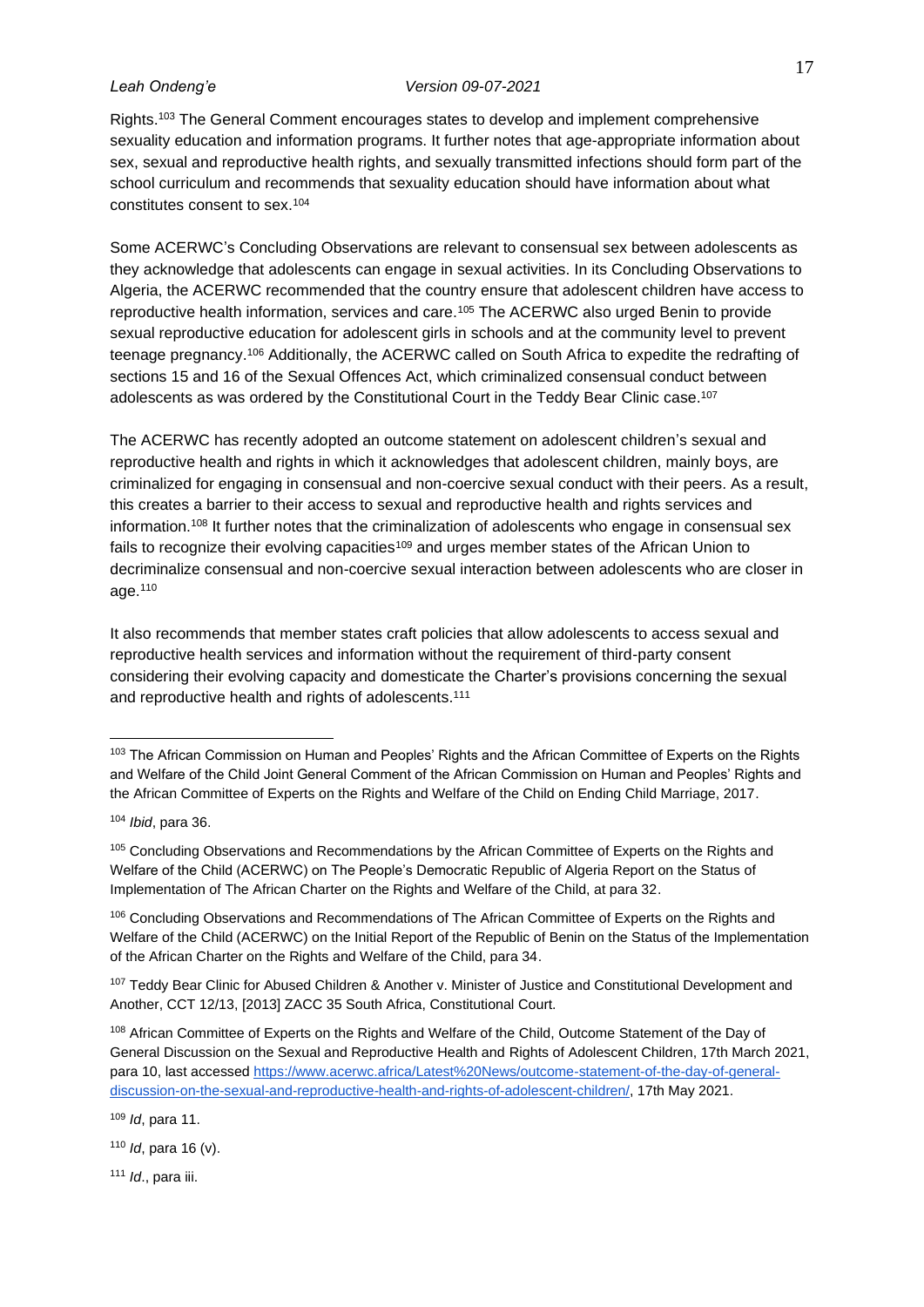# <span id="page-26-0"></span>**2.2.2 Council of Europe Convention on the Protection of Children Against Sexual Exploitation and Sexual Abuse, 2007 (Lanzarote Convention)**

The Lanzarote Convention<sup>112</sup> was adopted in 2007 in Lanzarote (Canary Islands, Spain). The Convention is considered the most comprehensive international human rights instrument dedicated to protecting children from sexual violence.<sup>113</sup> The Convention is neither exclusively limited to the member states of the Council of Europe nor to the non-member states who participated in its elaboration<sup>114</sup> but is also open for accession by other non-member states as long as they have been invited by the Committee of Ministers of the Council of Europe to accede.<sup>115</sup> Tunisia was the first non-European state to accede to the Convention in 2019.

Article 18 (1) of the Convention requires state parties to take all the necessary legislative or other measures to criminalize sexual conduct with a child who has not attained the legal age for sexual activities according to provisions of national law. Also, state parties are required to criminalize sexual activities with a child where coercion, force, or threats is employed by a person in a position of trust or authority. It gives freedom to state parties to set the age of sexual consent and determine who a minor is.<sup>116</sup>

However, it categorically states that these provisions are not meant to govern consensual activities between minors even if they are below the age of sexual activities as provided in international law.<sup>117</sup> This means that the Convention does not criminalize consensual sexual activities among young adolescents who are discovering their sexuality and engaging in sexual experiences with each other in the framework of sexual development.<sup>118</sup>

# <span id="page-26-1"></span>**2.3 Conclusion**

The analysis of the international and regional framework has demonstrated that there is a legal framework for the protection of adolescents who engage in consensual sexual interaction with other adolescents. However, despite the existence of these laws, adolescents are still being criminalized in some countries such as Kenya and India despite them having ratified the instruments.

<sup>112</sup> Council of Europe, Council of Europe Convention on the Protection of Children Against Sexual Exploitation and Sexual Abuse, 12 July 2007, CETS No: 201, available at https//www.refworld.org/docod/4d19a904615b.html, last accessed (20/052021).

<sup>113</sup> Z. Rutai, 'The Lanzarote Committee: Protecting Children from Sexual Violence in Europe and Beyond,' Pecs Journal of International and European Law, 2020, pp. 24.

<sup>114</sup> Canada, the Holy See, Japan, Mexico and the United States of America.

<sup>115</sup> Article 46 (1).

<sup>116</sup> Article 18 (2).

<sup>117</sup> Article 18 (3).

<sup>118</sup> Explanatory Report to the Council of Europe Convention on the Protection of Children Against Sexual Exploitation and Sexual Abuse, para 129.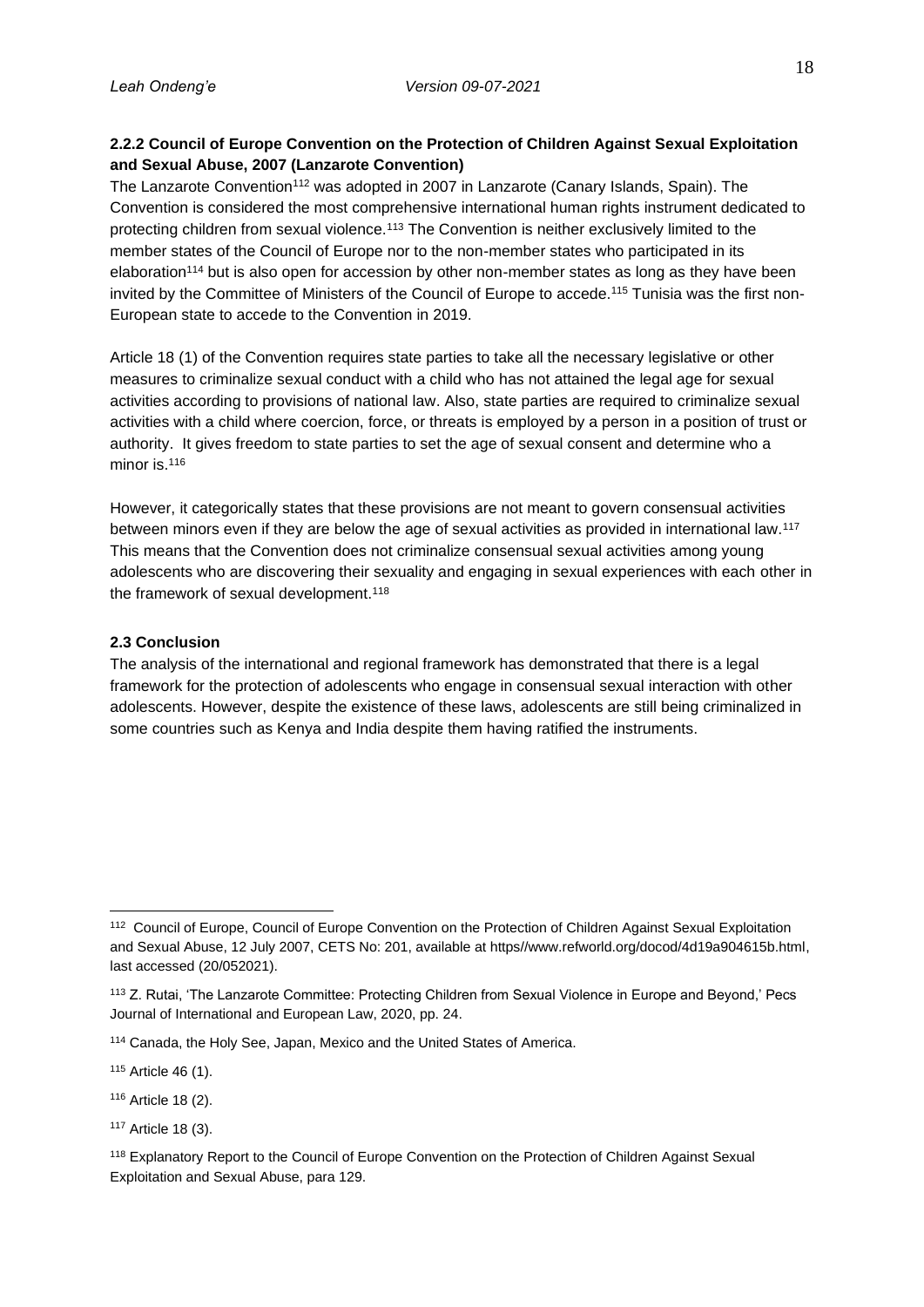# <span id="page-27-0"></span>**CHAPTER THREE: COMPARATIVE ANALYSIS OF THE LEGAL REGIME OF CONSENSUAL SEX BETWEEN ADOLESCENTS IN SOUTH AFRICA, KENYA, AND INDIA**

# <span id="page-27-1"></span>**3.0 Introduction**

This chapter presents a comparative analysis between three countries, South Africa, Kenya, and India. This is with the aim to examine what Kenya and India can borrow from South Africa's approach to the issue of consensual sexual interaction between adolescents. South Africa is selected as a model because it has vivid case law and legislation on the non-criminalization of consensual sexual interaction between adolescents. Therefore, this chapter aims to identify what aspects of the South African experience that Kenya and India can borrow to enhance their dealings with consensual sex between adolescents.

### <span id="page-27-2"></span>**3.1 South Africa**

# <span id="page-27-3"></span>**3.1.1 Background to the Development of the Law**

Before 2013, the Criminal Law (Sexual Offences and Related Matters) Amendment Act (hereinafter Sexual Offences Act)<sup>119</sup> criminalized sexual conduct between two consenting adolescents under 16.<sup>120</sup> This meant that adolescents aged between 12 to 16 years could not only be prosecuted for having consensual sex but could also be prosecuted for kissing. The law was framed so that when adolescents who both belonged to this age group engaged in consensual sexual interaction, then a decision was reached for them to be prosecuted, then both had to be prosecuted.<sup>121</sup> If convicted, those adolescents could be placed on the National Register for Sex Offenders and restricted from working with children or adopting children in the future.<sup>122</sup>

This was brought into the spotlight in 2010 when three children aged 14 to 16 from Jules High School in Gauteng were charged with consensual sexual penetration. The sexual act was filmed on a cell phone camera and widely distributed on the internet. The girl claimed that she had been drugged and raped by the boys. A few days later, after further questioning of the three minors, it was revealed that the girl in question had not been raped: she admitted that the sex had been consensual. All three children were subsequently charged with statutory rape under section 15 of the Sexual Offences Act.<sup>123</sup> The charges were later on withdrawn against the children, and instead, they were given the option to complete a diversion program designed for children who are sex offenders.<sup>124</sup>

In the opinion of Shaheda Omar, the Director of the Teddy Bear Clinic, the diversion program did more harm than good because the children felt humiliated and embarrassed as they were placed in the same bag as sex offenders. She further noted that this eroded their self-esteem and had a drastic

<sup>119</sup> Criminal Law (Sexual Offences and Related Matters) Amendment Act, 32 of 2007, (South Africa).

<sup>120</sup> *Id*, sections 15 & 16.

<sup>121</sup> A. Skelton, 'Child Justice in South Africa: Application of International Instruments in the Constitutional Court', The International Journal of Children's Rights 26(2018), pp. 405-406.

<sup>122</sup> Kate Paterson, Sexual Violence in Schools, pp. 317, [https://section27.org.za/wp](https://section27.org.za/wp-content/uploads/2017/02/Chapter-18.pdf)[content/uploads/2017/02/Chapter-18.pdf,](https://section27.org.za/wp-content/uploads/2017/02/Chapter-18.pdf) last accessed (15/04/2021).

<sup>123</sup> Teddy Bear Clinic for Abused Children & amp; Another vs Minister of Justice and Constitutional Development & Another, [2013] ZACC 35, para 56.

<sup>124</sup> Kate Paterson, Sexual Violence in Schools, pp. 317, [https://section27.org.za/wp](https://section27.org.za/wp-content/uploads/2017/02/Chapter-18.pdf)[content/uploads/2017/02/Chapter-18.pdf,](https://section27.org.za/wp-content/uploads/2017/02/Chapter-18.pdf) last accessed 15<sup>th</sup> April 2021.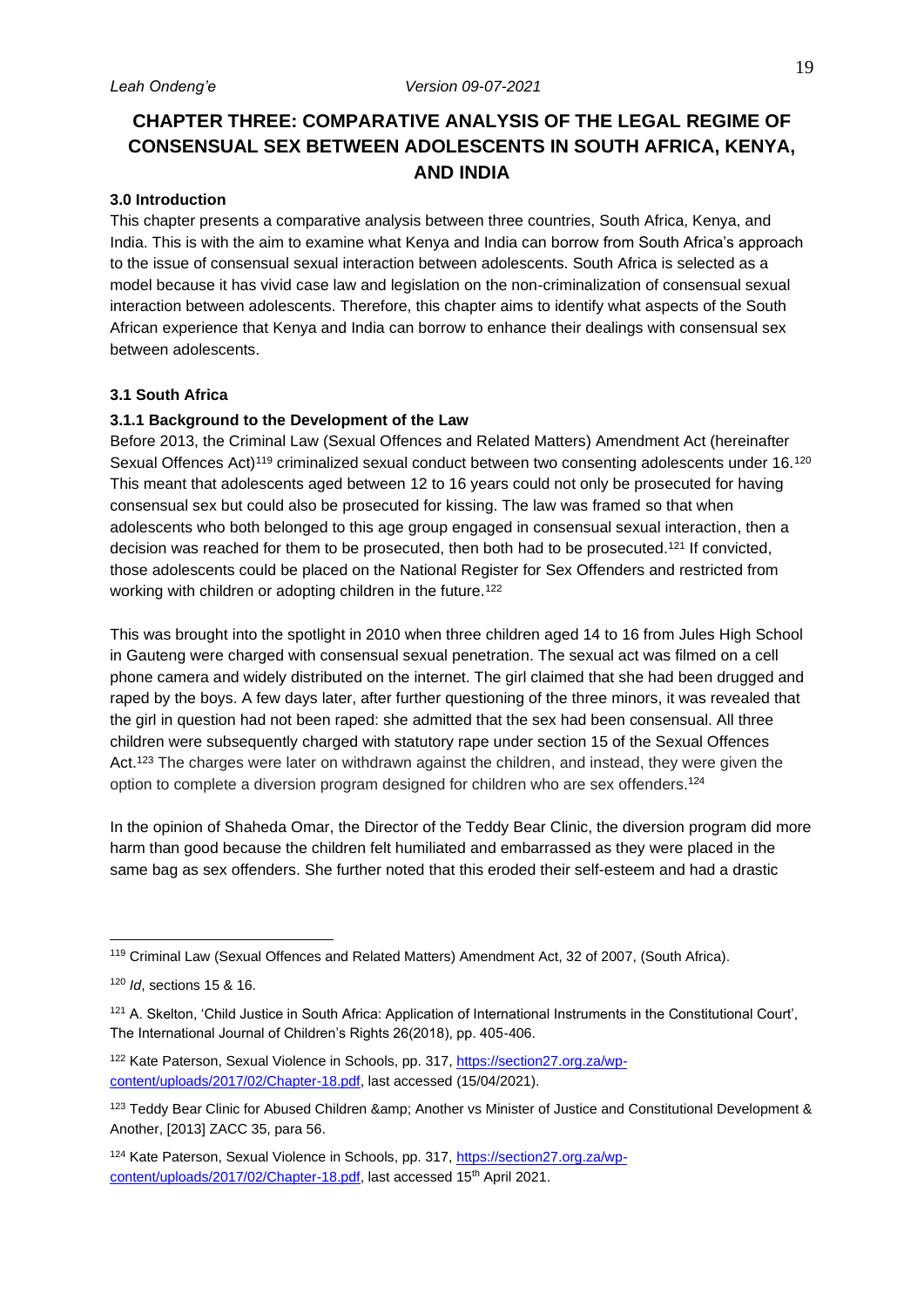influence on their school performance, and some of them wanted to change schools.<sup>125</sup> Skelton<sup>126</sup> correctly argues that even though the Sexual Offences Act had good intentions of protecting children against sexual abuse, it went too far by criminalizing consensual sexual interaction between adolescents aged between 12 and 16. She further asserts that this law exposed adolescents to the risk of prosecution, and if found guilty, their names would be placed on the sex offender's register. Hence, there was the need for the law to be amended to protect adolescents.

# <span id="page-28-0"></span>**3.1.2 Teddy Bear Clinic Case**

In April 2012, two non-profit organizations providing child protection services approached the North Gauteng High Court<sup>127</sup> seeking orders to decriminalize consensual sexual conduct between adolescents. The matter was heard on 23rd and 24th April by Rabie J, and in January 2013, he delivered his judgment. The Court held that sections 15 and 16 constituted an unjustified invasion of control into the intimate and private sphere of children's personal relationships in such a way as to cause them great harm, and as such constituted a violation of section 28(2) of the Constitution, and stigmatized and degraded children on the grounds of their consensual sexual conduct.<sup>128</sup> The Court referred the matter to the Constitutional Court for confirmation.

In the Constitutional Court,<sup>129</sup> the issues were the same as those before the High Court, whether sections 15 and 16 of the Sexual Offences Act were unconstitutional for criminalizing consensual sexual interaction between adolescents in the age group of 12 to 16 years. In its judgment, the Court noted that the case was neither about whether or not children should engage in sexual conduct nor whether parliament should set a minimum age for consensual sexual conduct. Instead, the question was whether it was constitutionally permissible to subject children to criminal sanctions to deter early sexual debut and combat the risks associated with it.<sup>130</sup>

The applicants submitted that even though sections 15 and 16 of the Sexual Offences Act were enacted to protect the children, the breadth and formulation of the two sections was harming the very children they were intended to protect. In addition, the applicants noted that children would be exposed to the harshness of the criminal justice system $131$  and that the two sections infringed on the constitutional rights of children, namely their right to privacy, human dignity, bodily and psychological integrity, and the best interest of the child.<sup>132</sup>

<sup>130</sup> *Id*, para 3.

<sup>131</sup> *Id*, para 28.

<sup>132</sup> *Id*, para 29.

<sup>125</sup> M. Malan, Sexual Offences Act Taken to Task, 31<sup>st</sup> May 2013, [https://mg.co.za/article/2013-05-31-00-sexual](https://mg.co.za/article/2013-05-31-00-sexual-offences-act-taken-to-task/)[offences-act-taken-to-task/,](https://mg.co.za/article/2013-05-31-00-sexual-offences-act-taken-to-task/) last accessed (08/05/2021).

<sup>126</sup> A. Skelton, Balancing Autonomy and Protection in Children's Rights: A South African Account, 88(4) Temp. L. Rev, (2016), at 898.

<sup>127</sup> Teddy Bear Clinic for Abused Children & Another v. Ministers of Justice and Constitutional Development & Another [2013] ZAGPPHC 1, Case No. 73300/10 South Africa, High Court.

<sup>128</sup> *Ibid*, paras 74, 77.

<sup>129</sup> Teddy Bear Clinic for Abused Children & Another v. Minister of Justice and Constitutional Development and Another, CCT 12/13, [2013] ZACC 35 South Africa, Constitutional Court.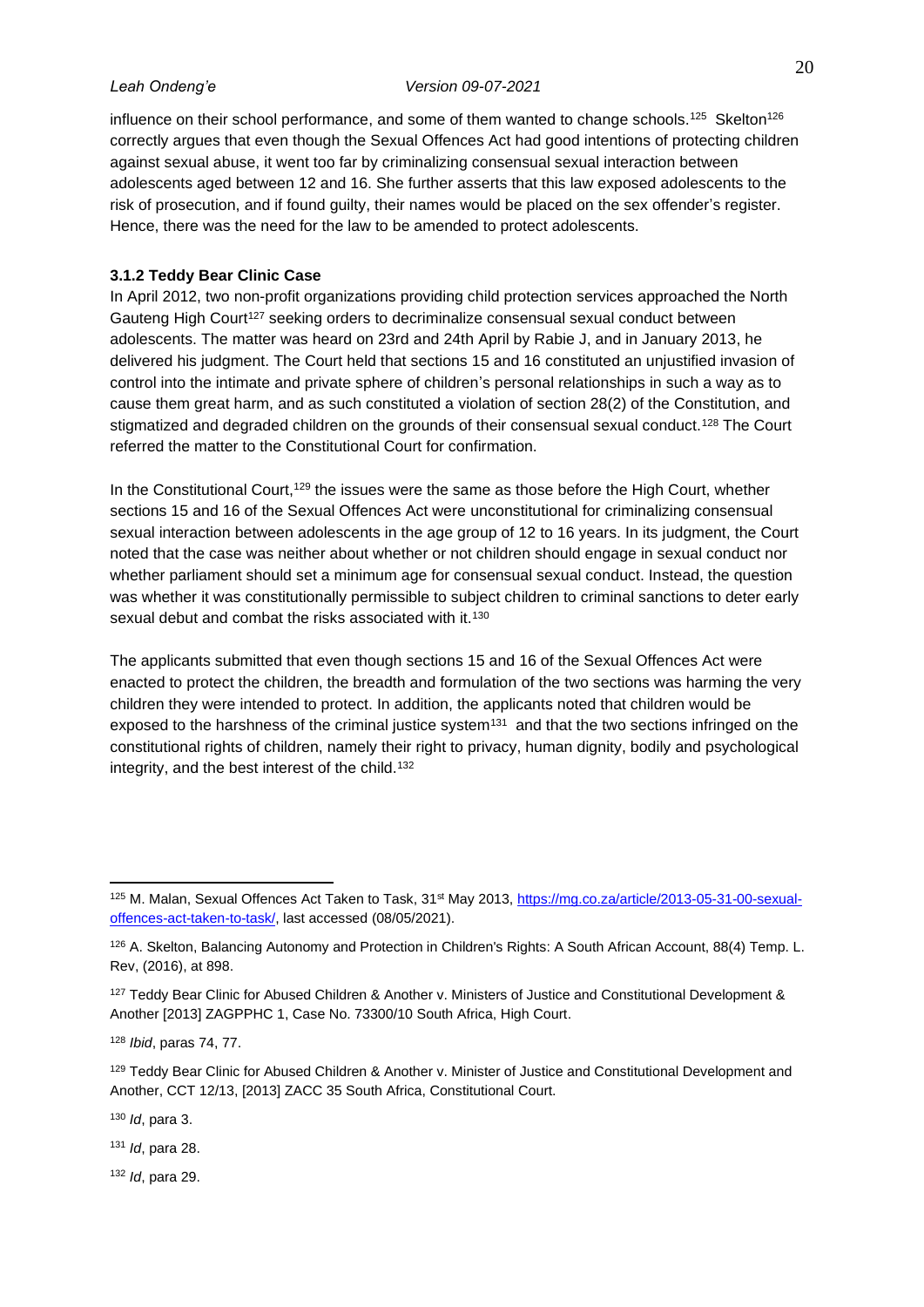The applicants also presented expert evidence to the Court that proved that adolescents engage in sexual activity ranging from kissing to masturbation to intercourse during adolescence.<sup>133</sup> The expert evidence indicated that if conducted in ways that an adolescent is emotionally and physically ready and willing, then the exploration of some of the sexual activities is potentially healthy.<sup>134</sup> The expert evidence also indicated that most South African adolescents between the ages of 12 and 16 years were engaging in various sexual behaviors when they began to explore their sexuality.<sup>135</sup>

In addition to the expert evidence, the applicants argued that adolescents would suffer various social and psychological effects when criminalized for engaging in consensual sexual conduct. One, adolescents would be filled with shame, embarrassment, anger, and regret, and these feelings could result in an adolescent having a negative attitude to sexual relations. Two, adolescents would avoid seeking help with or being open about issues with their sexuality. Third, instead of achieving the positive outcome of deterring the harmful effects of an early sexual debut, it would increase adolescents' risk for negative experiences and outcomes.<sup>136</sup>

On the other hand, the respondents argued that sections 15 and 16 did not infringe on any rights. Instead, the statutory prohibitions were meant to advance and protect children by delaying the choice to engage in consensual sexual activities.<sup>137</sup> The respondents also contended that the statutory prohibitions protected children from the risks associated with sexual acts even where the acts were consensual.<sup>138</sup>

### <span id="page-29-0"></span>*3.1.2.1 Violated Rights*

The Constitutional Court ruled that criminalizing consensual sexual behavior between adolescents breached several children's rights.<sup>139</sup>

# <span id="page-29-1"></span>**3.1.2.1.1 Best Interest of the Child**

The Court agreed with the applicant's submission that sections 15 and 16 of the Sexual Offences Act exacerbated harm and risk to adolescents by preventing adolescents from seeking help and potentially driving their sexual behavior underground.<sup>140</sup> It also noted that even if an adolescent was to be diverted from the criminal justice system, he or she would still be arrested and forced to interact with arresting and investigating police officers. The adolescent would also have first to admit committing the offense to a magistrate during the trial. This is done in the presence of his or her guardian, the prosecutor, and a probation officer. Moreover, an adolescent would also have to disclose and have scrutinized details of his or her intimate affairs.<sup>141</sup>

- <sup>137</sup> *Id*, para 31.
- <sup>138</sup> *Id*, para 32.
- <sup>139</sup> *Id*, para 123.
- <sup>140</sup> *Id*, para 72.
- <sup>141</sup> *Id*, para 74.

<sup>&</sup>lt;sup>133</sup> Compiled by the late Professor Alan Flisher, a child psychiatrist at the University of Cape Town, and Ms Anik Gevers, a clinical psychologist specialising in child mental health at University of Cape Town.

<sup>134</sup> Teddy Bear Clinic case, *supra note 129*, para 45.

<sup>135</sup> *Id*, para 46.

<sup>136</sup> *Id*, para 47.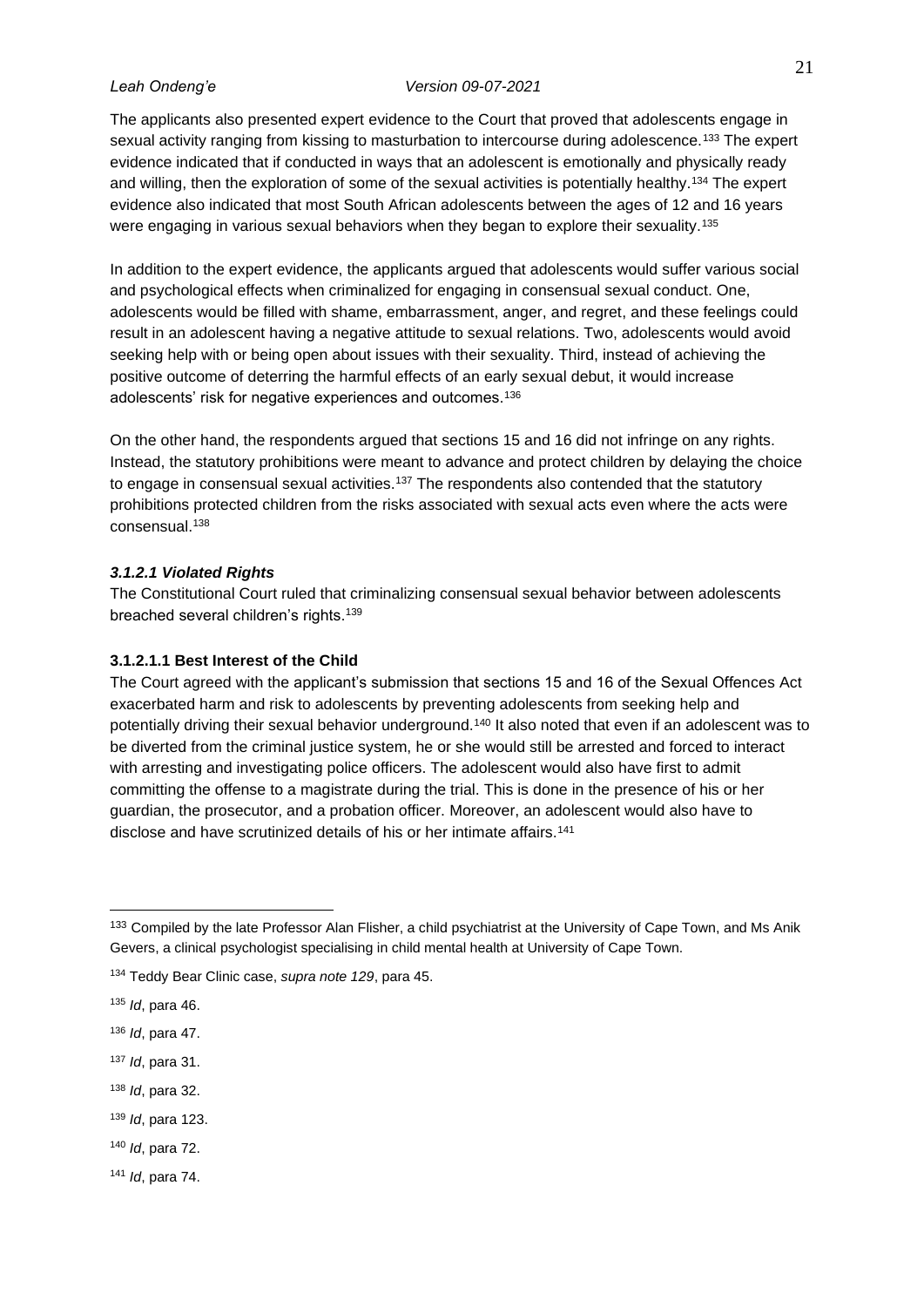In addition, the Court observed that prosecutorial discretion infringed on the best interest principle as the prosecution was at liberty to prosecute an adolescent who engaged in consensual sexual conduct with other adolescents.<sup>142</sup> Therefore, the Court held that sections 15 and 16 were contrary to the best interest principle as they had the effect of harming the adolescents they were intended to protect.<sup>143</sup> Hence, this was a violation of section 28 (2) of the South African Constitution which provides that the child's best interest is of paramount importance in every matter.

# <span id="page-30-0"></span>**3.1.2.1.2 Right to Privacy**

The Court posited that sections 15 and 16 applied to the most intimate sphere of personal relationships hence inevitably implicated the constitutional right to privacy as enshrined in section 14 of the South African Constitution. It further noted the sections allowing prosecutors and judicial officers to scrutinize and assume control of the intimate relationships of adolescents was an intrusion into their personal lives.<sup>144</sup>

### <span id="page-30-1"></span>**3.1.2.1.3 Right to Dignity**

The Court observed that sections 15 and 16 infringed on the human dignity of adolescents.<sup>145</sup> It noted that when an adolescent is publicly exposed to criminal investigation and prosecution, it would affect the good opinion that his or her peers may have of him or her.<sup>146</sup> The Court further observed that prohibiting adolescents from interacting with children in the future due to being placed in the sex offender's register for engaging in what may be developmentally sexual conduct infringed on the right to dignity of an adolescent.<sup>147</sup> Therefore, sections 15 and 16 were found to limit adolescents' right to dignity as enshrined in section 10 of the Soth African Constitution.

## <span id="page-30-2"></span>*3.1.2.2 National Register of Sex Offenders*

The Criminal Law (Sexual Offences and Related Matters) Amendment Act also established a National Register for Sex Offenders. If convicted of a sexual offense against a child, the Court was obliged to make an order that the person's particulars be included in the register.<sup>148</sup> The Court noted this had adverse consequences; namely, an individual would not be employed to work with a child, not hold any position that places him or her in authority, and may not have the opportunity to become a foster parent or an adoptive parent. It concluded that even though the provisions were aimed at protecting children from adult sexual predators, the goal would not be achieved by registering the details of adolescents who engaged in consensual sexual conduct.<sup>149</sup> The Constitutional Court declared the section unconstitutional and invalid, arguing that it violated the child's best interest.<sup>150</sup>

- <sup>147</sup> *Id*, para 57.
- <sup>148</sup> Section 50 (1)(a)(i).

<sup>150</sup> The automatic placement of child offenders on the National Sex Offenders Register was later found in the case of J v. National Director of Public Prosecutions to be unconstitutional.

<sup>142</sup> *Id*, para 76.

<sup>143</sup> *Id*, para 79.

<sup>144</sup> *Id*, para 60.

<sup>145</sup> *Id*, para 55.

<sup>146</sup> *Id*, para 56.

<sup>149</sup> Teddy Bear Clinic case, *supra* note 129, para 57.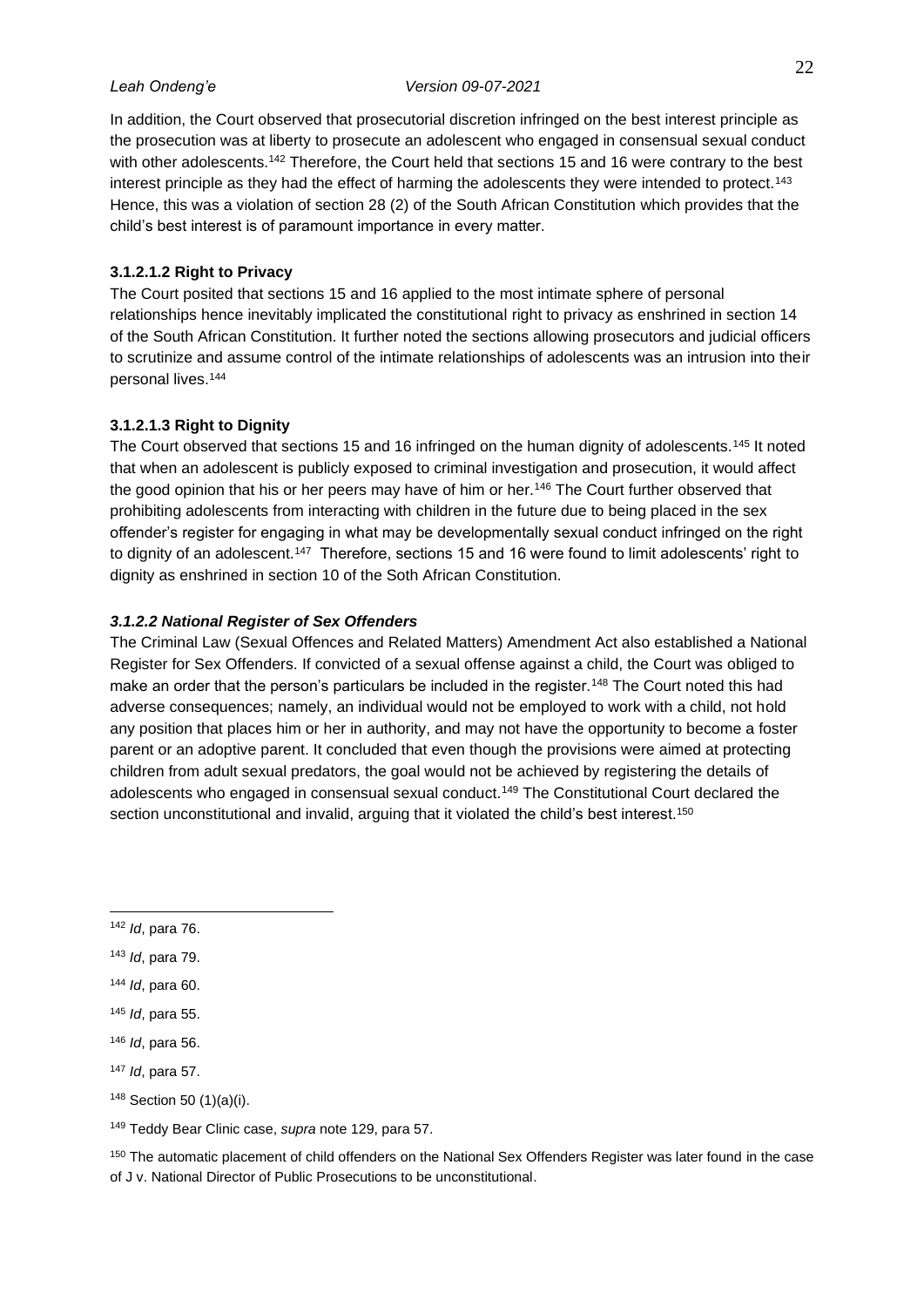## <span id="page-31-0"></span>**3.1.3 The Law After the Teddy Bear Clinic Case**

The Teddy Bear Clinic case resulted in a law reform process that culminated in July 2015 with the passage of the Criminal Law [Sexual Offences and Related Matters] Amendment Act 5 of 2015 (hereinafter the 2015 SOA Amendment Act). The 2015 SOA Amendment Act made two changes to Sections 15 and 16. Firstly, it decriminalized consensual sexual activity between adolescents who are 12 years or older but under 16 years. Secondly, it decriminalized consensual sexual activity where one teenager is 12 years or older but below 16 years of age and the other 16 or older but below 18 if the age difference between them is less than two years.<sup>151</sup>

However, the 2015 SOA Amendment Act did not change the age of consent to sexual activity, which remains 16 years old, a fact that is pointed out in the preamble to the Amendment Act. The preamble also underlines the importance of discouraging adolescents from prematurely engaging in consensual sexual conduct which may harm their development and engaging in sexual conduct in a manner that increases the likelihood of the risks associated with sexual conduct materializing.<sup>152</sup>

With regard to children who were convicted under sections 15 and 16 of the Sexual Offences Act, the 2015 SOA Amendment Act provides for automatic expungement of the criminal records and removal of the name from the National Register of Sex Offenders. This applies where the convicted person was 12 years or older but under 17 at the time of the commission of the offense.<sup>153</sup>

Thus, there are two main differences in approaches between the old and new laws. Firstly, peer-group sex and sexual activity between adolescents has been decriminalized; hence sexual activity between adolescents is no longer a criminal offense. Secondly, the 2-year close-in-age exception has been expanded to include sexual violation thus it is no longer an offense if a 16 or 17-year-old engages in a sexual act with an adolescent aged between 12 and 15 years, provided they are not more than two years older than the younger partner.<sup>154</sup> This inclusion of the close-in-age exception helps protect 16 and 17-year-olds from prosecution as long as they are not more than two years older than their younger sexual partner.

### <span id="page-31-1"></span>**3.1.4 Concluding Remarks**

As shown above, South Africa has taken steps to reform the law to curb some of the problems that were and are brought about to adolescents by the criminalization of consensual sexual interaction between adolescents. Statutory rape in terms of an adult having sexual relations with an adolescent still exists as a minor cannot legally consent to sex with an adult. This is all in an effort to ensure the protection of children and that their best interests are upheld. Therefore, South Africa offers many lessons that countries that still criminalize adolescent sexuality can learn from.

<sup>151</sup> K. Moult & A. Muller, Navigating Confliciting Laws in Sexual and Reproductive Health Service Provision for Teenagers, (2016), at 5, [http://www.scielo.org.za/scielo.php?script=sci\\_arttext&pid=S2223-62792016000100002,](http://www.scielo.org.za/scielo.php?script=sci_arttext&pid=S2223-62792016000100002) last accessed 26/06/2021.

<sup>152</sup> *Id,* at 6.

<sup>153</sup> Department of Justice & Constitutional Development Republic of South Africa, 'The Implementation of the Criminal Law (Sexual Offences and Related Matters) Amendment Act 32 of 2007,' Annual Report 2015/2016, at 52.

<sup>154</sup> S. Bhamjee et al, Amendments to the Sexual Offences Act Dealing with Consensual Underage Sex: Implications for Doctors and Researchers, A Afr Med J, (2016), at 257.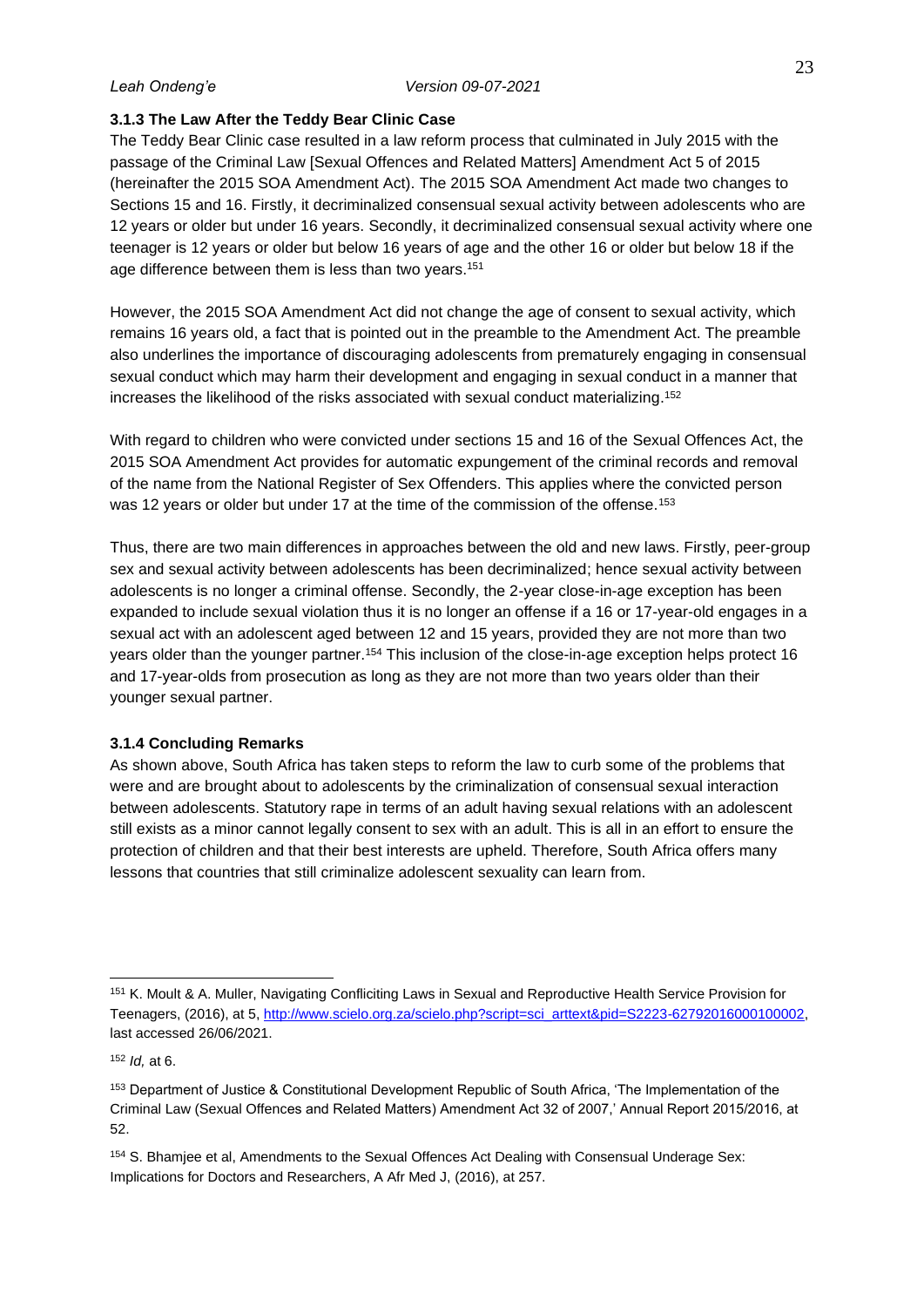### <span id="page-32-0"></span>**3.2 Kenya**

### <span id="page-32-1"></span>**3.2.1 Introduction**

The law on sexual offences in Kenya is governed by the Sexual Offences Act (hereinafter SOA).<sup>155</sup> The SOA came into effect on July 21st, 2006, mainly due to the perception that too many sex offenders were either escaping justice by being acquitted when they ought to have been convicted or being left off the hook too leniently.<sup>156</sup>

The passage of the SOA led to the repeal of the provisions in chapter XV of the Penal Code<sup>157</sup> on sexual offences against morality which defined sexual offences. More specifically, section 144 of the Penal Code defined defilement as the unlawful act of having sexual intercourse with a girl under the age of 14, and section 145 provided a defense if the offender had reasonable cause to believe and did in fact believe that the girl was over 14, or that she was his wife.

As of now, defilement is defined under section 8 of the SOA. It refers to having a sexual connection with a child, a person below the age of 18. The offense is committed when a person does an act that causes penetration with a child and is committed by both adults and children. Consent is not a factor in defilement, and it is not available as a defense to an accused who alleges that the minor consented to the sexual act.<sup>158</sup>

The SOA imposes minimum penalties for defilement which vary according to the age of the child. Defilement of a child aged 11 years or less attracts a mandatory sentence of life imprisonment.<sup>159</sup> The minimum sentence for the defilement of a child aged between 12 and 15 years is 20 years,<sup>160</sup> while that for a child between 16 and 18 years of age is 15 years.<sup>161</sup> Attempted defilement is provided for under section 9 of the Act, and it attracts a minimum sentence of 10 years.<sup>162</sup>

### <span id="page-32-2"></span>**3.2.2 Criminalization of Consensual Sexual Interaction Between Adolescents**

The enforcement of the SOA has been marred with certain controversies since its enactment in 2006. For instance, the SOA criminalizes sexual acts with adolescents through crimes of defilement and indecent act with a child or adult. There were attempts to declare sections of the Sexual Offences Act unconstitutional in *CKW v Attorney General & Another*. 163

In this case, the petitioner, a minor of 16 years old, had been charged, convicted, and sentenced under sections 8(1) and 8 (4) of the SOA for having sexual intercourse with a girl who was 16 years. He called on the Court to declare sections 8(1) and 11 (1) of the Sexual Offences Act invalid to the extent that they were inconsistent with children's rights as enshrined under the Kenyan Constitution. He argued that the sexual interaction between him and the complainant was consensual; thus, it was wrong to criminalize consensual acts between minors.

- <sup>159</sup> Section 8 (2).
- <sup>160</sup> Section 8 (3).
- <sup>161</sup> Section 8 (4).
- 162 Section 9 (2).

<sup>155</sup> Sexual Offences Act No. 3 of 2006, Laws of Kenya.

<sup>156</sup> P. Kiage, Essentials of Criminal Procedure in Kenya, Law Africa (2013) 215.

<sup>157</sup> Penal Code, Chapter 63, Laws of Kenya.

<sup>158</sup> Section 42.

<sup>163</sup> C.K.W v Attorney General & Another [2014] eKLR.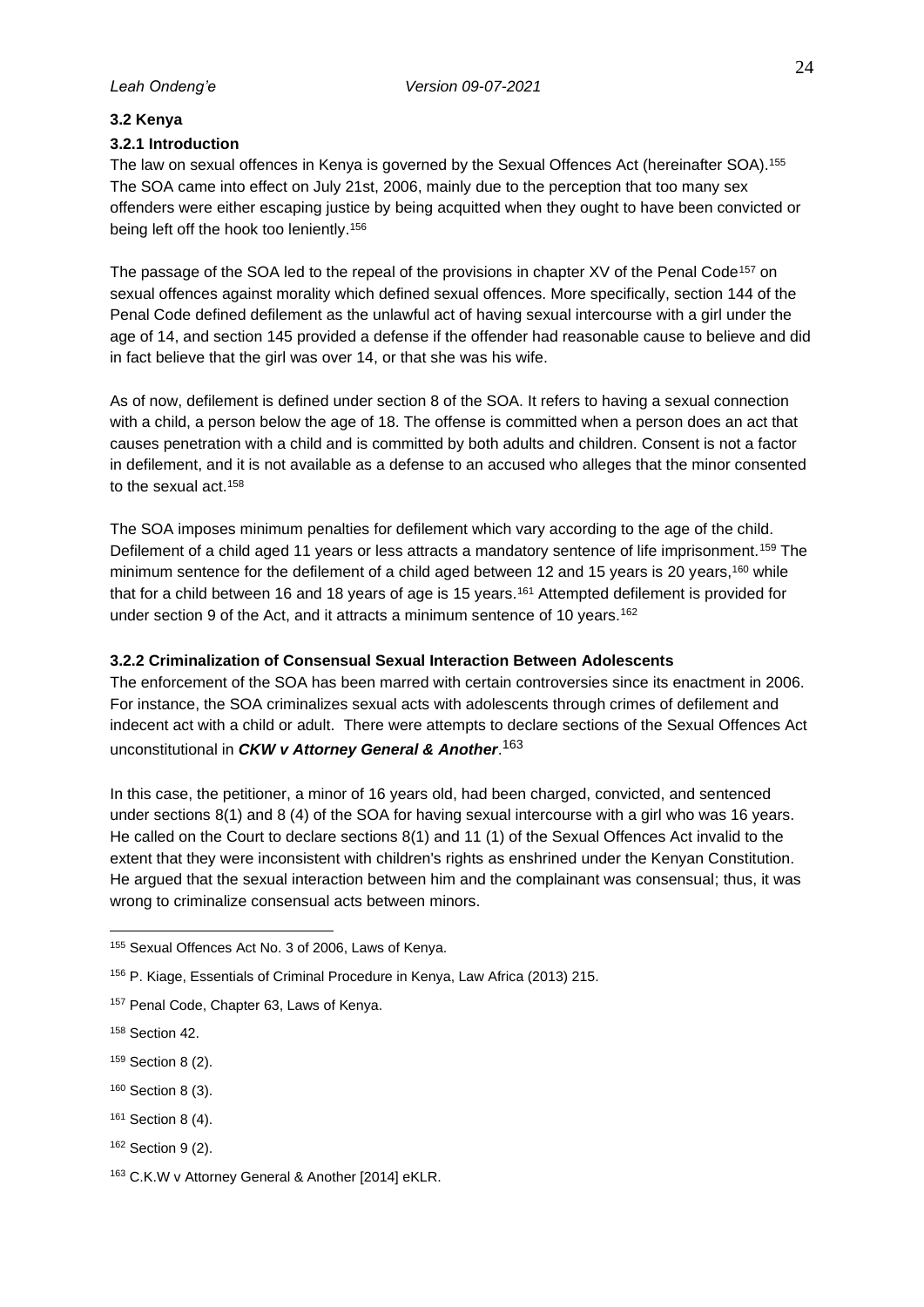In his judgment, Justice Ochieng held that sections 8(1) and 11 (1) did not discriminate against adolescents by criminalizing consensual sexual conduct between adolescents, but it was only geared towards the protection of the child.<sup>164</sup> He further stated that the law aimed at achieving an important societal goal of protecting children from engaging in premature sexual conduct and that in matters of sexual conduct, the Kenyan child needed the protection of the law as they were vulnerable.<sup>165</sup> The petition was dismissed.

However, Justice Ochieng acknowledged that there was a need to consider other measures that were more appropriate and desirable for dealing with children without resorting to criminal proceedings.<sup>166</sup> He also noted that the criminalization of consensual adolescent sex was not a child-friendly response and challenged professionals to carry out the relevant studies in Kenya and come up with more innovative responses, mechanisms, and procedures.<sup>167</sup>

Justice Ochieng disagreed with the reasoning of Khampepe J in the *Teddy Bear Clinic* case that criminalizing consensual sexual conduct between adolescents degrades and inflicts a state of disgrace on adolescents. Instead, he argued that adolescents require guidance and protection because they tend to engage in more risky behavior if left to their own devices.<sup>168</sup>

The Court considered the *Teddy Bear Clinic* case, but it only did so by extracting lines that would support its ideology. Kangaude et al.<sup>169</sup> note that the Court used the best interest principle in a manner that focuses only on the non-agentic 'innocent child' even though the facts of the case clearly show the existence of a consensual relationship between peers. They further criticize the judgment because unlike the Teddy Bear Clinic judgment that found the impugned provisions breached several children's rights, the Court, in this case, put everything in the basket of children's best interest.

Kangaude<sup>170</sup> observes that it is counterproductive to adolescent sexual development and well-being to criminalize consensual sexual interaction between adolescents because it stigmatizes normal adolescent sexual conduct. He further notes that sexually active adolescents are regarded as criminals for engaging in behavior that is normal to their developmental age.

Thus, as rightly pointed out by Tsanga J in *State* **v.** *B Masuku*, <sup>171</sup> even though criminal law intends to protect adolescents from sexual predation by adults, discourage early sexual debut between adolescents, and protect them from the very real dangers of teenage pregnancies and sexually transmitted infections,<sup>172</sup> sex among adolescents is a reality of adolescent life. Therefore, as noted by Khampepe J in the *Teddy Bear Clinic* case, it is contradictory and not in the child's best interest to

<sup>170</sup> G. Kangaude, Challenging Criminalisation of Adolescent Sexuality in Africa, (2019), at 3.

<sup>171</sup> State v. Masuku, HH 106-15 (High Court of Zimbambwe).

<sup>172</sup> *Id*, at 3.

<sup>164</sup> *Id*, para 95.

<sup>165</sup> *Id*, para 98.

<sup>166</sup> *Id*, para 103.

<sup>167</sup> *Id*, para 104.

<sup>168</sup> *Id*, para 81.

<sup>&</sup>lt;sup>169</sup> G. Kangaude et al, Childhood Sexuality in Africa: A Child Rights Perspective, African Human Rights Law Journal 20 (2020), at 710.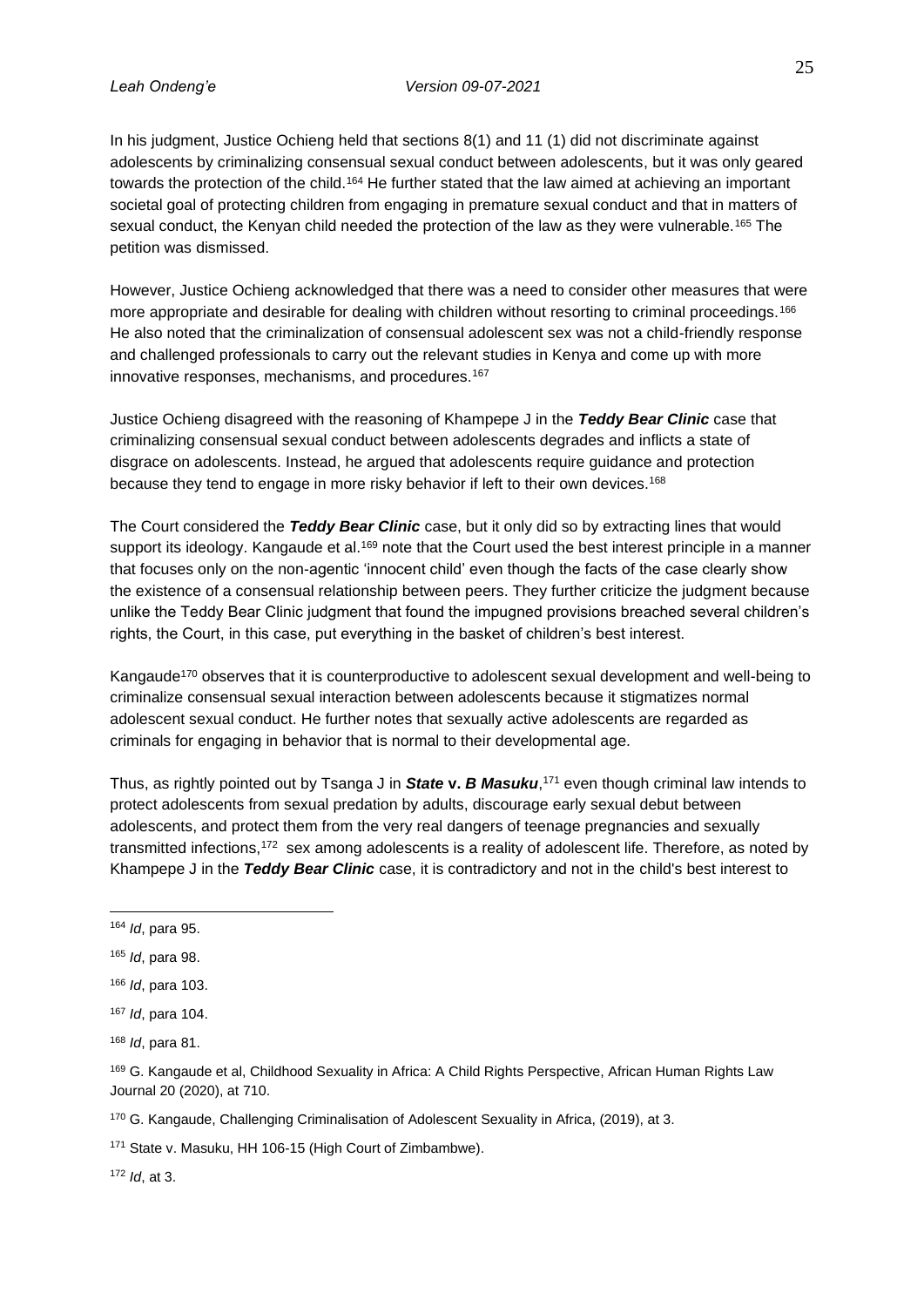assume that adolescents do not have the capacity to make choices about their sexual activity but have criminal capacity.<sup>173</sup> Moreover, criminalizing consensual sexual conduct between adolescents results in a punitive sentence, as evidenced in the above case; hence there is a need to decriminalize adolescent sexuality.

# <span id="page-34-0"></span>**3.3.3 Lowering the Age of Sexual Consent From 18 to 16 years**

However, after the **CKW** case, judgments show that some judges in determining defilement charges involving consensual sexual conduct between adolescents have expressed their discomfort with the criminalization of consensual sexual interaction between adolescents.<sup>174</sup> They have recognized that adolescents may have the capacity to consent to sexual intercourse, as was found in *Eliud Waweru Wambui v. Republic*. *175*

In this case, the appellant was sentenced to 15 years imprisonment for defiling a 15-year-old female. In its judgment, the Court observed that while the law expressly provides that a person below the age of 18 years cannot consent, most teenagers are engaging in consensual acts; hence it is unfair to have 'young men' jailed in such circumstances. It further noted that although adolescents may not have attained the age of maturity, they may have well reached the age of discretion and can make intelligent and informed decisions about their lives and bodies.<sup>176</sup> Accordingly, the Court allowed the appeal and quashed the conviction.

The judges, in this case, called for the re-examination of the SOA. They posited that a candid national conversation on consensual sexual interaction between adolescents was long overdue as Kenyan prisons were teeming with 'young men' who were serving lengthy sentences for having consensual sex with their peers whose consent had been held to be immaterial because they were under 18 years. They proposed that the law be amended and discussed lowering the age of consent for sex from 18 years to 16 years in light of the realities and challenges of maturity, autonomy, and protection of children.<sup>177</sup>

The advisory by the three-judge bench that the sexual consent age be lowered from 18 to 16 stirred up a national debate and discussion on the minimum age of sexual consent. It invited the country to consider the amendment to sections of the SOA on the broad consequences and criminal penalties for adolescents engaging in sexual intercourse.<sup>178</sup> In response, the Ministry of Education cautioned that it was not suitable for Kenya to compare itself with other countries that have a lower age of consent for sex as the issues Kenya is grappling with, for example, child pregnancies, high school dropout rates, and abortion cannot be solved by lowering the age of sexual consent, and it may just worsen the problems.<sup>179</sup>

<sup>176</sup> *Id*, at 7.

<sup>177</sup> *Id*, at 7.

<sup>179</sup> *Id*, at 5.

<sup>173</sup> Para 79.

 $174$  The Nairobi Law Monthly, It's Time We Decriminalized Consensual Sex Among Minors,  $8<sup>th</sup>$  January 2020, [https://nairobilawmonthly.com/index.php/2020/01/08/its-time-we-decriminalised-consensual-sex-among-minors/,](https://nairobilawmonthly.com/index.php/2020/01/08/its-time-we-decriminalised-consensual-sex-among-minors/) last accessed (24/05/2021).

<sup>175</sup> Eliud Waweru Wambui v. Republic, [2019] eKLR, Criminal Appeal No. 102 of 2016.

<sup>178</sup> National Gender and Equality Commission, Minimum Age of Consent for Sex: Addressing the Dilemma, (2020), at 4.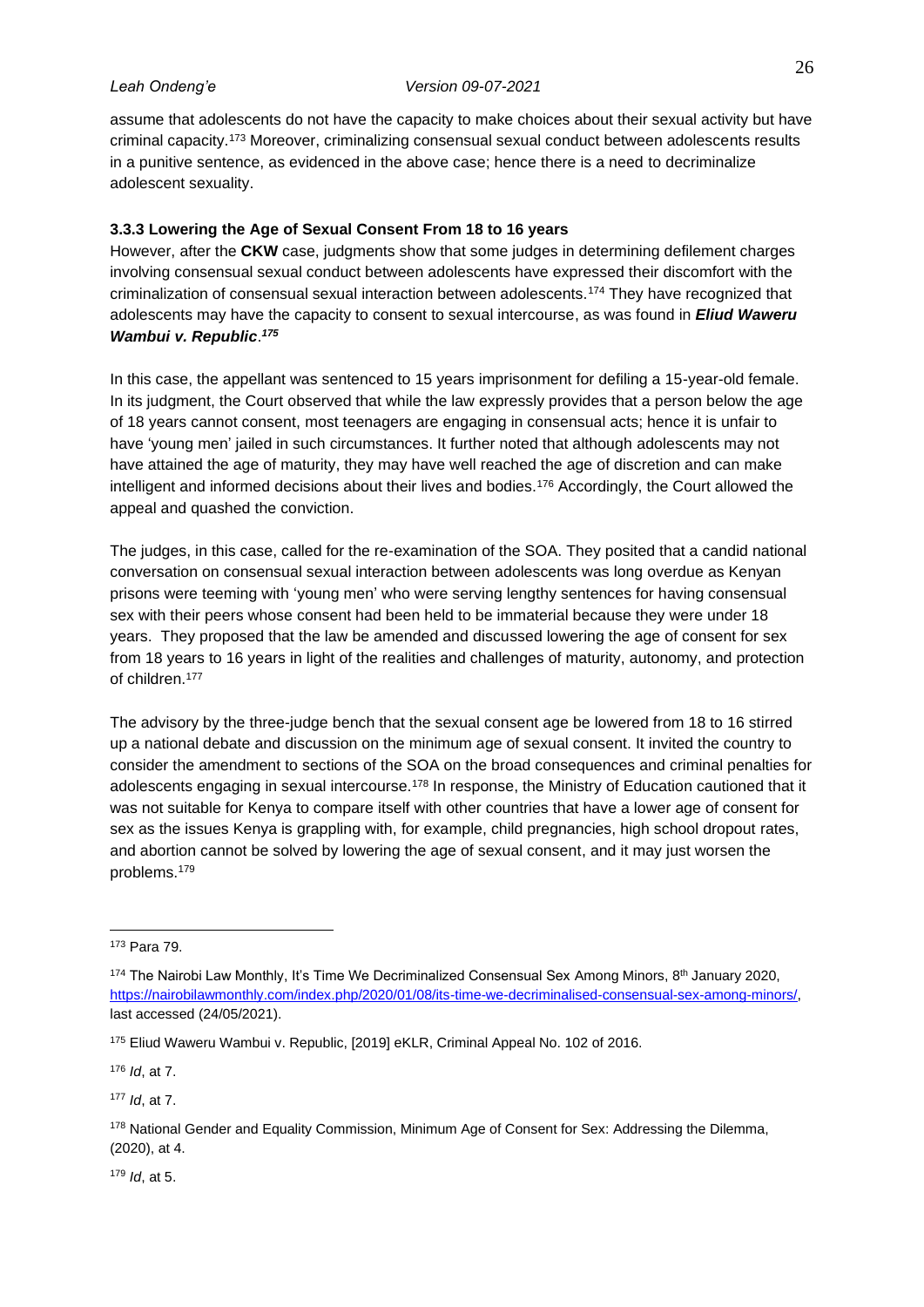The former Chief Justice,<sup>180</sup> David Kenani Maraga, on May 16<sup>th</sup>, 2019, also joined in on the debate remarking that while the age of consent should not be reduced to 16 years, he was concerned that boys aged between 17 and 20 years were being jailed for voluntary relations stating that:

"There is an obvious injustice of filling up jails with teenage offenders who get intimate with fellow teenagers as they experiment their adolescence."

He lauded the Court of Appeal<sup>181</sup> for setting a precedent when it held that it was unconstitutional to criminalize sexual acts among teenagers.<sup>182</sup>

The National Gender and Equality Commission organized a multi-sectoral forum to discuss various proposals to address the shortcomings of the SOA as it relates to consensual sex among and with persons below the age of 18. It was agreed that lowering the age of consent for sex would have wide and largely negative implications on children's educational, social, and health development; hence it was inappropriate to consider lowering the age of consent. Instead, it was decided that the country should consider developing and implementing behavioral and educational programs that address children's sexual and reproductive health.<sup>183</sup> Therefore, even though the issue is yet to be fully addressed, this is a step towards recognizing adolescent sexuality.

### <span id="page-35-0"></span>**3.3.4 Discriminatory Laws Against Male Adolescents**

The issue of the law discriminating against male adolescents came up in *CKW v. Attorney General & Another*. The petitioner argued that sections 8 and 11 of the SOA promoted disproportionate prosecution of the male adolescent in incidences of consensual sexual acts between adolescents, even when it was clear that the female child was a willing participant in the sexual acts.<sup>184</sup> He further argued that this was a violation of the rights of the male adolescent to equal protection and benefit of the law as it constituted indirect discrimination against the male adolescent contrary to article 27 (5) of the Kenyan Constitution.<sup>185</sup>

In his submissions, the Attorney General posited that sections 8 and 11 of the SOA did not distinguish between males and females as either gender could be charged with the offences of defilement, unlike under the provisions of the Penal Code,<sup>186</sup> which had only criminalized the actions of males.<sup>187</sup>

The Court posited that under Kenyan law, there was no express or implied requirement to charge both adolescents with the offense of defilement when both are involved in sexual penetration with one

<sup>184</sup> Para 42.

<sup>185</sup> Para 43.

<sup>187</sup> Para 14.

<sup>&</sup>lt;sup>180</sup> President of the Supreme Court and head of the judiciary.

<sup>181</sup> Eliud Waweru Wambui v. Republic, [2019] eKLR, Criminal Appeal No. 102 of 2016.

<sup>182</sup> Kamau Muthoni, CJ Maraga Calls for Change of Law Criminalizing Teen Sex, [https://www.standardmedia.co.ke/kenya/article/2001325822/cj-maraga-calls-for-change-of-law-criminalizing-teen](https://www.standardmedia.co.ke/kenya/article/2001325822/cj-maraga-calls-for-change-of-law-criminalizing-teen-sex)[sex,](https://www.standardmedia.co.ke/kenya/article/2001325822/cj-maraga-calls-for-change-of-law-criminalizing-teen-sex) last accessed (24/05/2021).

<sup>183</sup> National Gender and Equality Commission, Minimum Age of Consent for Sex: Addressing the Dilemma, 2020, at v

<sup>186</sup> Penal Code, Chapter 63 Laws of Kenya.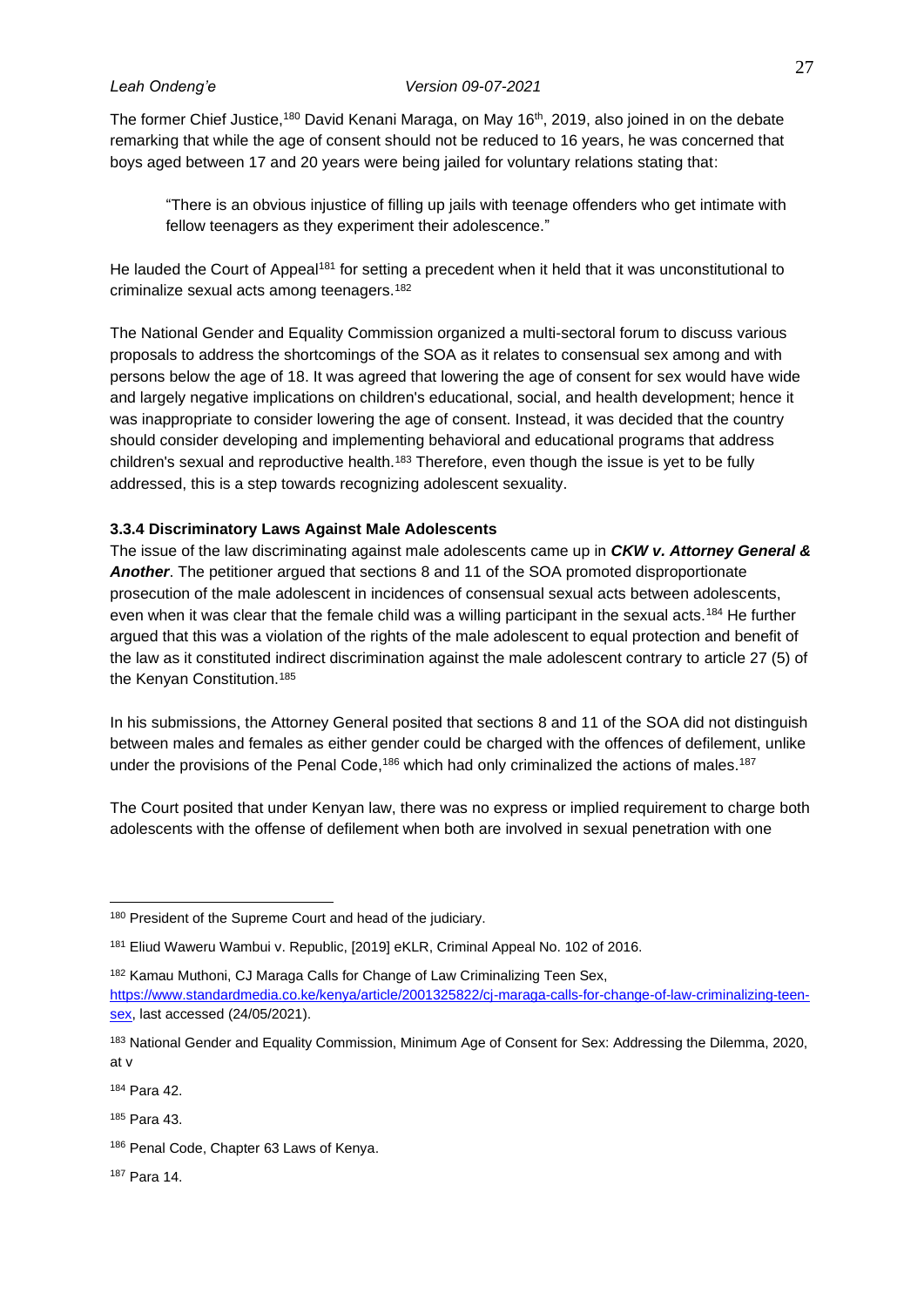another.<sup>188</sup> However, it stated that if the prosecution had reasonable cause to charge both adolescents, they could do so.<sup>189</sup> The Court found that evidence of individual instances of gender discrimination in the application of the law, even if such evidence showed that the prosecution chose to discriminate in this particular instance, would not, in the absence of evidence showing broad discriminatory impact, render the sections discriminatory.<sup>190</sup>

Penetration is defined in the SOA as the partial or complete insertion of the genital organs of a person into the genital organs of another person. Therefore, it is difficult to imagine that the sexual organs of a girl would penetrate those of a boy so that she could be charged with this offence. The Court ought to have explored this definitional dilemma and determined whether it was gender-neutral. Therefore, the Court did not really do justice to the issue of whether the defilement provision was gender-biased.<sup>191</sup>

In GO v. Republic,<sup>192</sup> the appellant who was 16 years two months at the time of the commission of the offence, was sentenced to 15 years imprisonment for defiling a 17-year-year-old female. The Court faulted the trial court for imposing a sentence against the appellant to serve 15 years for an offence of defiling a girl who was older than the appellant.<sup>193</sup> Judge Makau acknowledged that apportioning blame only to the male adolescent amounted to discrimination, contrary to article 27 of the Constitution of Kenya. He observed that the appellant was discriminated against on the basis of sex in that he was arrested and charged instead of the prosecution charging both the complainant and the appellant for the offense of defilement.<sup>194</sup> He further noted that:

'I find that at the time of the commission of the offence, both the appellant and the complainant were minors; I find indeed the complainant was senior to the appellant, and the blame should not have been wholly shifted to the appellant but should have been apportioned against both the complainant and the appellant, and both being minors, they need protection against harmful sexual activities and none should have been sent to prison.<sup>'195</sup>

The Court set aside the sentence meted against the appellant and placed him under probation for a period of six months under the supervision of the Probation Office in Siaya County.<sup>196</sup> The suggestion by the judge that the prosecution ought to have charged both the appellant and the complainant does not cure the deficiencies in the law. Instead, it perpetuates discrimination against adolescents engaging in consensual sexual conduct, which is a normal aspect of human development.<sup>197</sup>

<sup>195</sup> *Id*, para 12.

<sup>188</sup> Para 57.

<sup>189</sup> Para 58.

<sup>190</sup> Para 92.

<sup>191</sup> Centre for Reproductive Rights, Reproductive and Sexual Rights in Sub-Saharan African Courts, Volume III, (2017), at 43-44.

<sup>192</sup> GO v. Republic [2017] eKLR, Criminal Appeal No. 155 of 2016 (High Court of Kenya)

<sup>193</sup> *Id*, para 11.

<sup>194</sup> *Id*, para 11.

<sup>196</sup> *Id*, para 13.

<sup>197</sup> Center For Reproductive Rights, Criminalizing Adolescence: A Call to Reform the Sexual Offences Act, (2019), at 18, [https://reproductiverights.org/criminalizing-adolescence/,](https://reproductiverights.org/criminalizing-adolescence/) last accessed (02/05/2021).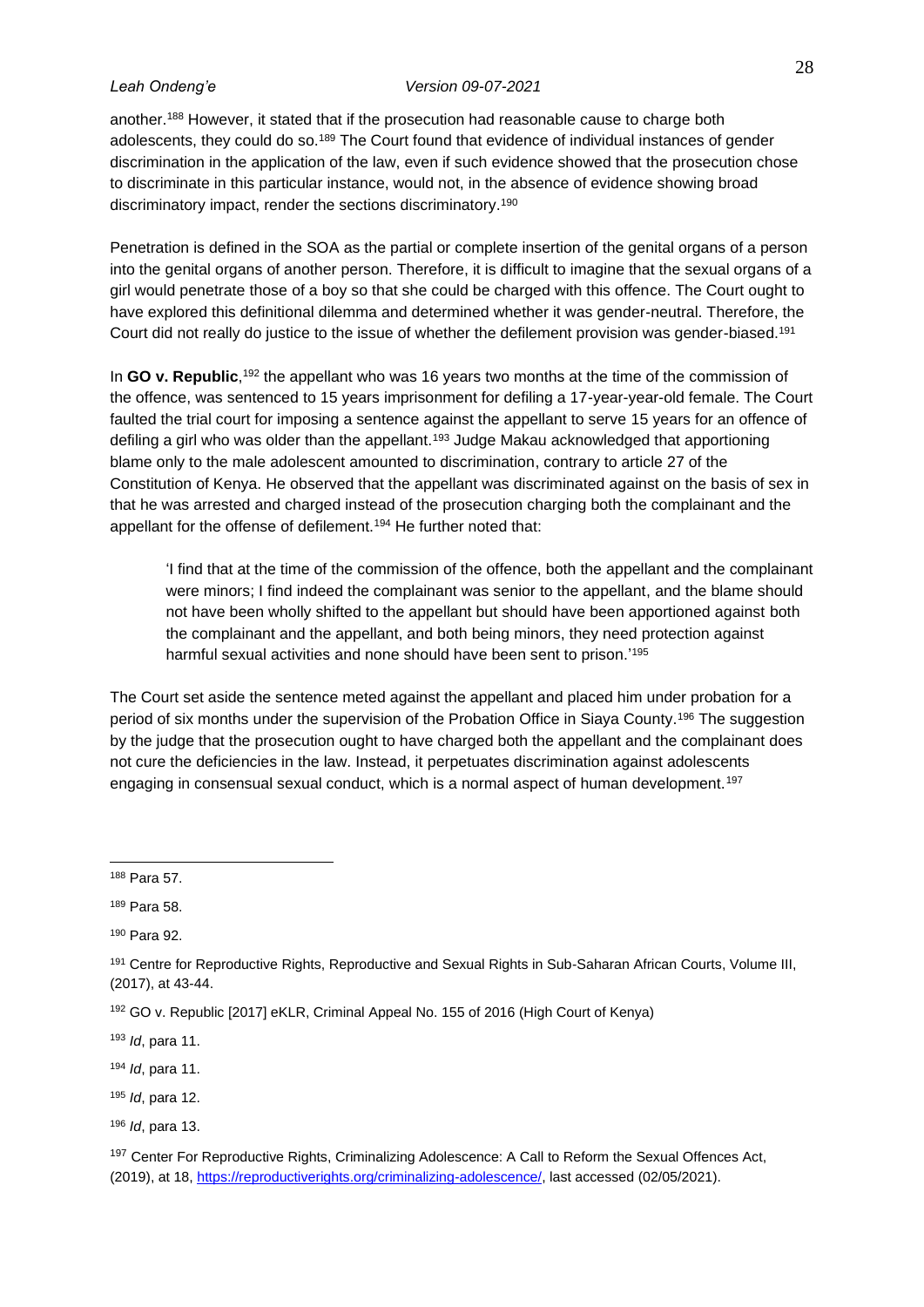Several children sector stakeholders in a forum organized by the National Council for Children Services in Nairobi concluded that the SOA criminalizes the male adolescent by perceiving them as perpetrators in situations where the act was consensual between both parties. They further state that the law has often failed to treat both children who need totally different interventions and not as the male adolescent as the perpetrator and the female adolescent as the victim.<sup>198</sup> Therefore, looking at the cases above, it can be concluded that the SOA is discriminatory against male adolescents and infringes on their rights as enshrined under the Children's Act and the Kenyan Constitution.

# <span id="page-37-0"></span>**3.3.5 Significant Age Gap Between the Parties**

*Martin Charo v Republic*<sup>199</sup> took a controversial stand. Martin Charo, a 23-year-old, was charged for defiling a 14-year-old girl and sentenced to 20 years in prison. Justice Chitembwe observed that even though under the SOA a child below 18 years was incapable of giving consent to sexual intercourse, the victim behaved like an adult and willingly sneaked into the appellant's house for purposes of having sex. Justice Chitembwe noted that:

'It can easily be concluded that it is immoral for one to have sex with a child under the age of 18 years. However, where the same child under 18 years who is protected by the law opts to go into men's houses for sex and then goes home, why should the Court conclude that such a person was defiled? In my view, that cannot be defilement.' 200

Also, he stated that it would be unfair for the appellant to spend 20 years behind bars, yet it was clear the victim was after sex from him and that the circumstances of the case did not paint a picture of someone who had been defiled. Therefore, the appeal was allowed, and the appellant was set free.<sup>201</sup>

The judgment attracted international attention from women's rights organizations and was awarded the Woman Link Worldwide Golden Bludgeon as the world's worst ruling for women's rights in 2016.<sup>202</sup> On April 12th, 2021, when being interviewed for the position of Chief Justice of the Supreme Court of Kenya after the retirement of Chief Justice David Maraga, Justice Chitembwe defended his judgment, saying that he would still acquit Charo if given a chance to revisit the case. He went on to say:

'If you go to the prisons, there are fewer cases of robbery with violence than defilement. If we go to the law, then anyone who has sex with anyone under 18 years is guilty. But how do you take a 19-year-old to jail for 15 years for having a relationship with a 17-year-old girl? The number of magistrates who have called me to say thank you, you have freed us from the shackles of the Sexual Offences Act is high.<sup>'203</sup>

<sup>200</sup> *Id*, at 4.

<sup>201</sup> *Id*, at 3.

<sup>198</sup> National Gender and Equality Commission, Minimum Age of Consent for Sex: Addressing the Dilemma, (2020), at 15.

<sup>199</sup> Martin Charo Versus Republic [2016] eKLR, Criminal Appeal No. 32 of 2015 (Appeal originating from the conviction and sentence by Hon. L.N. Wasige-SRM in Kilifi CR No. 16 of 2016).

<sup>&</sup>lt;sup>202</sup> The East African, Kenyan Judge shoots to Global Infamy for Shameful Verdict, 9<sup>th</sup> June 2017, [https://www.theeastafrican.co.ke/tea/news/east-africa/kenyan-judge-shoots-to-global-infamy-for-shameful-verdict-](https://www.theeastafrican.co.ke/tea/news/east-africa/kenyan-judge-shoots-to-global-infamy-for-shameful-verdict-1367184)[1367184,](https://www.theeastafrican.co.ke/tea/news/east-africa/kenyan-judge-shoots-to-global-infamy-for-shameful-verdict-1367184) last accessed (28/05/2021).

<sup>&</sup>lt;sup>203</sup> Daily Nation, Justice Chitembwe defends 2017 Release of Defilement Convict, April 12<sup>th</sup> 2021, [https://nation.africa/kenya/news/justice-chitembwe-defends-2017-release-of-defilement-convict-](https://nation.africa/kenya/news/justice-chitembwe-defends-2017-release-of-defilement-convict-3359768?view=htmlamp)[3359768?view=htmlamp,](https://nation.africa/kenya/news/justice-chitembwe-defends-2017-release-of-defilement-convict-3359768?view=htmlamp) last accessed (28/05/2021).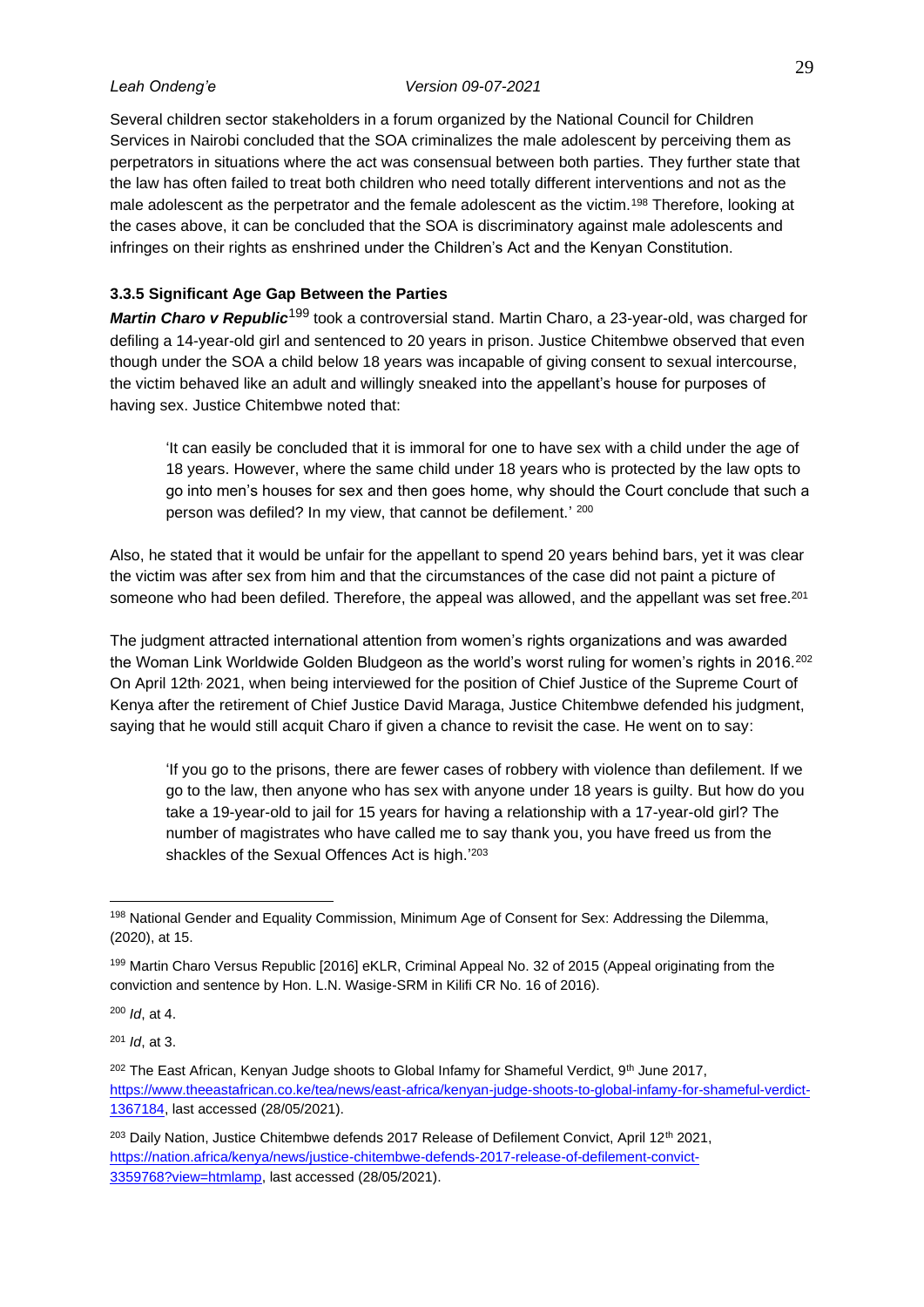Kangaude and Skelton argue that this judgment illustrates how adults discredit the sexual experience of adolescents. They further argue that the Court, in this instance, could not imagine adolescents as having both sexual agencies and at the same time needing protection from potentially sexually exploitative relationships.<sup>204</sup> Kangaude also notes that for Justice Chitembwe, the sexual behavior of the victim was against social norms about how a girl is supposed to behave sexually. He further posits that the SOA's phrasing allowed the court to construe legal provisions in ways that reflected cultural gender stereotypes and expectations regarding a girl's sexual activity.<sup>205</sup>

Archard<sup>206</sup> notes that the principal worry is the sexual use of a young person by an older adult. He posits that most people will find the idea of a 40-year-old having sex with a 14-year-old morally much more troubling than the idea of two 14-year-olds having sex, even if the sex in both cases is consensual. He concludes that due to the age difference and the corresponding disparity in experience, power, and influence, the adult can exploit and take advantage of the younger person.

Justice Luka Kimaru<sup>207</sup> has also aired his sentiments regarding the age gap between offenders and victims. He states that,

"Where you have a 25-year-old man having sex with a 15-year-old, that is unlawful and such person should be punished. Where you are having even this 16-year-old having sex with an eight-year-old, that one should be punished. So, we are only talking about these people where the age difference is the girl may be 14 and the boy is 16. The age difference can go to a maximum of 4."

However, in its General Comment on children in the justice system, the CRC Committee has recognized that the detention or imprisonment of children should only be used as a measure of last resort and for the shortest period of time.<sup>208</sup> This is also encapsulated in Article 37 of the CRC. The sentiment by Justice Luka Kimaru that it would be okay for a 16-year-old to face a lengthy sentence is not in conformity with the law. In addition, it also brings up the issue of mandatory minimum sentences under the SOA, which is beyond the scope of this thesis.

<span id="page-38-0"></span>**3.3.6 Use of Diversion in Cases of Consensual Sexual Interaction Between Adolescents** The Office of the Director of Public Prosecutions often recommends diversion where two children admit they had mutually agreed to have sex. Such children are often recommended for counseling, and on further requests, the Court to refer the children to care and protection units.<sup>209</sup>

<sup>&</sup>lt;sup>204</sup> G. Kangaude & A. Skelton, (De) Criminalizing Adolescent Sex: A Rights-Based Assessment of Age of Consent Laws in Eastern and Southern Africa, (2018), at 8.

<sup>205</sup> G. Kangaude, *Positive Approaches to Childhood Sexuality and Transforming Gender Norms in Malawi*, in E. Durojaye et al., Advancing Sexual and Reproductive Health and Rights in Africa, (2021), at 110.

<sup>206</sup> D. Archard, Children: Rights and Childhood, London; Routledge, (2015), at 150.

<sup>&</sup>lt;sup>207</sup> Justice Luka Kimaru led a public hearing taskforce on the review of the Sexual Offences Act, [https://www.youtube.com/watch?v=UIZxpNaV\\_CU,](https://www.youtube.com/watch?v=UIZxpNaV_CU) last accessed (20/05/2021).

<sup>&</sup>lt;sup>208</sup> UN Committee on the Rights of the Child General Comment No. 24 (2019) on Children's Rights in the Child Justice System, 18 September 2019, CRC/C/GC/24, para 85.

<sup>&</sup>lt;sup>209</sup> National Gender and Equality Commission, Minimum Age of Consent for Sex: Addressing the Dilemma, (2019), at 19.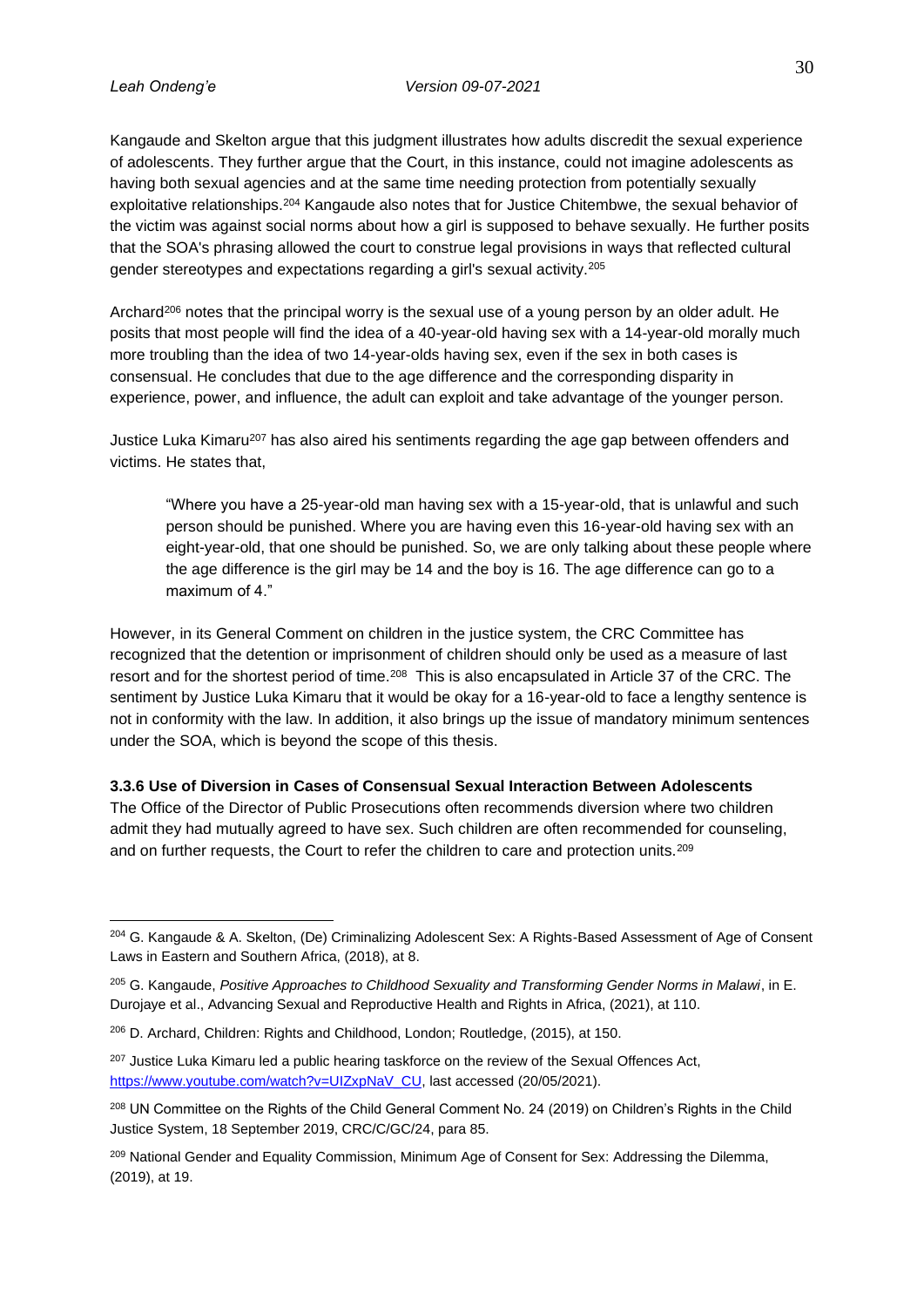However, as rightly pointed out by Khampepe J n the *Teddy Bear Clinic* case, even in circumstances where diversion is applied, adolescents would still be exposed to earlier processes in the criminal justice system, such as being arrested and questioned by police and other authorities about their intimate sexual behavior. Thus, a prosecutor choosing to act with circumspection does not do enough to alleviate the invasion of children's rights occasioned by those earlier processes.<sup>210</sup>

## <span id="page-39-0"></span>**3.3.7 Concluding Remarks**

In conclusion, Kenya has ratified various international and regional instruments that require states not to criminalize consensual sexual interaction between adolescents. These include the United Nations Convention on the Rights of the Child and the African Charter on the Rights and Welfare of the Child. Under the Kenyan Constitution, the general rules form part of the law of Kenya, and treaties become part of Kenyan law once they are ratified. In addition, these instruments form part of the law of Kenya; hence the Government of Kenya has a responsibility of ensuring its law governing consensual sexual interaction between adolescents conform to international standards.

<sup>210</sup> Teddy Bear Clinic for Abused Children & Another v. Minister of Justice and Constitutional Development and Another, CCT 12/13, [2013] ZACC 35 South Africa, Constitutional Court, para 83.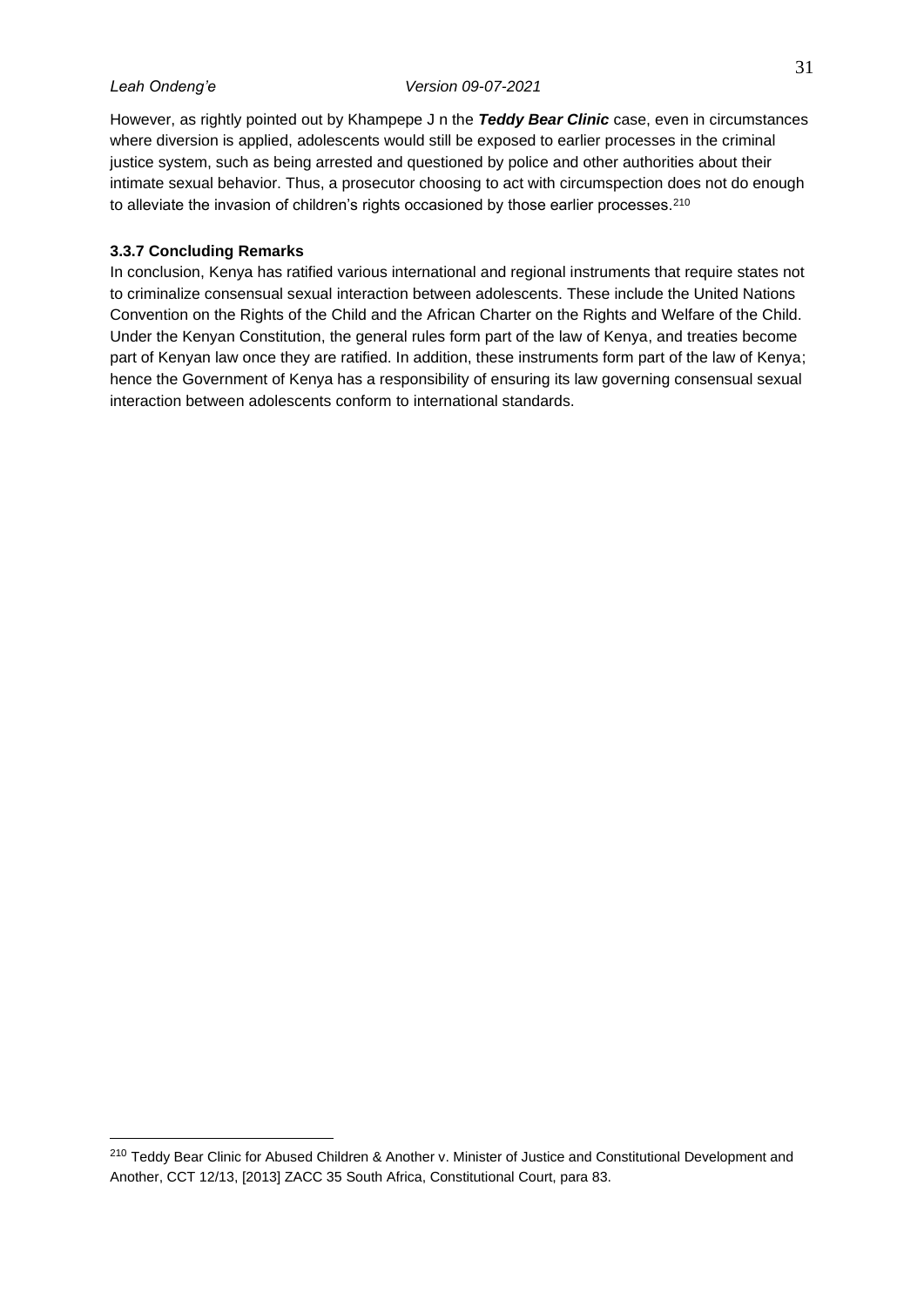### <span id="page-40-0"></span>**3.3 India**

# <span id="page-40-1"></span>**3.3.1 Background to the Enactment of the Protection of Children from Sexual Offences Act (POCSO Act)**

From 1940 until 2012, the age of consent for sexual activity for women in criminal law was 16 years. Sexual intercourse with a woman under 16 years was considered rape, except if the intercourse was with her husband, where the age was set at 15 years. The law did not have a comprehensive framework to address non-penile penetrative acts and non-penetrative acts involving minors and did not have any age of consent for sexual activity for boys.<sup>211</sup>

To address gaps in criminal law, a framework for redressing child sexual abuse, the Protection of Children from Sexual Offences Act (hereinafter POCSO Act), was enacted in 2012.<sup>212</sup> The POCSO Act is a comprehensive law that, besides expanding the scope and range of forms of child sexual abuse, makes its reporting mandatory and gives guidelines for various police and courts' actions. The Act includes a child-friendly mechanism for recording evidence, investigation, and speedy trial of offences through designated Special Courts. It deems a sexual assault to be 'aggravated' when abuse is committed by a person in a position of trust or authority vis-a-vis the child, such as a family member, police officer, teacher, or doctor. Different levels of punishment are included, which are more stringent in cases of aggravated assault.<sup>213</sup>

# <span id="page-40-2"></span>**3.3.2 Criminalization of Consensual Sexual Interaction Between Adolescents**

The POCSO Act defines a child as a person under the age of 18 years.<sup>214</sup> Therefore, any sexual activity with a person under 18 years, including penetrative and non-penetrative acts, is considered a criminal offence if they involve a person under 18 years. This holds true regardless of the issue of consent as consent of the minor is immaterial.<sup>215</sup>

As a result, consensual sexual interaction between adolescents is criminalized as the POCSO Act inexorably criminalizes sexual behavior for under-18-year-olds. The Act is based on a ludicrous assumption that adolescents in India are sexually inactive, and all adolescent sexual encounters amount to a violation of the sexual autonomy of the person and cause harm. In addition, the POCSO Act ignores the social realities prevalent in India as there has been a paradigm shift in adolescent sexual curiosities leading to increased experimentation with one's sexuality as a result of the rapidly changing contemporary attitudes in urban India.<sup>216</sup>

<sup>211</sup> Center For Reproductive Rights, Reproductive and Sexual Rights in Sub-Saharan African Courts, (2017), at 227.

<sup>212</sup> The Protection of Children from Sexual Offences Act, 2012, Act No. 32 of 2012.

<sup>213</sup> R. Seth & RN. Srivastava, Child Sexual Abuse: Management and Prevention, and Protection of Children from Sexual Offences (POCSO) Act, (2017)[, https://link-springer](https://link-springer-com.ezproxy.leidenuniv.nl/content/pdf/10.1007/s13312-017-1189-9.pdf)[com.ezproxy.leidenuniv.nl/content/pdf/10.1007/s13312-017-1189-9.pdf,](https://link-springer-com.ezproxy.leidenuniv.nl/content/pdf/10.1007/s13312-017-1189-9.pdf) last accessed (07-05-2021).

<sup>214</sup> POCSO Act, at section 2 (d).

<sup>215</sup> A. Chandra et al, Securing Reproductive Justice in India: A Casebook, Center for Reproductive Rights, (2019), at 227.

<sup>&</sup>lt;sup>216</sup> Singh et al, The Protection of Children from Sexual Offences Act: A Critique of the Decision to Raise the Age of Consent for Sexual Relations, J Indian L & Soc'y, (2012), at 292-293.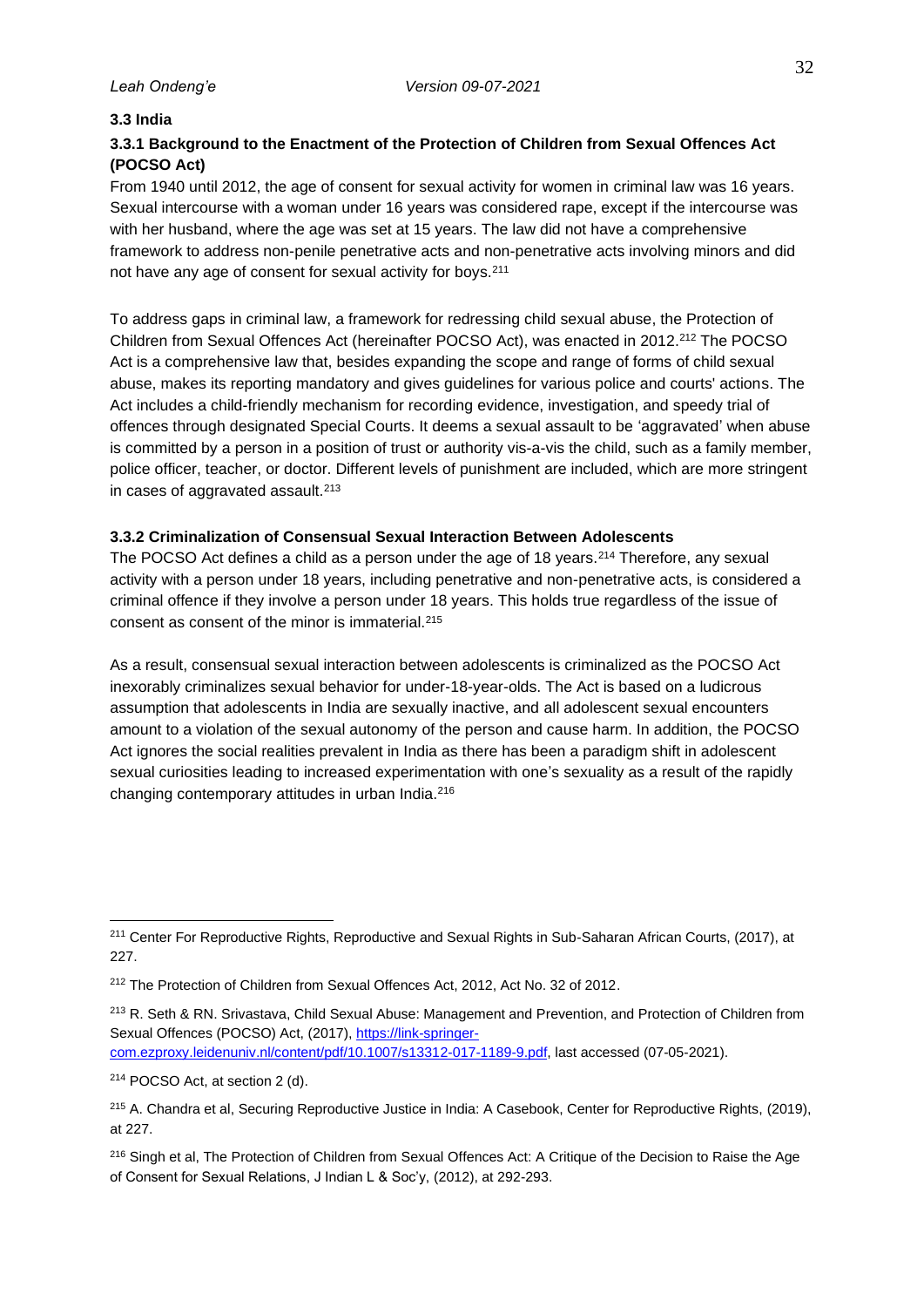In Sabari v. The Inspector of Police,<sup>217</sup> the appellant was convicted by the lower Court for ten years for penetrative sexual assault and kidnapping from the lawful guardian. During the trial, the victim turned hostile and refused to support the prosection's case. As a result, nothing that implicated the appellant with the offences he was charged with could be elicited from the victim.<sup>218</sup> The Court allowed the appeal and quashed the conviction and sentence imposed on the appellant by the trial court.

In his judgment, Justice Parthiban was concerned about the increase in cases of offences under the POCSO Act on one side and of the rigorous imprisonment envisaged under the POCSO Act. He noted that sometimes such offences are slapped against adolescents who fall victim to the application of the POCSO Act at a young age without understanding the implication of the severity of the enactment.<sup>219</sup> In addition, he observed that 'warning' of attraction of POCSO Act should be displayed before the screening of any film, which has adolescent characters suggesting a relationship between boy and girl.<sup>220</sup>

The judge also proposed for the lowering of the age of sexual consent from 18 to 16 years. He suggested that any consensual sex after the age of 16 be excluded from the rigorous provision of the POCSO Act. He further proposed that POCSO Act be amended to the effect that the age of the offender ought not to be more than five years than that of the victim so as to ensure that the victim is not taken advantage of by a person who is much older.<sup>221</sup>

## <span id="page-41-0"></span>**3.3.3 The Interplay Between Criminal Law and Culture**

Additionally, the POCSO Act is also used to settle scores as the law is mostly invoked when adolescents disagree with their families and elope and marry from either from other castes or religious liaisons outside of accepted kinships groups belonging to lower socio-economic groups. The adolescents' families often resort to using criminal law by charging the other party who in most cases are boys.<sup>222</sup>

In *Vijayalakshmi v. State Rep. By*,<sup>223</sup> the victim filed a petition to quash the criminal proceedings against the accused. The accused and the victim were involved in a romantic relationship. They later eloped from their respective homes, got married, and consummated the marriage, which led to the accused being charged under section 366 of the IPC, section 6 of the POCSO Act, and section 9 of the Prohibition of the Child Marriage Act.<sup>224</sup>

<sup>224</sup> *Id*., para 2.

<sup>&</sup>lt;sup>217</sup> Sabari v. The Inspector of Police, Criminal Appeal No.490 of 2018, Madras High Court, [https://indiankanoon.org/doc/197077895/,](https://indiankanoon.org/doc/197077895/) last accessed (26-06-2021).

<sup>218</sup> *Id*., para 12.

<sup>219</sup> *Id*., para 21.

<sup>220</sup> *Id*., para 28.

<sup>221</sup> *Id*., para 28.

<sup>&</sup>lt;sup>222</sup> A. Pitre & L. Lingam, Age of Consent: Challenges and Contradictions of Sexual Violence Laws in India, (2021), at 11.

<sup>&</sup>lt;sup>223</sup> Vijayalakshmi v. State Rep. By, Crl.O.P.No.232 of 2021 and Crl.M.P.No.109 of 2021, Madras High Court, [https://indiankanoon.org/doc/35224205/,](https://indiankanoon.org/doc/35224205/) last accessed (25/06/2021).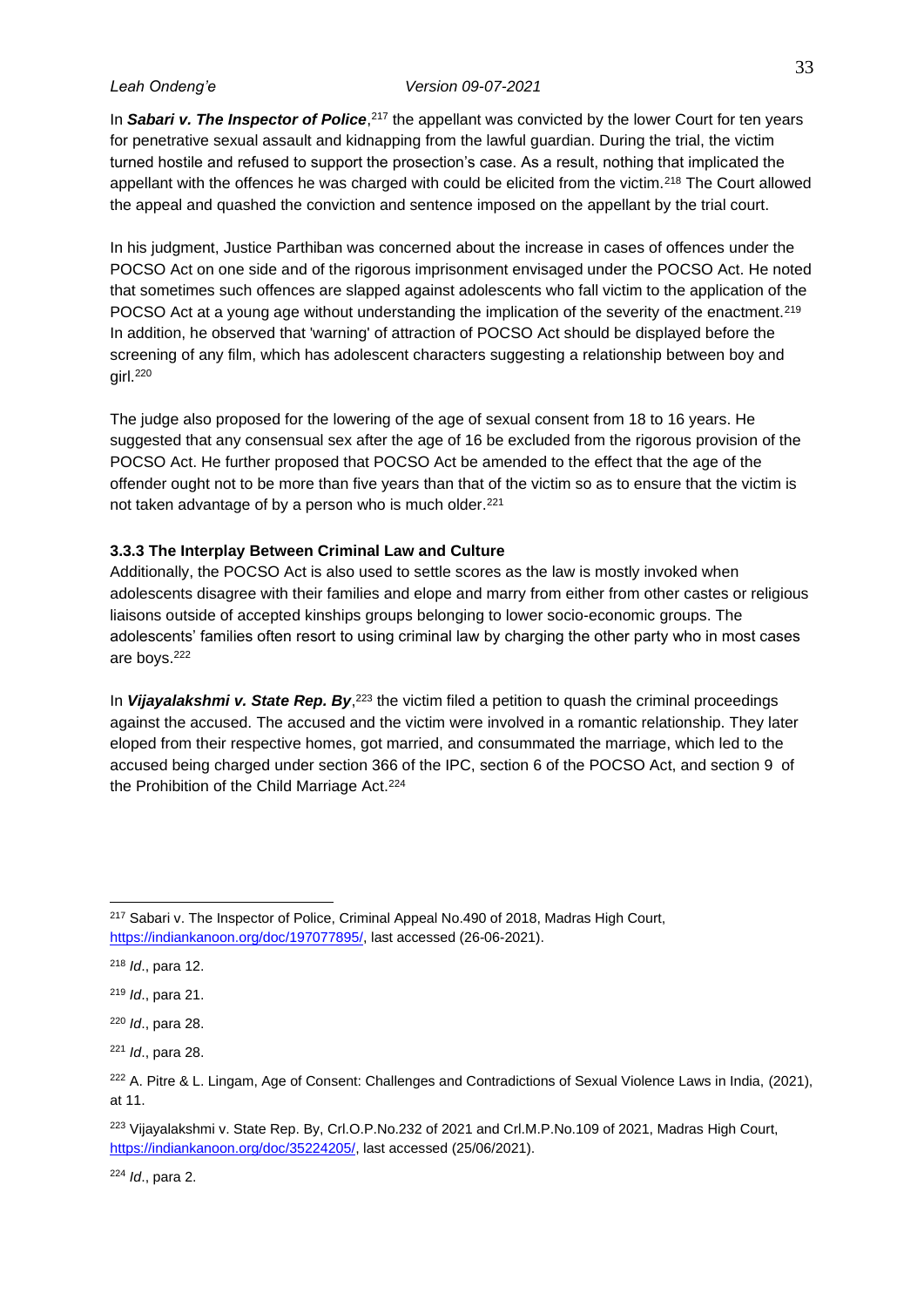The victim's father, a prosecution witness, did not support the prosecution's case and was treated as a hostile witness.<sup>225</sup> Additionally, the victim's mother, who had initially reported the case, stated that she was no longer interested in pursuing the criminal proceedings as she wanted her daughter to get married and settle in life.<sup>226</sup> When examined by the Court, the victim admitted that there was a love affair between her and the accused. She stated that she was unwilling to undergo the agony any further; hence she wanted the criminal proceedings against the accused to be quashed.<sup>227</sup>

Justice Venkatesh based his judgment on scientific and logical reasoning as to what adolescents experience and feel in their adolescent years and how it is relevant to consider in the present case.<sup>228</sup> He noted that adolescent romance is an essential development marker for adolescents' self-identity, functioning, and capacity for intimacy.<sup>229</sup>

He also acknowledged that the vast exposure available to adolescents in the form of digital content plays a major role in influencing their growth and identity.<sup>230</sup> Thus it does not help matters to avoid acknowledging that society is changing and affecting people's identity and cognition.<sup>231</sup>

The Court noted that although the objective of the POCSO Act was to protect children from sexual assault, sexual harassment, and pornography, a large number of cases filed under the POCSO Act seemed to be those arising based on complaints registered by the families of adolescents who were romantically involved with each other. It further noted that the scheme of the POCSO Act clearly shows that the Act did not intend to bring within its scope cases of romantic relationships between adolescents.<sup>232</sup>

Justice Venkatesh posited that:

'Punishing an adolescent boy who enters into a relationship with a minor girl by treating him as an offender was never the objective of the POCSO Act. An adolescent boy and girl who are in the grips of their hormones and biological changes and whose decision-making ability is yet to fully develop should essentially receive the support and guidance of their parents and the society at large. These incidents should never be perceived from an adult's point of view, and such an understanding will, in fact, lead to a lack of empathy. An adolescent boy who is sent to prison in a case of this nature will be persecuted throughout his life.'*<sup>233</sup>*

The judge also urged the legislature to take into consideration cases of consensual sexual conduct between adolescents and swiftly bring in necessary amendments under the POCSO Act. He also posited that the legislature ought to keep pace with the changing societal needs and bring about

- <sup>229</sup> *Id*., para 15.
- <sup>230</sup> *Id*., para 15.
- <sup>231</sup> *Id*., para 16.

<sup>232</sup> *Id*., para 12.

<sup>233</sup> *Id*, para 18.

<sup>225</sup> *Id*., para 7.

<sup>226</sup> *Id*., para 8.

<sup>227</sup> *Id*., para 5.

<sup>228</sup> *Id*., para 13-15.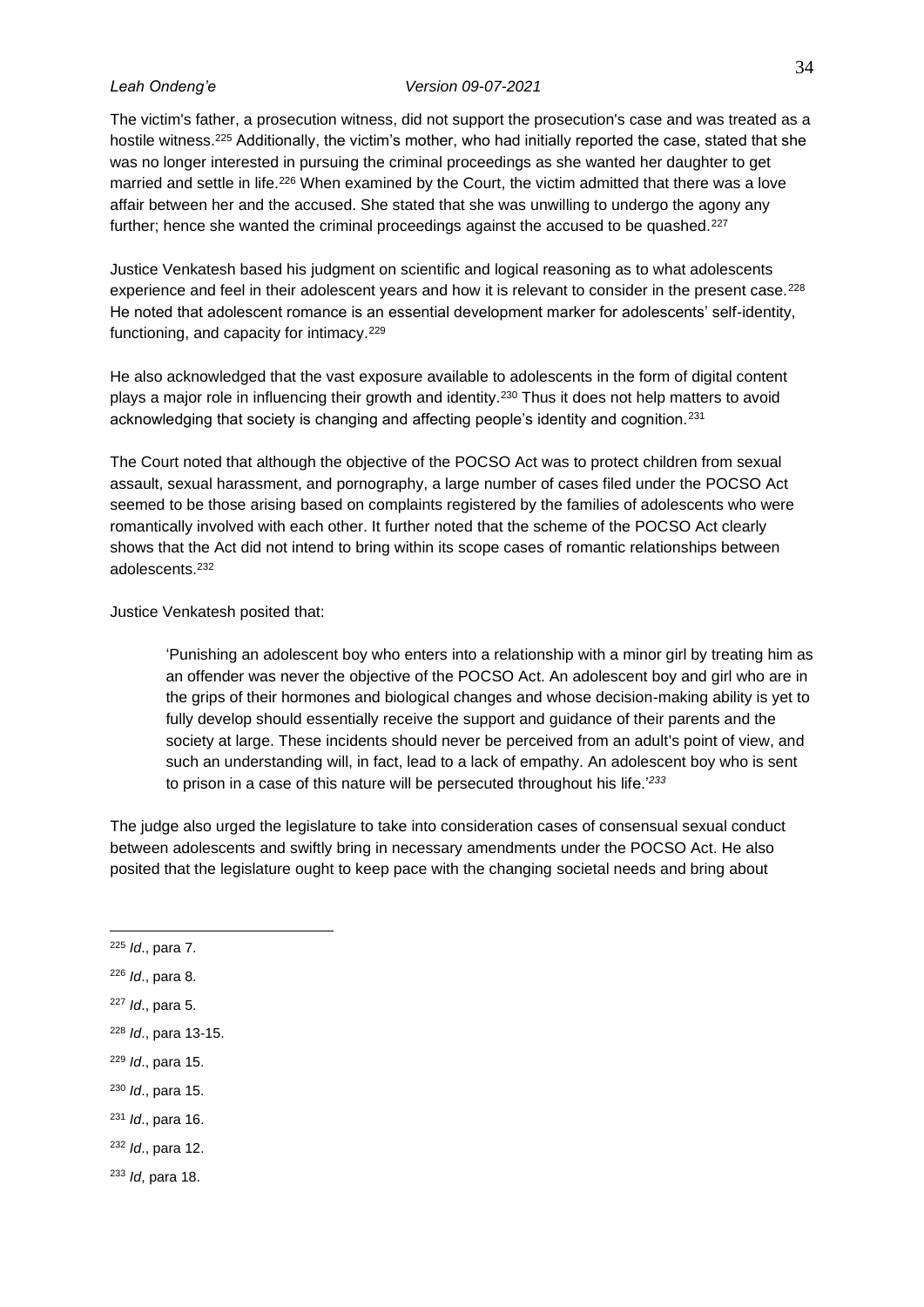necessary changes.<sup>234</sup> Accordingly, the Court quashed the criminal proceedings against the accused.<sup>235</sup>

# <span id="page-43-0"></span>**3.3.4 The Conflict Between the Provisions of the Indian Penal Code and POCSO Act**

There exists a conflict between the provisions of the Indian Penal Code (hereinafter IPC)<sup>236</sup> and the POCSO Act. The IPC in section 375 provides that sexual intercourse with a married woman who is above 15 years of age but below the age of 18 years cannot amount to rape irrespective of whether the intercourse had the consent of the wife. Thus, POCSO Act defines a child to be a person below the age of 18 while under the IPC, a married woman includes a child above the age of 15 but below the age of 18 years; hence, any form of sexual relations with a 'married woman'<sup>237</sup> would amount to an offence under the Act while the same person may go scot-free under the IPC.

This conflict of law has promoted child marriages. Adolescents below the age of 18 who enter into consensual sexual relations use it to evade a minimum term of 10 years imprisonment under the POCSO Act by entering into marriage unions. Moreover, the marital rape exception under the IPC has been used to exonerate accused men who have married the woman or where marriage-like rituals had taken place.<sup>238</sup>

In its Concluding Observations, the CRC Committee called on the Indian government to resolve the inconsistency between the POCSO Act and the IPC to ensure that all forms of sexual abuse of girls under 18 years of age, including marriage, are fully criminalized.<sup>239</sup> The CEDAW Committee has also expressed concern about the discrepancy between the POCSO Act and IPC concerning marital rape of girls between 15 to 18 years of age.<sup>240</sup>

In 2017, the Supreme Court of India, in *Independent Thought v. Union of India*,<sup>241</sup> negated the permission of husbands to conduct sexual intercourse with a child-wife between 15 and 18 years of age. The petitioner brought a petition under article 32 of the Indian Constitution in public interest litigation challenging the exception created under section 375 of the Indian Penal Code with regard to married girls above 15 but below 18 years of age. The issue was whether sexual intercourse between a man and his wife, the wife being between the age of 15 and 18 years, is rape and thus a punishable offence.

In its judgment, the Court affirmed that a child remains a child whether she is a married child or an unmarried child or a divorced child or a separated child or a widowed child.<sup>242</sup> It also pronounced that

<sup>237</sup> Between 15 and 18 years of age.

<sup>242</sup> *Id*, para 77.

<sup>234</sup> *Id*., para 18.

<sup>&</sup>lt;sup>235</sup> Special S.C.No.24 of 2018 on the file of the learned Sessions Judge, Mahila Court (Fast Track Mahila Court).

<sup>236</sup> The Indian Penal Code, Act No. 45 of 1860.

<sup>&</sup>lt;sup>238</sup> A. Pitre & L. Lingam, Age of Consent: Challenges and Contradictions of Sexual Violence Laws in India, (2021), at 10.

<sup>239</sup> CRC Committee Concluding Observation India, 2014, CRC/C/IND/CO/3-4, para 49.

<sup>&</sup>lt;sup>240</sup> Committee on the Elimination of all Forms of Discrimination Against Women, Concluding Observations: India, 2014, CEDAW/C/IND/CO/4-5, para 10.

<sup>241</sup> Independent Thought v. Union of India & Anr (2017) 10 SCC 800.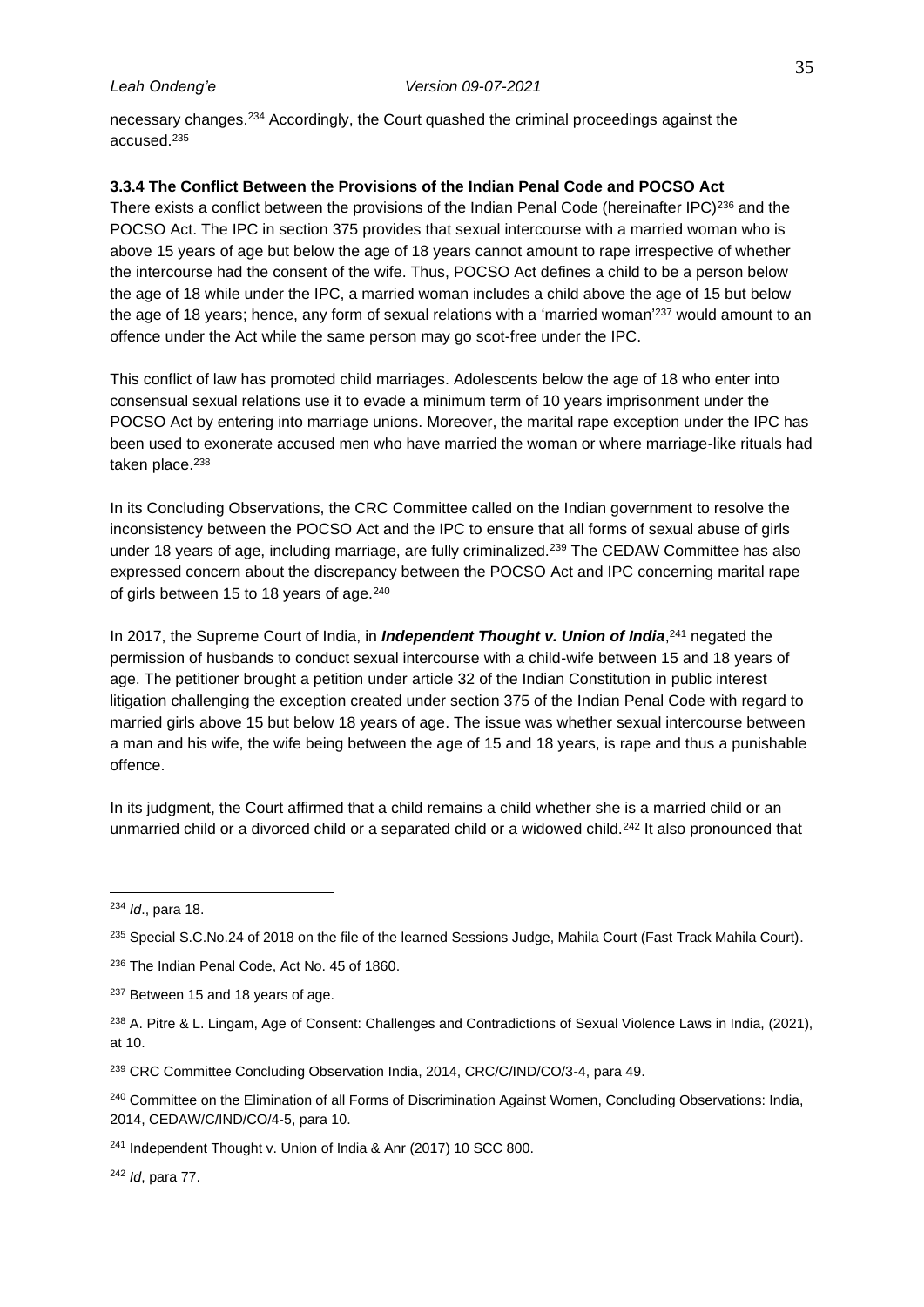child marriage is an abhorrent practice that violates the human rights of the child.<sup>243</sup> Furthermore, the Supreme Court upheld the superiority of POCSO Act over Indian Penal Code based on section 42A of POCSO Act which lays down the pre-eminence of POCSO Act over conflicting laws. This judgment made significant pronouncements on marital rape within child marriages and rendered void sections of the IPC, which encourages child marriage.

# <span id="page-44-0"></span>**3.3.5 Compromised Access to Healthcare for Female Adolescents**

Section 19 of the POCSO Act requires any private citizen especially those working with children in the education, social, religious, and health sectors who has knowledge of or suspects abuse to report it to law enforcement authorities. Failure to report amounts to an offence under the Act and is punishable with imprisonment of up to six months and or fines.<sup>244</sup> While the objective of mandatory reporting may be laudable, it raises a lot of problems.

Since the Act criminalizes consensual sexual interaction for under 18-year-olds, health professionals and school counselors are reluctant to impart safe sex advice or treat the effects of reckless sexual practices because of fear of getting involved with reporting it to the authorities and the legal sanctions that come with non-reporting. This makes access to a range of healthcare services such as emergency contraception by adolescents who are sexually active inaccessible. Moreover, adolescents also do not seek healthcare services for fear of being reported to the authorities and facing the law for having consensual sexual intercourse. This, therefore, compromises the adolescents' autonomy and privacy in accessing healthcare.<sup>245</sup>

# <span id="page-44-1"></span>**3.3.6 Concluding Remarks**

In conclusion, even though POCSO Act seeks to address the important issues of sexual abuse against children, it has simultaneously strengthened a protectionist and patriarchal control on adolescent sexuality. This defeats the purpose of why the POCSO Act was enacted. Hence, there is a need for the amendment of the POCSO Act to cater to adolescents who engage in consensual sexual interaction with other adolescents. This will result in the protection of the adolescents while at the same time respecting their sexual autonomy. Moreover, as a party to the UNCRC, India is under obligation to decriminalize adolescent sexuality. It, therefore, needs to amend the POCSO Act to cater to adolescents who engage in consensual interaction with other adolescents.

<sup>243</sup> *Id*, para 29.

<sup>244</sup> Sec 21 (1) POCSO Act.

<sup>245</sup> A. Pitre & L. Lingam, Age of Consent: Challenges and Contradictions of Sexual Violence Laws in India, (2021), at 9.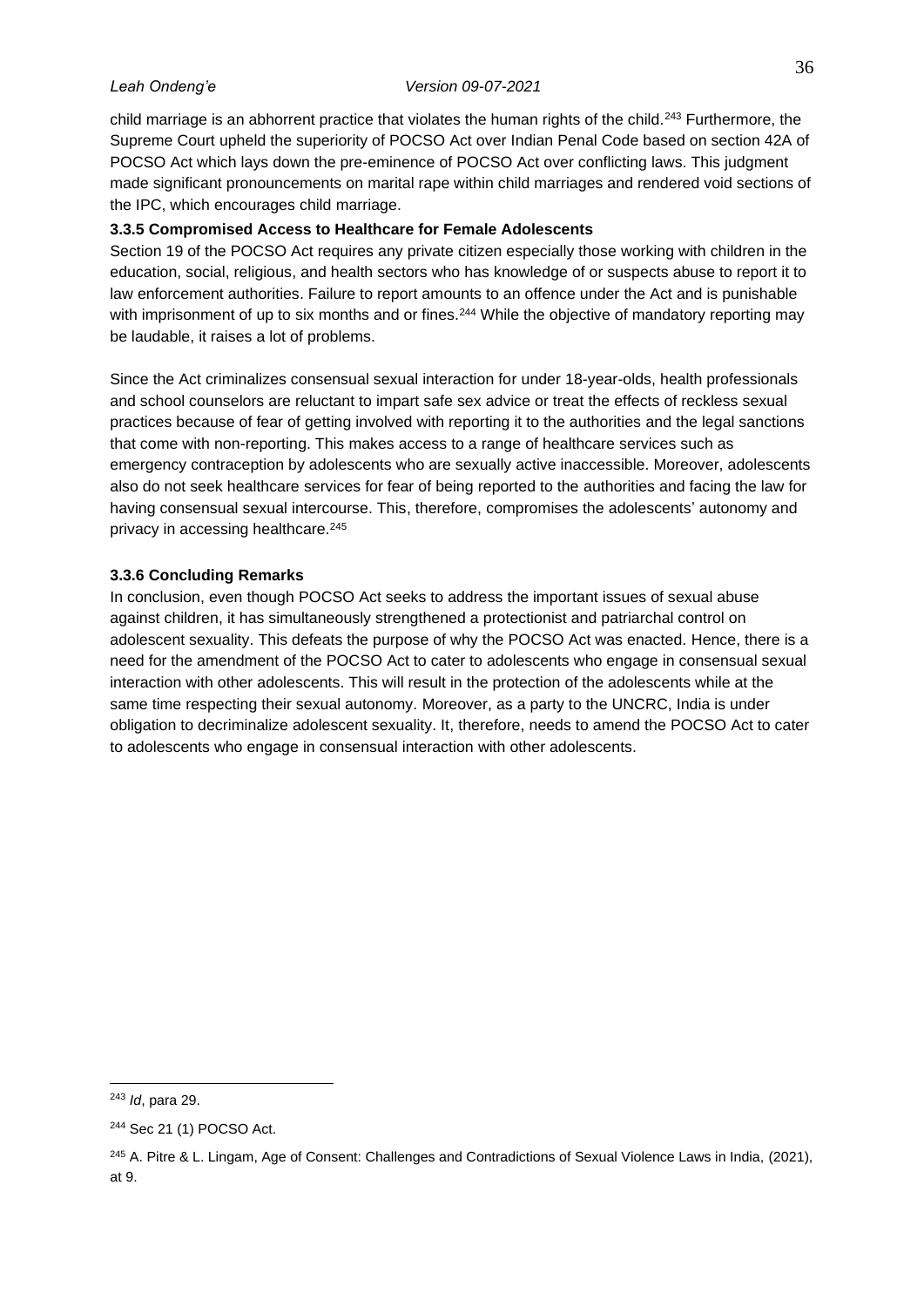# **CHAPTER FOUR: FINDINGS, CONCLUSION, AND RECOMMENDATIONS**

### <span id="page-45-1"></span><span id="page-45-0"></span>**4.0 Introduction**

This chapter presents the research findings, conclusions, and recommendations.

### <span id="page-45-2"></span>**4.1 Findings**

This research found that some jurisdictions still criminalize consensual sexual interaction between adolescents. Although the research appreciates that statutory rape laws aim to protect adolescents from adult sexual predators, the research found that strict application of age of sexual consent laws leads to the criminalization of consensual sexual interaction between adolescents. As a result, adolescents are met with severe penalties and are hindered from accessing comprehensive sexual reproductive and health services.

The research also found that whereas jurisdictions including South Africa have substantially moved away from criminalizing adolescent sexuality, Kenya and India are still criminalizing normative adolescent sexual conduct. Furthermore, the research found that South Africa is among the countries that used to criminalize consensual sexual interaction between adolescents. However, reform was brought through a Constitutional Court ruling in the *Teddy Bear Clinic* Case. The Constitutional Court found the law to be unconstitutional and directed Parliament to decriminalize consensual sexual conduct between adolescents. As a result, the law was amended and subsequently passed in 2015.

In Kenya, attempts to amend sections of the Sexual Offences Act that criminalize consensual sexual conduct between adolescents in the case of CKW v. Attorney General & Others was not successful. The petitioner in this case challenged the constitutionality of sections 8 (1) and 11 (1) of the Kenyan Sexual Offences Act in so far as it criminalized consensual sexual interaction between adolescents. The High Court of Kenya ruled that criminalization of consensual sexual conduct between adolescents was in the child's best interest as it protected children from harmful acts of sexual activity.

However, judgments after the *CKW* case show that some judges in determining defilement charges involving consensual sexual conduct between adolescents have expressed their discomfort with the criminalization of consensual sexual interaction between adolescents. They have recognized that adolescents may have the capacity to consent to sexual intercourse. Thus, the Kenyan parliament should fast-track amendments to the Sexual Offences Act to decriminalize consensual sexual conduct between adolescents.

In India, even though the POCSO Act is a comprehensive law that seeks to address issues of sexual abuse against children, the Act has simultaneously strengthened a protectionist and patriarchial control of adolescent sexuality. The Act assumes that adolescents in India are sexually inactive, and all adolescent sexual encounters amount to a violation of the sexual autonomy of the person and cause harm. Like Kenya, cases from the Indian Courts show that judges are recognizing the sexual autonomy of adolescents. However, there is still a conflict of law between the POCSO Act and the India Penal Code and this has promoted child marriages. In addition, the POCSO Act needs to be amended in order to decriminalize consensual sexual interaction between adolescents. Thus, the research found there is a need for Kenya and India to change their laws to conform with international and regional instruments to which they are parties to.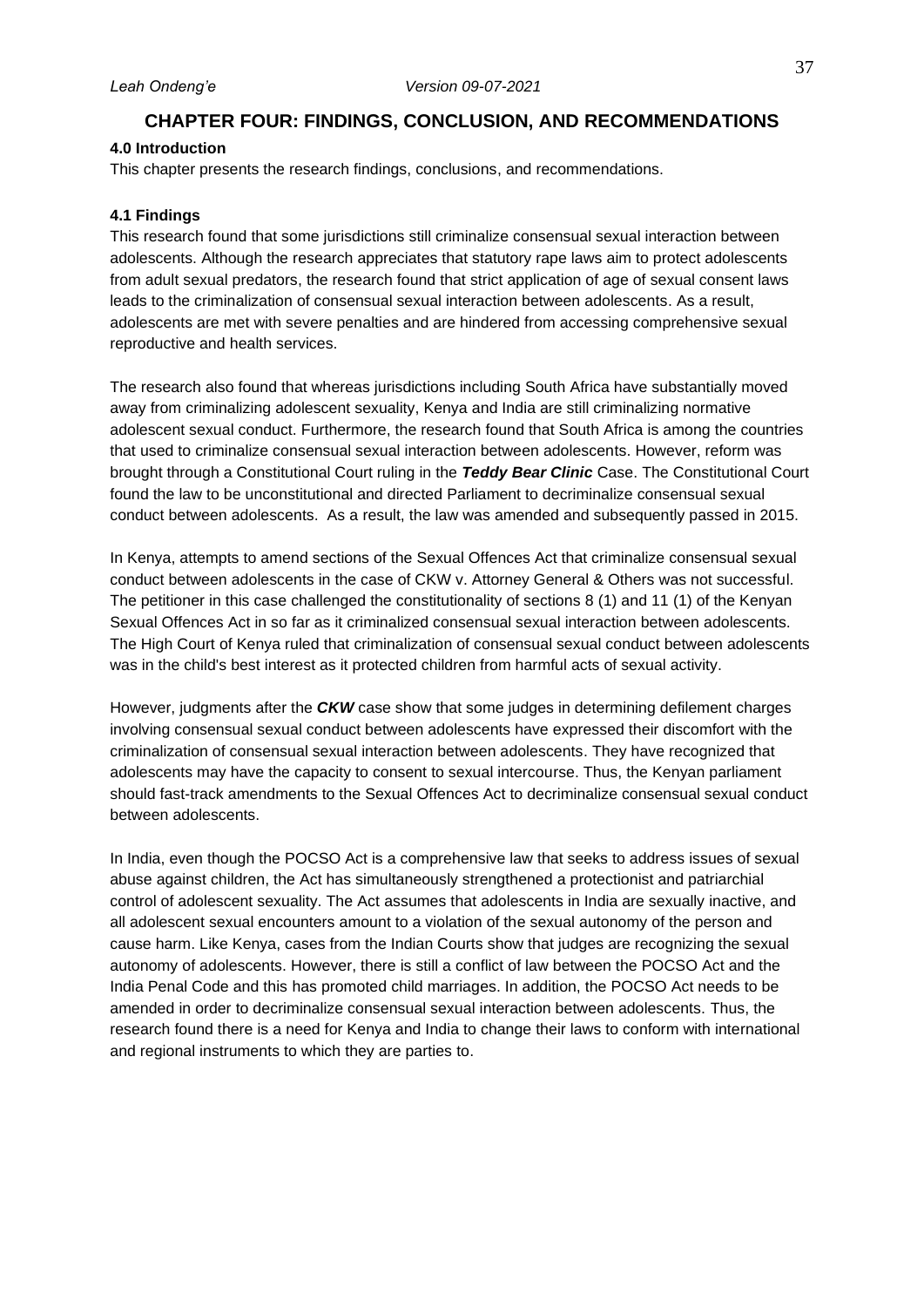# <span id="page-46-0"></span>**4.2 Conclusion**

Statutory rape laws are intended to protect adolescents from coercion and exploitation by adults. The assumption behind these laws is that only adolescents who exceed the age of consent can make informed decisions about engaging in sexual behavior. However, the reality is that an increasing percentage of adolescents below the age of consent are engaging in consensual sexual activity with their peers. It is time for countries to accept the reality that adolescent relationships always have happened and will continue to happen and that sexuality is a reality that ought not to be brushed away.

As Skelton<sup>246</sup> rightly observes, if countries want to play a role in delaying sexual debut, its tools should not be police and courts, but rather increased provision of education, counseling, and reproductive health services. Hence, instead of countries criminalizing consensual sexual interaction between adolescents, they should work towards making adolescents more aware of sex and its implications through comprehensive sexuality education.

Countries like Kenya and India that criminalize consensual sexual interaction between adolescents should reevaluate and revise their current statutory rape laws. And in doing so, they should be guided by international law, which recognizes adolescents' evolving capacities and the concept of normative sexual development.

In addition, there are lessons that Kenya, India, and countries that still criminalize adolescent sexuality can learn from the Teddy Bear Clinic case and the South African law in general. For example, even as the Court recognized the evolving sexual capacities of adolescents, it retained the criminal sanction against sexual relationships between adults and minors, regardless of the minor's consent.

# <span id="page-46-1"></span>**4.3 Recommendations**

Based on the above findings, this research proposes the following recommendations:

# <span id="page-46-2"></span>**4.3.1 Close-in-Age Exemptions**

To prevent the prosecution of adolescents who engage in consensual sexual conduct when both partners are significantly close in age to each other, and one or both partners are below the age of sexual consent, some countries have close-in-age exemption laws. This is in addition to the legally defined minimum age of sexual consent as laid down in law.<sup>247</sup> These exemptions give room to normal adolescent sexuality and some degree of sexual autonomy and privacy while also protecting adolescents from age-based power imbalances that may impact them as they navigate their sexual development.<sup>248</sup>

For example, in Canada, the age of sexual consent is 16 years. Adolescents above the age of 16 years are legally able to consent to sexual intercourse, except for anal intercourse, for which both parties must be 18 years old and above.<sup>249</sup> In cases of consensual interaction between adolescents, there are two close-in-age exemptions. Adolescents aged between 14 to 15 years old can consent to

<sup>&</sup>lt;sup>246</sup> A. Skelton, 'Balancing Autonomy and Protection in Children's Rights: A South African Account,' Temple Law Review 88 (2016), at 904.

<sup>&</sup>lt;sup>247</sup> K. Nuray. "Close-in-Age Exemption Laws: Focusing on the Best Interests of Children and Adolescents" *International Journal of Adolescent Medicine and Health*, 33(2), (2021), at 1.

<sup>&</sup>lt;sup>248</sup> A. High, Good, Bad and Wrongful Juvenile Sex: Rethinking the Use of Statutory Rape Laws Against the Protected Class, Arkansas Law Review, 69, (2016), at 795.

<sup>249</sup> The Canadian Criminal Code (RSC, 1985, c. C-46), section 159.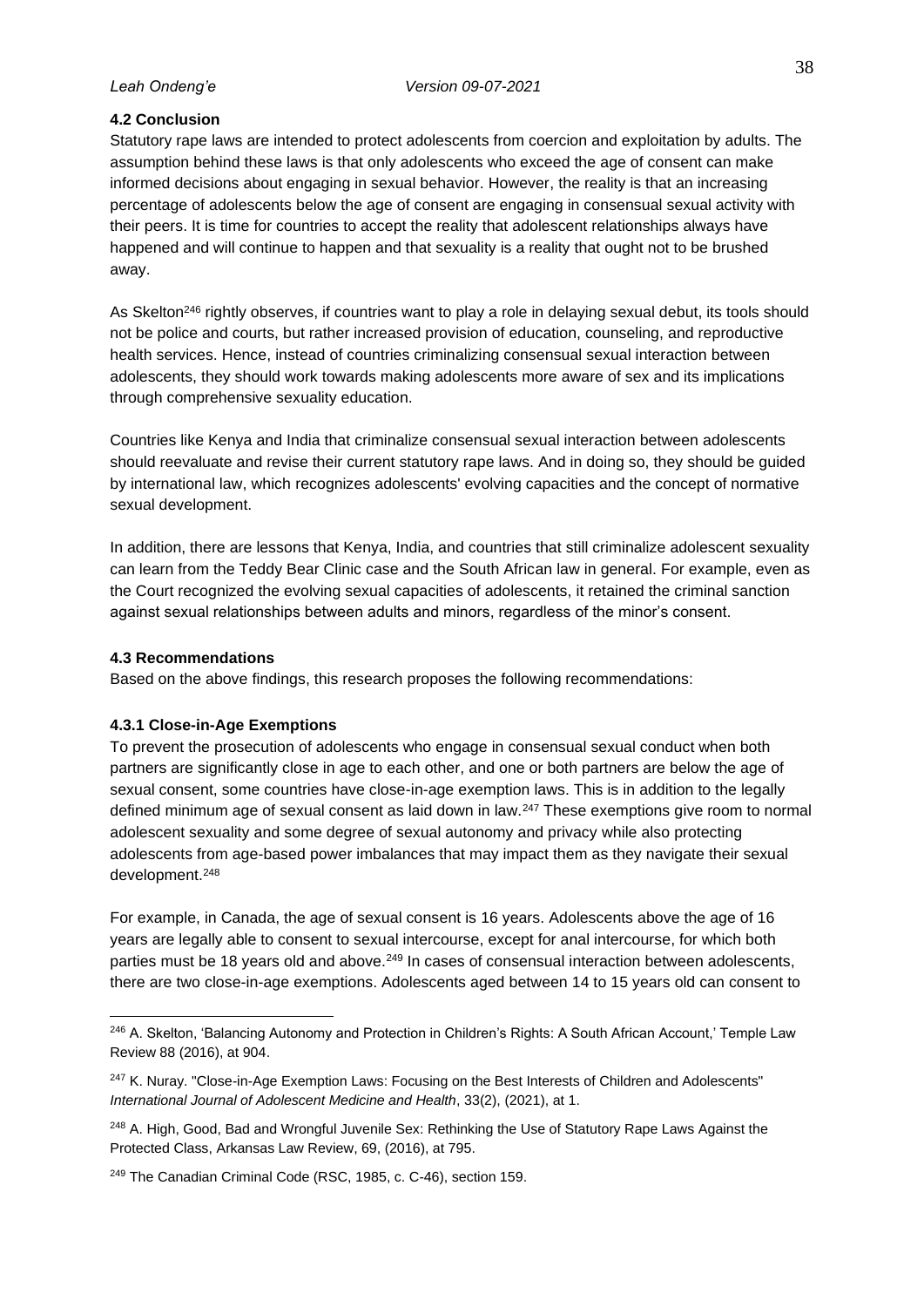consensual sexual conduct with persons who are less than five years older than they are<sup>250</sup> while adolescents aged between 12 to 13 can consent to consensual sexual conduct if the partner is less than two years old.<sup>251</sup> However, the Canadian Criminal Code criminalizes the sexual touching of an adolescent over the age of 16 but under 18 by a person who is in a relationship of dependency, trust, or authority with the adolescent.<sup>252</sup>

Therefore, close-in-age exemptions allow states to avoid the unnecessary prosecution of adolescents engaging in mutually sought sexual activity. In addition, these laws keep children from fear of seeking medical care or advice which may arise from sexual activity. Still, they allow states to prosecute adults for abusive behavior with young adolescents. Thus, this approach best protects children's rights, as it both protects the predatory and abusive sexual behavior by adults but respects the rights of adolescents and leaves them free to seek necessary medical advice and guidance without fear of prosecution. 253

# <span id="page-47-0"></span>**4.3.2 Comprehensive Sexuality Education (CSE)**

CSE is an essential tool to ensure that young people have the information they need to make healthy and informed choices. It has been defined as an age-appropriate, culturally relevant approach to teaching about sex and relationships by providing scientifically accurate, realistic, non-judgmental information.<sup>254</sup>

CSE empowers adolescents by educating them about their bodies and sexuality. From a personal health-protection perspective, research indicates that CSE reduces risky behavior, delay sexual debut, and decrease sexual activity better than abstinence-only-until-marriage programs. For example, countries with well-established sexuality education programs such as Norway, Sweden, and the Netherlands have lower teenage pregnancy rates than countries that do not.<sup>255</sup>

International human rights treaties and conventions such as the CRC have established that adolescents have the right to receive comprehensive, accurate, scientifically sound, and culturally sensitive sexuality education based on existing international standards. In its General Comment on the rights of the child during adolescence, the CRC Committee recommends that state parties should ensure that age-appropriate, comprehensive and inclusive sexual and reproductive health education is part of the mandatory school curriculum and reach out-of-school adolescents. It further notes that this should be based on scientific evidence and human rights standards and developed with adolescents. It also recommends that states give attention to sexual and reproductive health rights and preventing early pregnancy and sexually transmitted infections.<sup>256</sup>

<sup>250</sup> *Id*, section 150.1 (2.1).

<sup>251</sup> *Id*., section 150.1 (2).

<sup>252</sup> *Id*, section 153 (1).

<sup>&</sup>lt;sup>253</sup> National Gender and Equality Commission, Minimum Age of Consent for Sex: Addressing the Dilemma, (2020), at 13.

 $254$  UNESCO, International Technical Guidance on Sexuality Education 1(1), (2009), at 2.

<sup>255</sup> D. Aoife. "Sexuality Education and International Standards: Insisting upon Children's Rights." *Human Rights Quarterly : A Comparative and International Journal of the Social Sciences, Philosophy, and Law*. 42 (2020), at 839.

<sup>256</sup> UN Committee on the Rights of the Child (CRC), General Comment No. 20 (2016) on the Implementation of the Rights of the Child During Adolescence, CRC/C/GC/20, at para 61.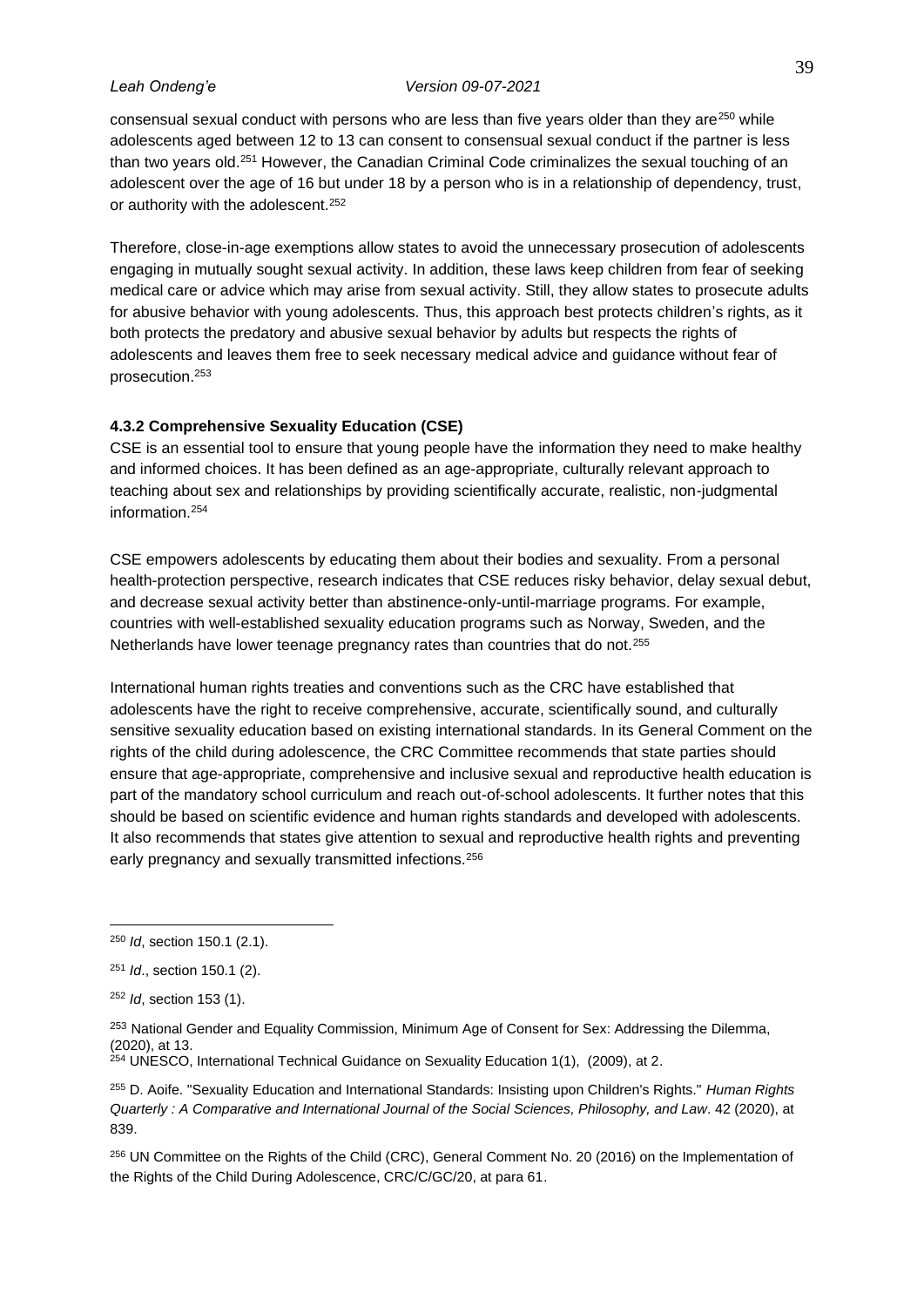The CRC Committee also reiterates the same sentiments in its Concluding Observations to Japan<sup>257</sup> and Mozambique.<sup>258</sup> It recommends that sexual and reproductive health education be part of the mandatory school curriculum and targeted at adolescent girls and boys, with particular attention placed on preventing early pregnancy and sexually transmitted infections.

Unlike the traditional versions of sexuality education that promote abstinence, CSE recognizes children's rights to a positive and pleasurable sexuality.<sup>259</sup> Khampepe J in the *Teddy Bear Clinic* case noted that comprehensive sex education is more effective than abstinence-only or no sex education in reducing risky sexual behavior of adolescents. He further noted that abstinence-only education programs had no significant impact on adolescents' values or attitudes towards sexual activity.<sup>260</sup> Various countries have experienced challenges to their provision of CSE by conservative and or religious parents. For example, in South Africa, there has been a backlash against CSE by parents, teachers, and civil society as CSE is seen as a vehicle for promoting premature sexual conduct between adolescents. Moreover, CSE also conflicts with their beliefs, values, and religious principles.<sup>261</sup>

In Zimbabwe, a review of the school curriculum in East and Southern Africa by UNESCO and UNFPA revealed that Zimbabwe's provision of CSE lacked content on sexuality and sexual behavior. The review also found that Zimbabwe only focused on the negative portrayal of relationships, did not mention condoms, and was too dependent on religious framing of acceptable or unacceptable behaviors.<sup>262</sup> In addition, in India, the Rashtriya Kishore Swasthya Karyakram, a government program for adolescent health, only focuses on menstrual hygiene to the exclusion of matters relating to sexuality. This is because of the belief that sex education could encourage sexual activity.<sup>263</sup>

However, evidence shows that CSE increases knowledge of HIV and teenage pregnancy prevention and improves condom use and the ability to refuse sex among females. In addition, evidence also shows that CSE delays initiation of first sex and significantly decreases the number of partners a young person has.<sup>264</sup> Therefore, countries need to decriminalize consensual sexual interaction between adolescents and focus on CSE as it enables adolescents to make informed choices about their sexual and reproductive health and needs.

<sup>260</sup> Para 99.

<sup>&</sup>lt;sup>257</sup> CRC Committee Concluding Observations on the Combined Fourth and Fifth Periodic Reports of Japan, 5 March 2019, CRC/C/JPN/CO/4-5, at para 35 (a).

<sup>&</sup>lt;sup>258</sup> CRC Committee Concluding Observations on the Combined Third and Fourth Periodic Reports of Mozambique, 27 November 2019, CRC/C/MOZ/CO/3-4, at para 35 (c).

<sup>259</sup> Kangaude et al., Childhood Sexuality in Africa: A Child Rights Perspective, *African Human Rights Law Journal*, 20, (2020), at 702-703.

<sup>&</sup>lt;sup>261</sup> Kangaude et al, Childhood Sexuality in Africa: A Child Rights Perspective, African Human Rights Law Journal 20 (2020), at 703.

<sup>262</sup> Amnesty International, Lost Without Knowledge: Barriers to Sexual and Reproductive Health Information in Zimbabwe, (2018), at 31[, https://www.amnesty.org/en/documents/afr46/7700/2018/en/,](https://www.amnesty.org/en/documents/afr46/7700/2018/en/) last accessed (01-07- 2021).

<sup>&</sup>lt;sup>263</sup> Partners for Law in Development, Submissions to the ICJ: Impact on Health and Human Rights Through Criminalisation in Adolescent Sexuality, (2018), at 5, [https://pldindia.org/decriminalizing-sexuality/,](https://pldindia.org/decriminalizing-sexuality/) last accessed (02/07/2021).

<sup>&</sup>lt;sup>264</sup> UNFPA, Harmonizing the Legal Environment for Adolescent Sexual and Reproductive Health and Rights, (2017), at 19.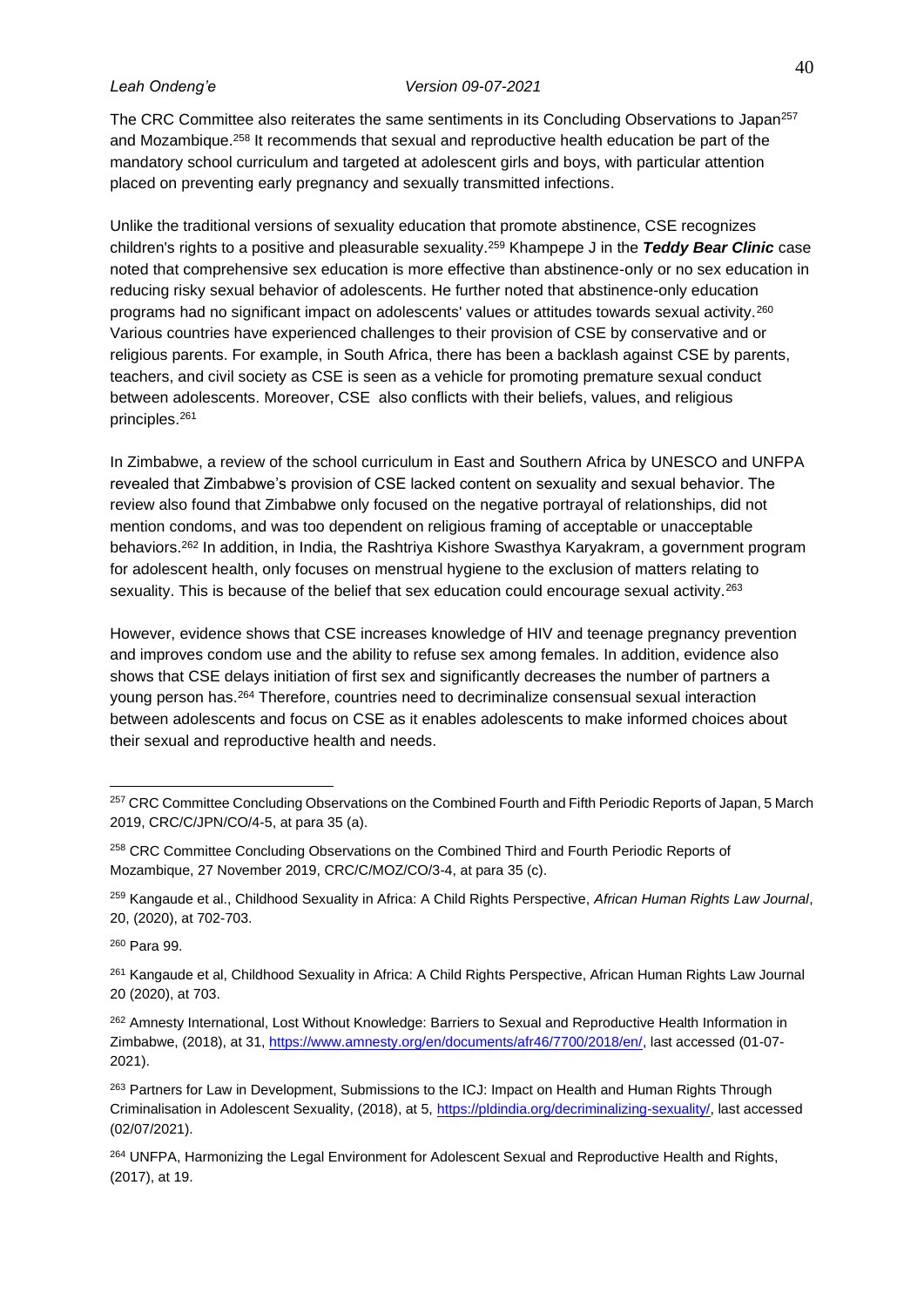# <span id="page-49-0"></span>**4.3.3 Accessible Sexual and Reproductive Health Information and Services to Adolescents**

Statutory rape laws that criminalize consensual sexual interaction between adolescents can impede access to sexual and reproductive health information and services. Evidence shows that criminalizing adolescent sexual conduct has the united consequences of creating an atmosphere that discourages adolescents from seeking sexual health information and care. For example, research conducted in Senegal demonstrated how the age of consent law of Senegal constituted an indirect barrier to access sexual health information and services for adolescents. Article 320 of the Senegalese Penal Code prohibits any sexual activity, including kissing or touching someone below 16 years.<sup>265</sup>

In State v. B Masuku,<sup>266</sup> Tsanga J rightly points out that in order to stem the dangers that arise for adolescent girls from teenage sex, part of the solution lies in the policymakers and society accepting the prevalence of adolescent sex and fashioning appropriate interventions. She notes that availing contraceptive protection is one such intervention. In addition, she asserts that a more rigorous and open approach to what information is given during sex education is imperative since the dominant message of abstinence has obviously not been successful in keeping adolescents from engaging in consensual sex between themselves.

Additionally, parental authorization prevents adolescents from making decisions about their bodies and the CRC Committee has strongly advocated that reproductive health services be made accessible to adolescents without parental consent. In its Concluding Observations to Hungary, the Committee urged Hungary to eliminate the need for parental permission for adolescents to access sexual and reproductive health services and psychological care, enabling adolescents to do so independently.<sup>267</sup>

Despite the CRC's recognition of the evolving capacities of adolescents to make decisions in matters affecting their lives, many states require parental or guardian consent for adolescents to access many reproductive health information and services. Such requirements deter adolescents from seeking necessary care because adolescents are afraid that their parents could discover that they are or are considering becoming sexually active.<sup>268</sup>

In addition, in its Concluding Observations to Cameroon, the CRC Committee urged the country to improve adolescents' access to reproductive health care and increase support for reproductive health and family planning services and access to affordable contraceptives.<sup>269</sup> Therefore, countries should strive to make accessible sexual and reproductive health information and services to adolescents as this helps in preventing early teenage pregnancies and sexually transmitted infections.

<sup>&</sup>lt;sup>265</sup> G. Kangaude, Challenging Criminalisation of Adolescent Sexuality in Africa, (2019), at 4.

<sup>266</sup> *Id*, at 3.

<sup>&</sup>lt;sup>267</sup> CRC Committee Concluding Observations on the Sixth Periodic Report of Hungary, 3 March 2020, CRC/C/HUN/CO/6, para 33 (c).

<sup>&</sup>lt;sup>268</sup> A. Misasi, The Sexual and Reproductive Rights of Adolescents: The Implementation and Expansion of the Reproduction Rights of Adolescents Through the Convention on the Rights of the Child, 23(2), (2017), at 243.

<sup>269</sup> CRC Committee Concluding Observations on the Combined Third to Fifth Periodic Reports of Cameroon, 6 July 2017, CRC/C/CMR/CO/3-5, para 35 (b).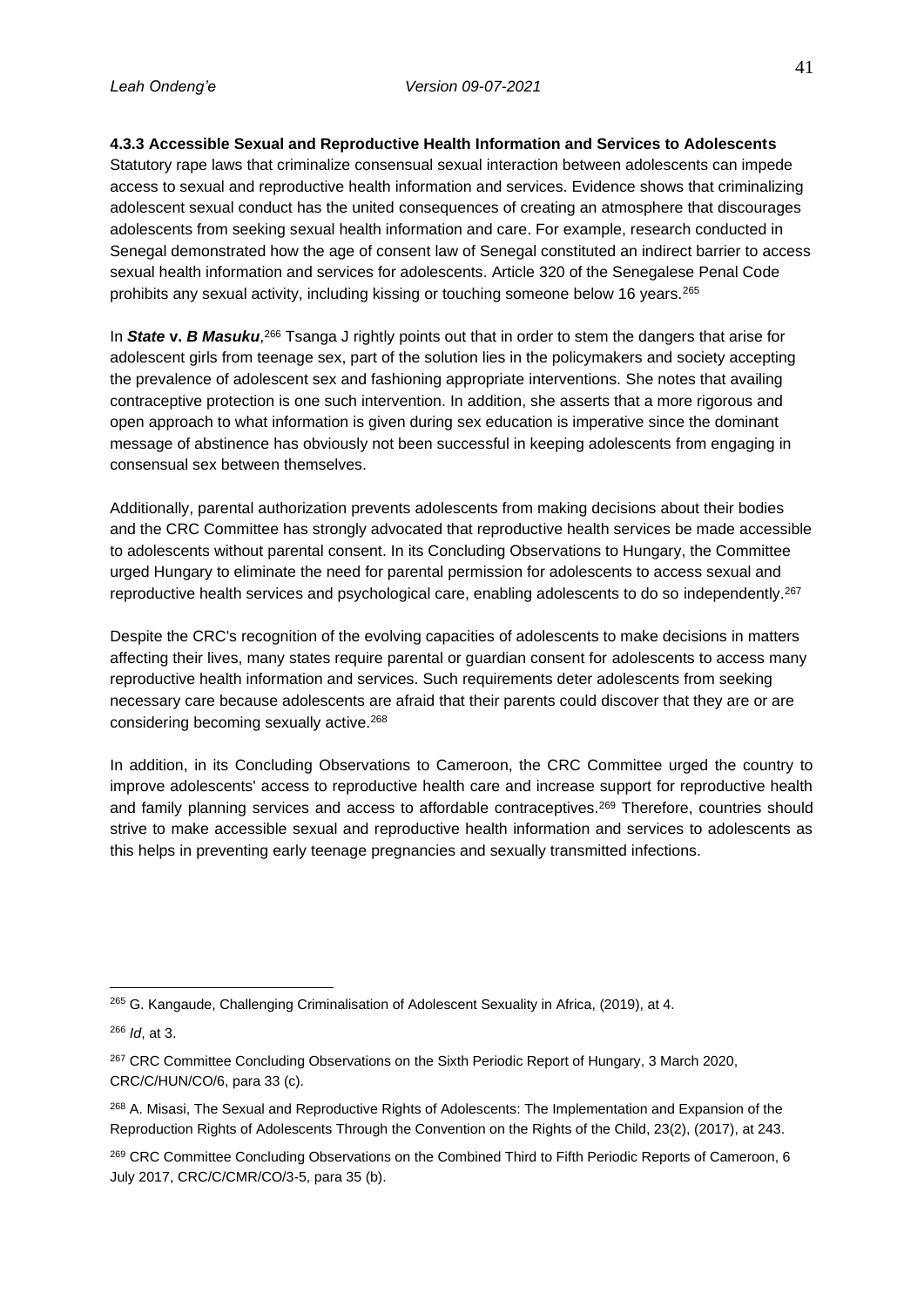#### **BIBLIOGRAPHY**

#### <span id="page-50-1"></span><span id="page-50-0"></span>**International Conventions**

UN General Assembly, Convention on the Rights of the Child, 20 November 1989, United Nations, Treaty Series, vol. 1577, at 3

### <span id="page-50-2"></span>**Regional Legal Instruments**

African Charter on the Rights and Welfare of the Child (adopted 11 July 1990, entered into force 29 November 1999) CAB/LEG/24.9/49

Council of Europe, Council of Europe Convention on the Protection of Children Against Sexual Exploitation and Sexual Abuse, 12 July 2007, CETS No: 201

African Committee of Experts on the Rights and Welfare of the Child, Outcome Statement of the Day of General Discussion on the Sexual and Reproductive Health and Rights of Adolescent Children, 17th March 2021

The African Commission on Human and Peoples' Rights and the African Committee of Experts on the Rights and Welfare of the Child Joint General Comment of the African Commission on Human and Peoples' Rights and the African Committee of Experts on the Rights and Welfare of the Child on Ending Child Marriage

Concluding Observations and Recommendations by the African Committee of Experts on the Rights and Welfare of the Child (ACERWC) on the People's Democratic Republic of Algeria Report on the Status of Implementation of The African Charter on the Rights and Welfare of the Child

Concluding Observations and Recommendations of The African Committee of Experts on the Rights and Welfare of the Child (ACERWC) on the Initial Report of the Republic of Benin on the Status of the Implementation of the African Charter on the Rights and Welfare of the Child

### <span id="page-50-3"></span>**United Nations Documents**

UN Committee on the Rights of the Child (CRC), General Comment No. 4 (2003) on Adolescent Health and Development in the Context of the Convention on the Rights of the Child, CRC/GC/2003/4

UN Committee on the Rights of the Child, General Comment No. 13 (2011) on the Right of the Child to Freedom from All Forms of Violence, 18 April 2011, CRC/C/GC/13

UN Committee on the Rights of the Child (CRC), General Comment No. 14 (2013) on the Right of the Child to Have His or Her Best Interests Taken as a Primary Consideration, 29 May 2013, CRC/C/GC/14

CRC Committee General Comment No. 15 (2013) on the Right of the Child to the Enjoyment of the Highest Attainable Standard of Health (art 24), 17 April 2013, CRC/C/GC/15

UN Committee on the Rights of the Child (CRC), General Comment No. 20 (2016) on the Implementation of the Rights of the Child During Adolescence, CRC/C/GC/20

UN Committee on the Rights of the Child (CRC), General Comment No. 24 (2019) on Children's Rights in the Child Justice System, 18 September 2019, CRC/C/GC/24

CRC Committee General Comment No. 25 (2021) on Children's Rights in Relation to the Digital Environment, 2 March 2021, CRC/C/GC/25

Joint general recommendation No. 31 of the Committee on the Elimination of Discrimination against Women/general comment No. 18 of the Committee on the Rights of the Child (2019) on harmful practices, 8 May 2019, CEDAW/C/GC/31/Rev.1–CRC/C/GC/18/Rev.1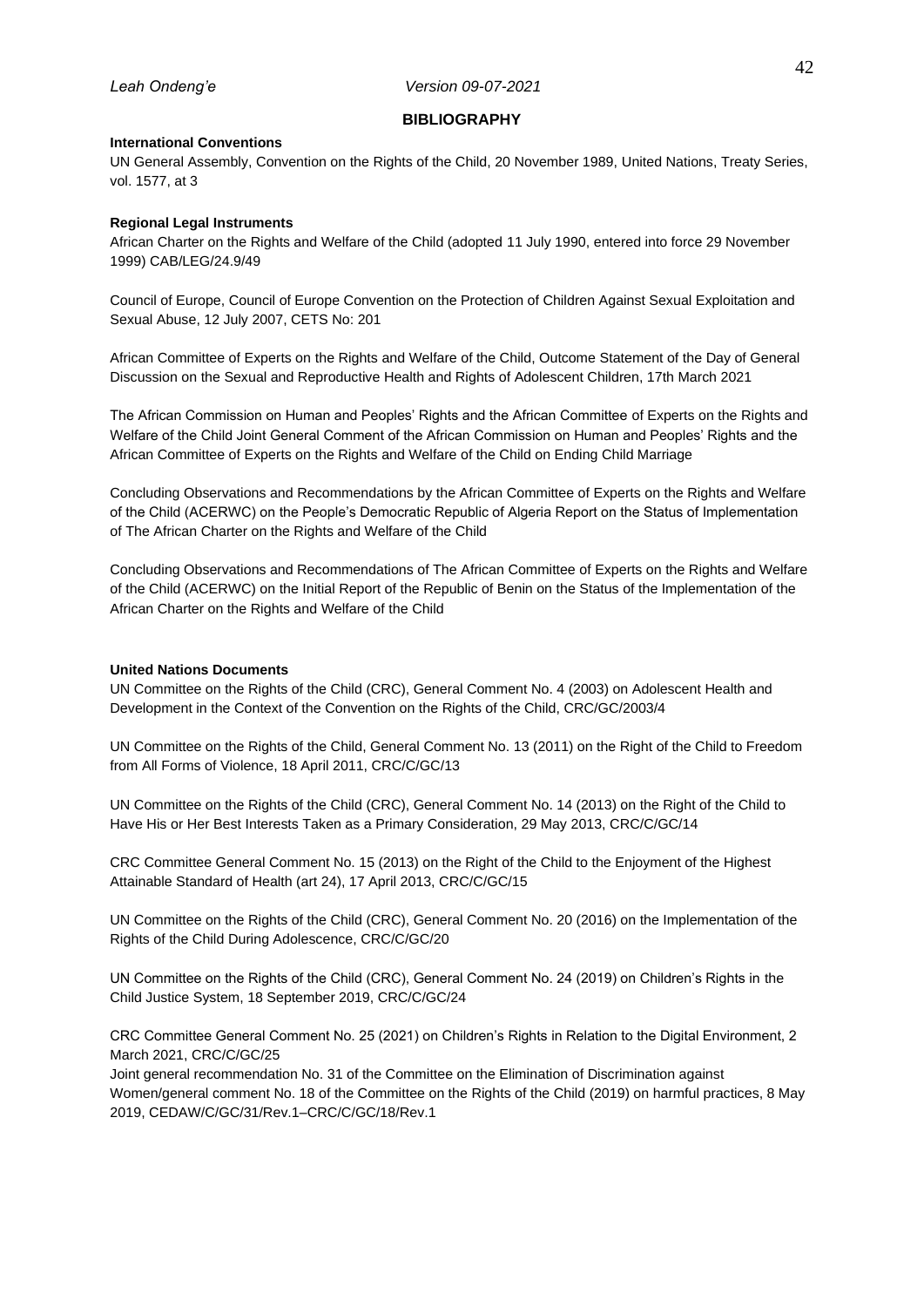UN Committee on the Rights of the Child, Guidelines regarding the implementation of the Optional Protocol to the Convention on the Rights of the Child on the sale of children, child prostitution and child pornography, 10 September 2019, UN Doc CRC/C/156

CRC Committee Concluding observations on the combined fifth and sixth periodic reports of Costa Rica, 4<sup>th</sup> March 2020, CRC/C/CRI/CO/5-6

CRC Committee Concluding Observations on the Combined Fifth and Sixth Periodic Reports of the Republic of Korea, 24 October 2019, CRC/C/KOR/CO/5-6

CRC Committee Concluding Observations on the combined third to sixth periodic reports of Malta, 29<sup>th</sup> June 2019, CRC/C/MLT/CO/3-6

CRC Committee Concluding Observations on the Combined Second to Fifth Periodic Reports of the Cook Islands, 2 April 2020, CRC/C/COK/CO/2-5

CRC Committee Concluding Observations on the Sixth Periodic Report of Hungary, 3 March 2020, CRC/C/HUN/CO/6

CRC Committee Concluding Observations on the Combined Third and Fourth Periodic Reports of India, 7 July 2014, CRC/C/IND/CO/3-4

Committee on the Elimination of all Forms of Discrimination Against Women, Concluding Observations: India, 2014, CEDAW/C/IND/CO/4-5 CRC Committee Concluding Observation India, 2014, CRC/C/IND/CO/3-4

CRC Committee Concluding Observations on the Second Periodic Report of the Federated States of Micronesia, 3 April 2020, CRC/C/FSM/CO/2

#### <span id="page-51-0"></span>**National Laws South Africa**

The Constitution of the Republic of South Africa, 1996 Criminal Law (Sexual Offences and Related Matters) Amendment Act Criminal Law [Sexual Offences and Related Matters] Amendment Act 5 of 2015

### **Kenya**

Constitution of Kenya, 2010 Sexual Offences Act No. 3 of 2006, Laws of Kenya Penal Code, Chapter 63 Laws of Kenya

### **India**

The Protection of Children from Sexual Offences Act, 2012, Act No. 32 of 2012 The Indian Penal Code, Act No. 45 of 1860

### <span id="page-51-1"></span>**Case Laws**

Loveness Mudzuru v. Ruvimbo Tsopodzi v. Legal & Parliamentary Affairs N.O & Others, Constitutional Application No. 79/14, 2016, Constitutional Court of Zimbabwe

CKW. v. Attorney General & another (2014) eKLR, Petition 6 of 2013

Teddy Bear Clinic for Abused Children & Another v. Ministers of Justice and Constitutional Development & Another [2013] ZAGPPHC 1, Case No. 73300/10 South Africa, High Court

Teddy Bear Clinic for Abused Children & Another v. Minister of Justice and Constitutional Development and Another, CCT 12/13, [2013] ZACC 35 South Africa, Constitutional Court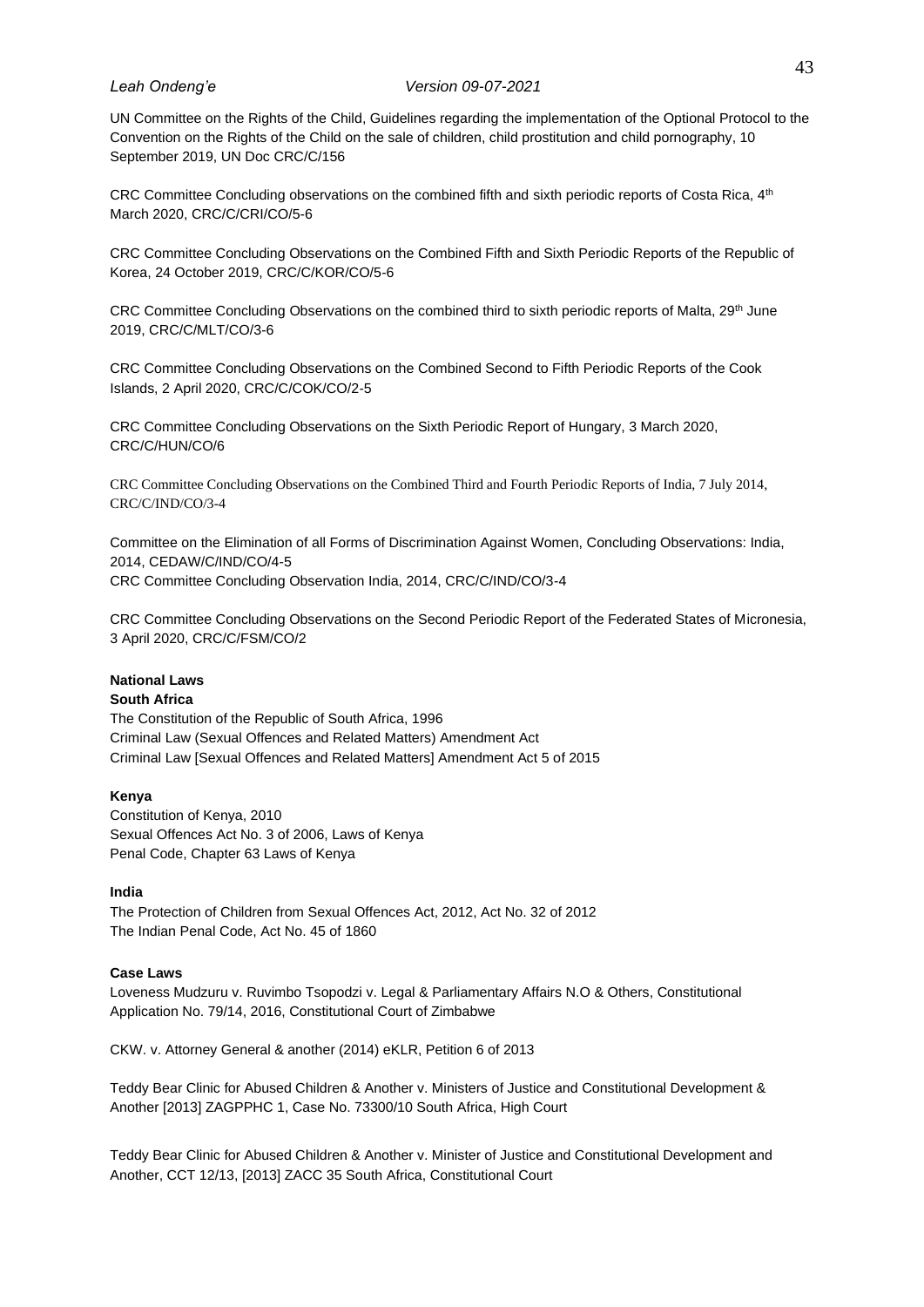State v. Masuku, HH 106-15 (High Court of Zimbambwe)

Eliud Waweru Wambui v. Republic, [2019] eKLR, Criminal Appeal No. 102 of 2016

GO v. Republic [2017] eKLR, Criminal Appeal No. 155 of 2016 (High Court of Kenya)

Martin Charo Versus Republic [2016] eKLR, Criminal Appeal No. 32 of 2015

Independent Thought v. Union of India & Anr (2017) 10 SCC 800

Sabari v. The Inspector of Police, Criminal Appeal No. 490/2018

Vijayalakshmi v. State Rep. By, Crl.O.P.No.232 of 2021 and Crl.M.P.No.109 of 2021, Madras High Court

### <span id="page-52-0"></span>**Books and Articles**

A. Misasi, The Sexual and Reproductive Rights of Adolescents: The Implementation and Expansion of the Reproduction Rights of Adolescents Through the Convention on the Rights of the Child, 23(2), (2017)

A. Skelton, 'Child Justice in South Africa: Application of International Instruments in the Constitutional Court', The International Journal of Children's Rights 26(2018)

A Skelton, The Development of a Fledging Child Rights Jurisprudence in Eastern and Southern Africa Based on International and Regional Instruments, 9 African Human Rights Law Journal, (2009)

A. Skelton, Balancing Autonomy and Protection in Children's Rights: South African Account, Temple Law Review, 88(4), (2016)

A. Pitre & L. Lingam, Age of Consent: Challenges and Contradictions of Sexual Violence Laws in India, (2021)

Amnesty International, Body Politics: A Primer on Criminalization of Sexuality and Reproduction, (2018)

Amnesty International, Lost Without Knowledge: Barriers to Sexual and Reproductive Health Information in Zimbabwe, (2018)

A. High, Good, Bad and Wrongful Juvenile Sex: Rethinking the Use of Statutory Rape Laws Against the Protected Class, Arkansas Law Review, 69, (2016)

A. Chandra et al, Securing Reproductive Justice in India: A Casebook, Center for Reproductive Rights, (2019)

Center For Reproductive Rights, Criminalizing Adolescence: A Call to Reform the Sexual Offences Act, (2019) K. Dumond, Cast Me Not Away: The Plight of Modern Day Romeo and Juliet, Quinnipiac Law Review (QLR), 36(3), (2018)

Centre for Reproductive Rights, Reproductive and Sexual Rights in Sub-Saharan African Courts, Volume III, (2017)

Center For Reproductive Rights, Criminalizing Adolescence: A Call to Reform the Sexual Offences Act, (2019), at 18, [https://reproductiverights.org/criminalizing-adolescence/,](https://reproductiverights.org/criminalizing-adolescence/) last accessed (02/05/2021)

D. Brand, Sugar, Spice and Criminalized Consent: A Feminist Perspective of the Legal Framework Regulating Teenage Sexuality in South Africa, South African Journal on Human Rights 29(2), (2013)

D. Archard, Children: Rights and Childhood, London; Routledge, (2015)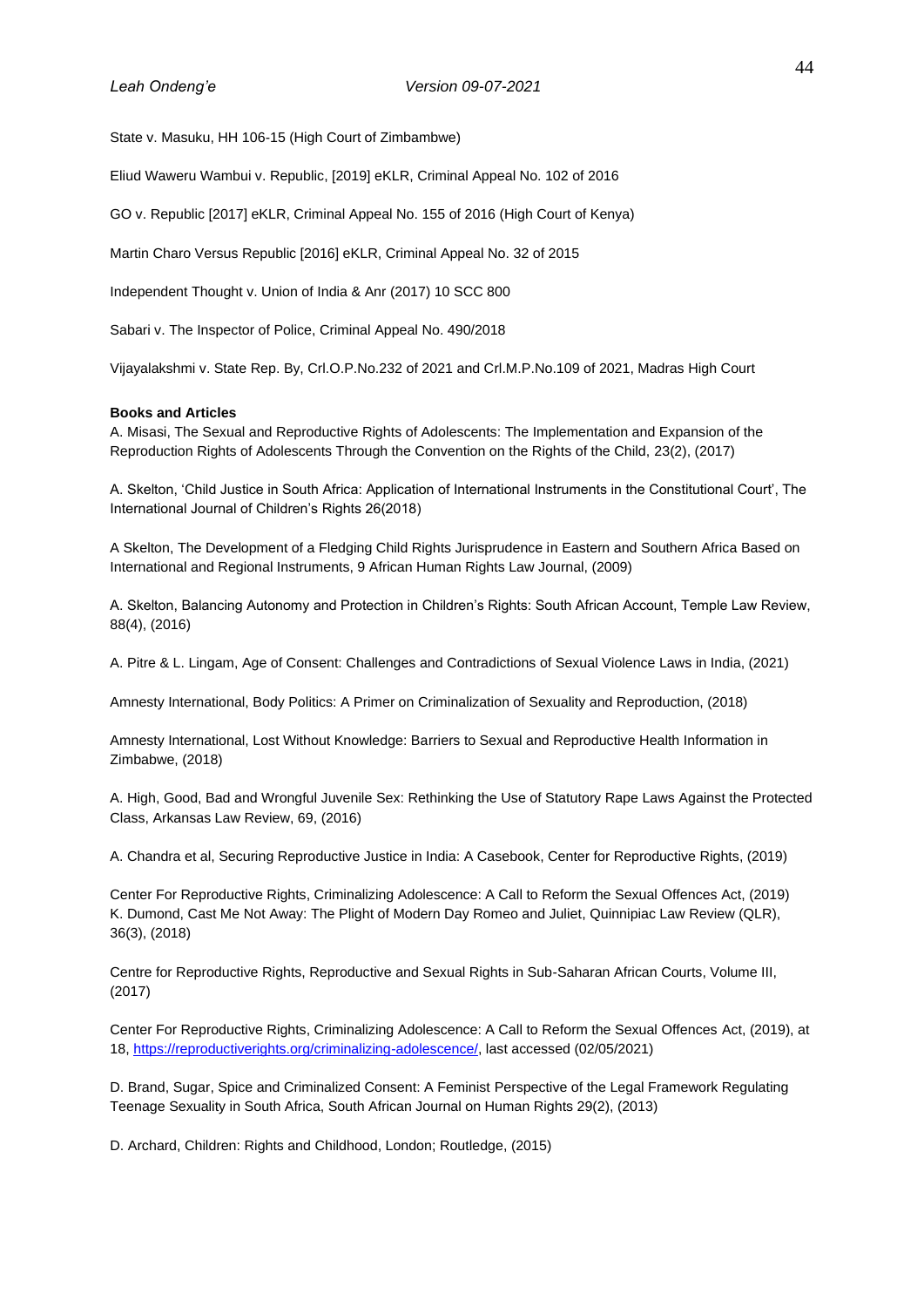D. Aoife. "Sexuality Education and International Standards: Insisting upon Children's Rights." *Human Rights Quarterly : A Comparative and International Journal of the Social Sciences, Philosophy, and Law*. 42 (2020)

G. Kangaude, Challenging Criminalisation of Adolescent Sexuality in Africa, (2019)

G. Kangaude, *Positive Approaches to Childhood Sexuality and Transforming Gender Norms in Malawi*, in E. Durojaye et al., Advancing Sexual and Reproductive Health and Rights in Africa, (2021)

G. Kangaude & A. Skelton, (De) Criminalizing Adolescent Sex: A Rights-Based Assessment of Age of Consent Laws in Eastern and Southern Africa, (2018)

G. Lansdown, Evolving Capacities Explained, in Measuring Maturity: Understanding Children's Evolving Capacities', (23), (2009)

J Daryl, Statutory Rape in Wisconsin: History, Rationale, and the Need for Reform, Marquette Law Review 89(3), (2006)

J. Doek, The Human Rights of Children: An Introduction, in U. Kilkelly & T. Liefaard (eds), International Human Rights of Children (Springer Nature Singapore Pte Ltd), (2018)

J. Sloth-Nielsen, The African Charter on the Rights and Welfare of the Child (Book Chapter), Child Law 29 (2017)

J. Sloth-Nielsen & K Hove 'Mudzuru & Another v The Minister of Justice, Legal and Parliamentary Affairs & 2 Others: A review' 15 African Human Rights Law Journal (2015)

J. Tobin, Understanding Children's Rights: A Vision Beyond Vulnerability, *Nordic Journal of International Law*, 84(2), (2015)

Kangaude et al., Childhood Sexuality in Africa: A Child Rights Perspective, African Human Rights Law Journal 20 (2020)

Kangaude et al., Childhood Sexuality in Africa: A Child Rights Perspective, *African Human Rights Law Journal*, 20, (2020)

K. Hanson, Schools of Thought in Children's Rights, (2008)

K. Moult & A. Muller, Navigating Conflicting Laws in Sexual and Reproductive Health Service Provision for Teenagers, (2016)

K. Elizabeth, 'Whose Foot Is in the Tight Shoe? Negotiating Inclusive Pathways for the Eradication of Child Marriage in West Africa,' The International Journal of Children's Rights, vol 24(4) (2016)

K. Sandberg, '*Children's Right to Protection Under the CRC',* in: A. Falch-Eriksen & E. Backen-Hansen (eds.), Human Rights in Child Protection, Cham: Palgrave Macmillan (2018)

K. Nuray. "Close-in-Age Exemption Laws: Focusing on the Best Interests of Children and Adolescents" *International Journal of Adolescent Medicine and Health*, 33(2), (2021)

L. Pearlstein, Walking the Tightrope of Statutory Rape Law: Using International Legal Standards to Serve the Best Interests of Juvenile Offenders and Victims, American Criminal Law Review, 47(1), (2010)

L. Purdy, In Their Best Interest? The Case Against Equal Rights for Children, Cornell University Press, (1992)

Ministry of Gender, Children and Social Protection, A Position Paper on Harmonizing the Age of Sexual Consent and the Age of Marriage in Ghana, (2018)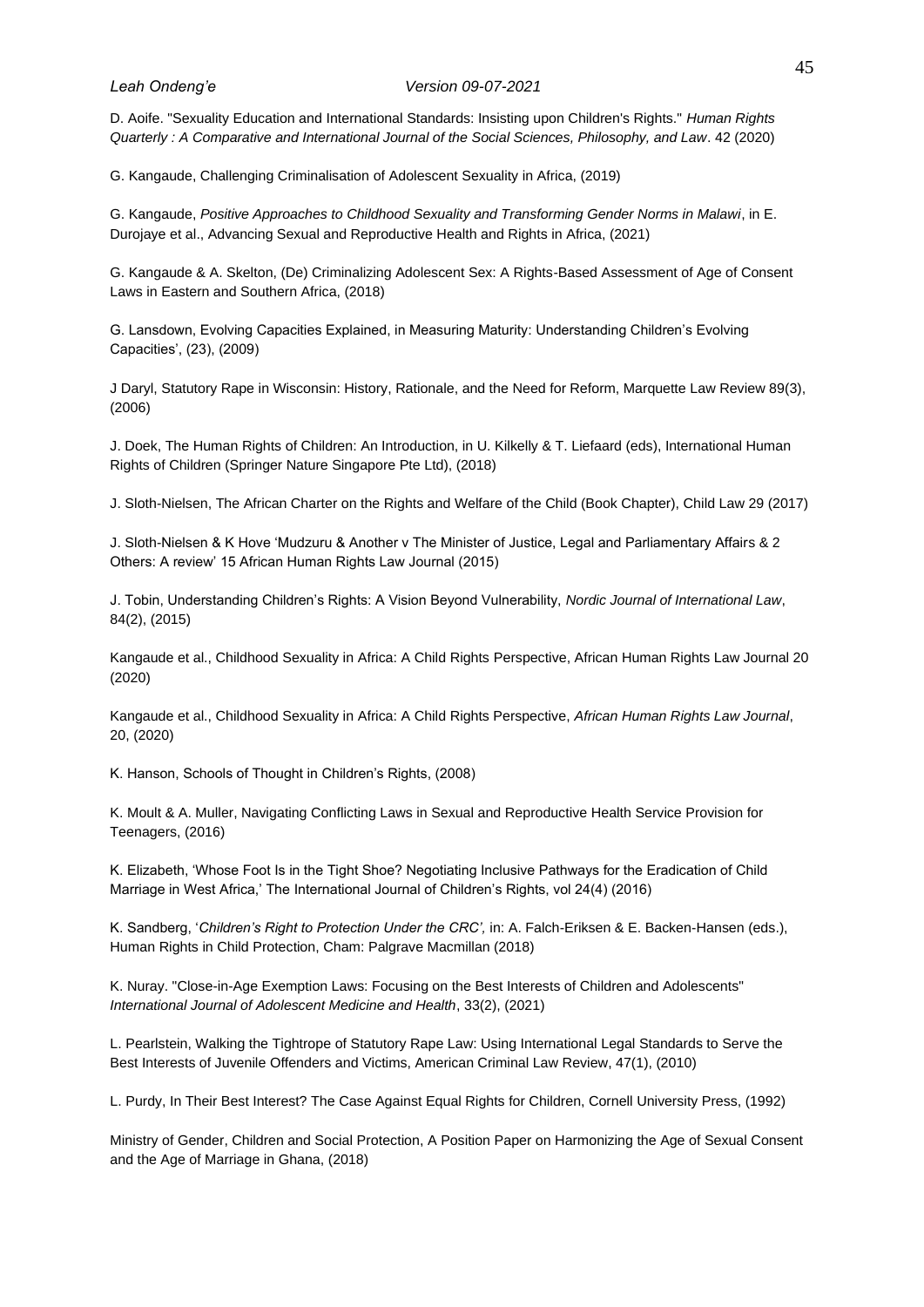M. Cohen, No Child Left Behind Bars: The Need to Combat Cruel and Unusual Punishment of State Statutory Rape Laws, Journal of Law and Policy, 16(2), (2009)

M. Freeman, Whither Children: Protection, Participation, Autonomy, Manitoba Law Journal, 22(3), (1994)

National Gender and Equality Commission, Minimum Age of Consent for Sex: Addressing the Dilemma, (2020)

Partners for Law in Development, Submissions to the ICJ: Impact on Health and Human Rights Through Criminalisation in Adolescent Sexuality, (2018)

R. Oliveri, Statutory Rape Law and Enforcement in the Wake of Welfare Reform, Stanford Law Review, 52(2), (2000)

R. Seth & RN. Srivastava, Child Sexual Abuse: Management and Prevention, and Protection of Children from Sexual Offences (POCSO) Act, (2017)

S. Bhamjee et al, Amendments to the Sexual Offences Act Dealing with Consensual Underage Sex: Implications for Doctors and Researchers, A Afr Med J, 2016

S. Petroni et al, "Protection Versus Rights: Age of Marriage Versus Age of Sexual Consent," The Lancent Child & Adolescent Health, 3(4) (2019)

Singh et al, The Protection of Children from Sexual Offences Act: A Critique of the Decision to Raise the Age of Consent for Sexual Relations, J Indian L & Soc'y, (2012)

Tallarico et al, Age of consent: A Case for Harmonizing Laws and Policies to Advance, Promote and Protect Adolescents' Sexual and Reproductive Health Rights, African Journal of Reproductive Health, 25(2) (2021)

UNESCO, International Technical Guidance on Sexuality Education 1(1), (2009)

UNFPA, Harmonizing the Legal Environment for Adolescent Sexual and Reproductive Health and Rights, (2017)

VS Beck and S Boys, Romeo & Juliet: Star-Crossed Lovers or Sex Offenders?, Criminal Justice Policy Review, 24(6), (2013)

Wouter Vandenhole, Distinctive characteristics of children's human rights law in Children's Rights Law in the Global Human Rights Landscape, 1st ed, Routledge, (2017)

Z. Rutai, 'The Lanzarote Committee: Protecting Children from Sexual Violence in Europe and Beyond,' Pecs Journal of International and European Law, (2020)

#### <span id="page-54-0"></span>**Other Sources**

African Committee of Experts on the Rights and Welfare of the Child, Agenda2040, (2016), at 3, [https://www.acerwc.africa/publications/,](https://www.acerwc.africa/publications/) last accessed (31/05/2021)

Adolescent Pregnancy: A Culturally Complex Issue, [https://www.who.int/bulletin/volumes/87/6/09-020609/en/,](https://www.who.int/bulletin/volumes/87/6/09-020609/en/) last accessed (24/04/2021)

Ahinkorah et al. The Missing Link Between Legal Age of Sexual Consent and Age of Marriage in Sub-Saharan Africa: Implications for Sexual and Reproductive Health and Rights, *Reproductive Health*, 18(1), (2021) at 4, [https://reproductive-health-journal.biomedcentral.com/articles/10.1186/s12978-021-01177-w,](https://reproductive-health-journal.biomedcentral.com/articles/10.1186/s12978-021-01177-w) last accessed (2/7/2021)

CRIN, Article 13, Freedom of Expression[, https://archive.crin.org/en/home/rights/convention/articles/article-13](https://archive.crin.org/en/home/rights/convention/articles/article-13-freedom-expression.html) [freedom-expression.html,](https://archive.crin.org/en/home/rights/convention/articles/article-13-freedom-expression.html) last accessed (15/04/2021)